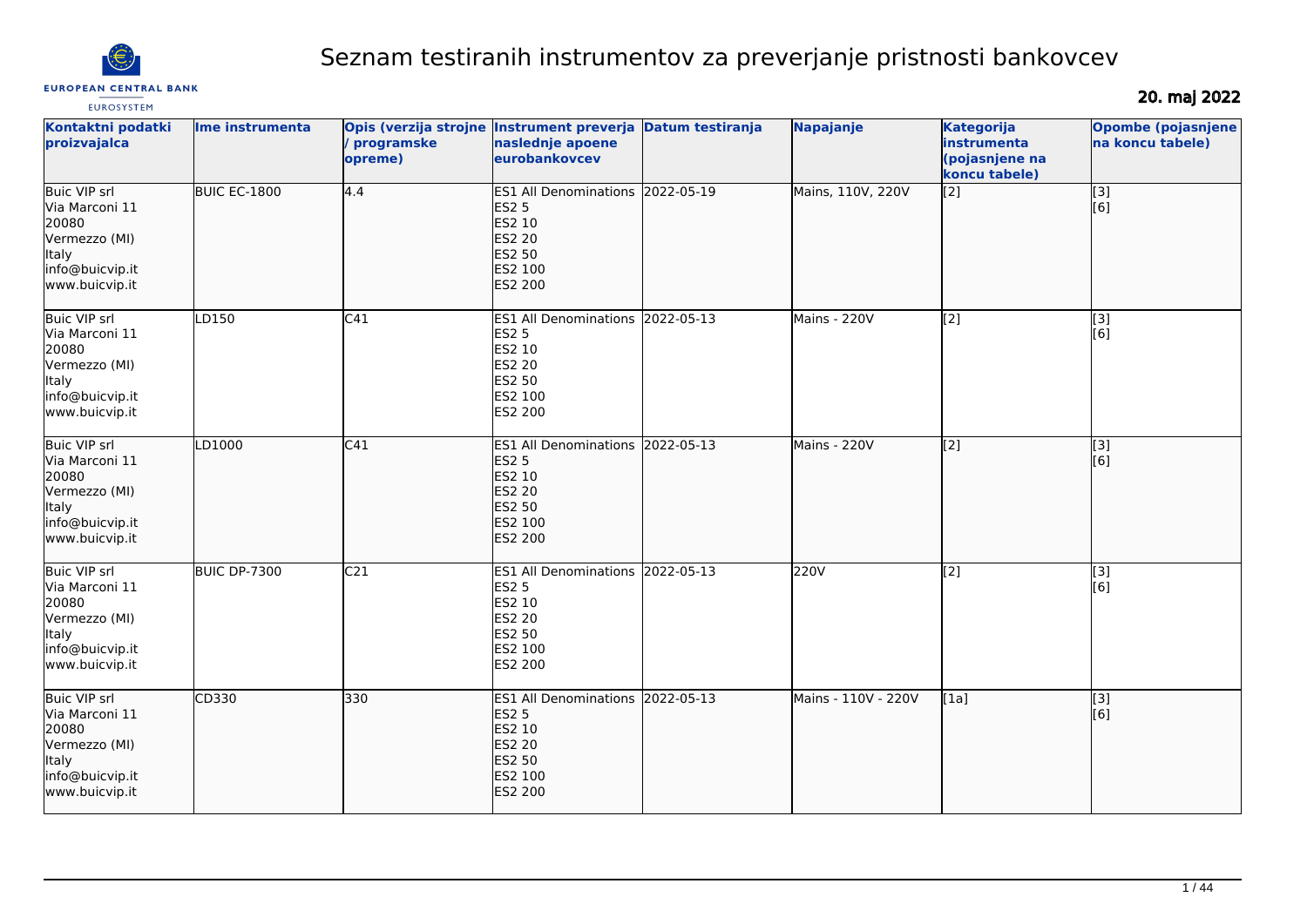

| Kontaktni podatki<br>proizvajalca                                                                                                                       | Ime instrumenta      | programske<br>opreme)  | Opis (verzija strojne Instrument preverja Datum testiranja<br>naslednje apoene<br>eurobankovcev             |            | Napajanje | <b>Kategorija</b><br>instrumenta<br>(pojasnjene na<br>koncu tabele) | <b>Opombe (pojasnjene</b><br>na koncu tabele) |
|---------------------------------------------------------------------------------------------------------------------------------------------------------|----------------------|------------------------|-------------------------------------------------------------------------------------------------------------|------------|-----------|---------------------------------------------------------------------|-----------------------------------------------|
| Lidix Co Ltd<br>505 Kolon Digital<br>Tower Billant 222-7,<br>Guro-Dong, Goro-Gu<br>152-777<br>Seoul<br>Korea<br>www.lidix.co.kr                         | $CL-2$               | CL-MAIN_V05            | ES1 All Denominations 2022-05-12<br><b>ES2 5</b><br>ES2 10<br>ES2 20<br>ES2 50<br>ES2 100<br>ES2 200        |            | 100V-240V | [2]                                                                 | $[3]$                                         |
| Crane Payment<br>Innovations<br>109 Chemin du Pont-du<br>Centenaire<br>CH-1228<br>Plan-les-Quates<br>Switzerland<br>www.CranePI.com                     | <b>BNR</b> series    | 481EUR05018            | ES1 All Denominations 2022-05-04<br><b>ES2 5</b><br>ES2 10<br>ES2 20<br><b>ES2 50</b><br>ES2 100<br>ES2 200 |            | 24V, 220V | [[1b]                                                               | [3]<br>[6]                                    |
| JCM Europe GmbH<br>Mündelheimer Weg 60<br>40472<br>Düsseldorf<br>Germany<br>info@jcmglobal.eu<br>www.jcmglobal.eu                                       | <b>EBA-4x Series</b> | $V1.56-41$             | <b>ES1 All Denominations</b><br><b>ES2 5</b><br>ES2 10<br>ES2 20<br>ES2 50<br>ES2 100<br>ES2 200            | 2022-05-04 | 12V/24V   | [1b]                                                                | $\overline{[3]}$                              |
| Kisan Electronics Co<br>Ltd<br>273-1 Sungsoo-Dong<br>2GA 3 Dong<br>Sungdong-Gu 133, 831<br>Seoul<br>South Korea<br>yshin21@kisane.com<br>www.kisane.com | NEWTON mini          | Main: v1.6, Reco: v1.6 | ES1 All Denominations 2022-04-28<br><b>ES2 5</b><br>ES2 10<br><b>ES2 20</b><br>ES2 50<br>ES2 100<br>ES2 200 |            | 110; 220V | $\overline{[2]}$                                                    | $\overline{[}3]$<br>[6]                       |
| CM Europe B.V.<br>Danzigweg 15<br>7418 EN<br>Deventer<br>Nederland<br>info@cmeurope.com                                                                 | <b>B110</b>          | $C21-1$                | ES1 All Denominations 2022-04-21<br>ES2 5<br>ES2 10<br>ES2 20<br>ES2 50<br>ES2 100                          |            | 100-240V  | [2]                                                                 | $\overline{[3]}$<br>[6]                       |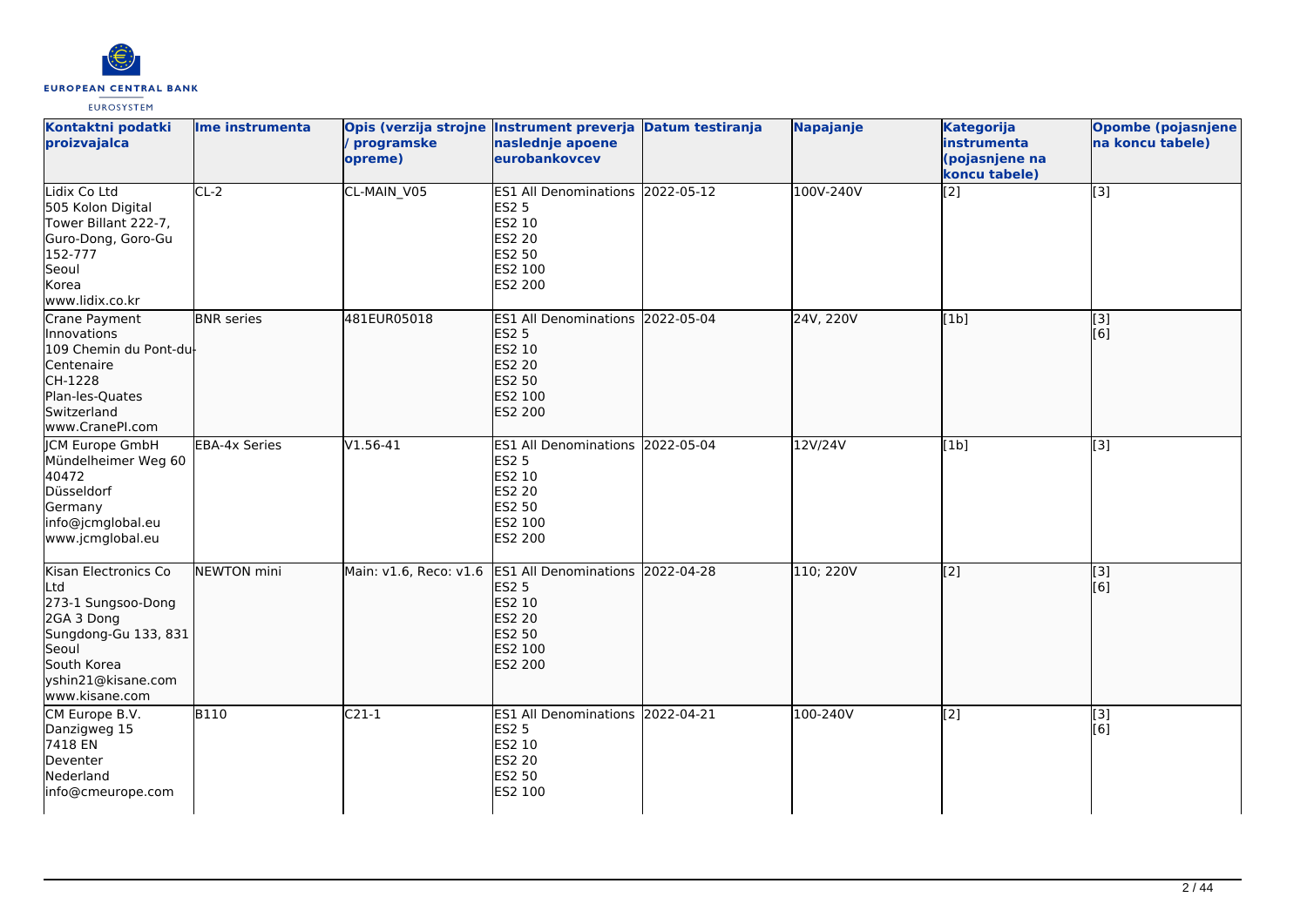

| Kontaktni podatki<br>proizvajalca                                                                                                    | Ime instrumenta | programske<br>opreme) | Opis (verzija strojne Instrument preverja Datum testiranja<br>naslednje apoene<br>eurobankovcev                |            | Napajanje                                                                        | <b>Kategorija</b><br>instrumenta<br>(pojasnjene na<br>koncu tabele) | <b>Opombe (pojasnjene</b><br>na koncu tabele) |
|--------------------------------------------------------------------------------------------------------------------------------------|-----------------|-----------------------|----------------------------------------------------------------------------------------------------------------|------------|----------------------------------------------------------------------------------|---------------------------------------------------------------------|-----------------------------------------------|
| www.cmeurope.com                                                                                                                     |                 |                       | <b>ES2 200</b>                                                                                                 |            |                                                                                  |                                                                     |                                               |
| Iternet-European<br>Distribution<br>Via S. Merli 64/66<br>29122<br>Piacenza<br>Italy<br>www.iternet-<br>securitysystems.com          | HT-6070         | V12                   | ES1 All Denominations 2022-04-14<br><b>ES2 5</b><br>ES2 10<br>ES2 20<br>ES2 50<br>ES2 100<br>ES2 200           |            | DC 12 Vdc                                                                        | [1a]                                                                | $\overline{[3]}$<br>[6]                       |
| Iternet-European<br>Distribution<br>Via S. Merli 64/66<br>29122<br>Piacenza<br><b>Italy</b><br>www.iternet-<br>securitysystems.com   | HT-7100         | CO <sub>2</sub>       | <b>ES1 All Denominations</b><br><b>ES2 5</b><br>ES2 10<br>ES2 20<br>ES2 50<br>ES2 100<br>ES2 200               | 2022-04-14 | Rechargeable battery - [1a]<br>Adapter (INPUT:100-24<br>OVac-<br>OUTPUT:12Vdc/1A |                                                                     | [3]<br>[6]                                    |
| Masterwork<br>Automodules<br>4F, 223, Chong Yang<br>R <sub>d</sub><br>115 Nangang<br>Taipei<br>Taiwan<br>www.automodules.com         | CashPoint (OEM) | EUR 002.110           | <b>ES1 All Denominations</b><br><b>ES2 5</b><br>ES2 10<br><b>ES2 20</b><br>ES2 50<br>ES2 100<br><b>ES2 200</b> | 2022-04-14 | 110V; 220V                                                                       | [1b]                                                                | [3]<br>[6]                                    |
| Cashtester/Amwit<br>Security B.V.<br>De Corridor 9<br>3621 ZA<br>Breukelen<br>Netherlands<br>mw@cashtester.com<br>www.cashtester.com | CT411           | V1.81                 | <b>ES1 All Denominations</b><br><b>ES2 5</b><br>ES2 10<br>ES2 20<br>ES2 50<br>ES2 100<br>ES2 200               | 2022-04-12 | Other: 12V                                                                       | [1a]                                                                | [3]<br>[6]                                    |
| Masterwork<br>Automodules<br>4F, 223, Chong Yang<br>R <sub>d</sub><br>115 Nangang                                                    | <b>BEAM</b>     | EUR 002.117           | ES1 All Denominations 2022-04-11<br><b>ES2 5</b><br>ES2 10<br><b>ES2 20</b><br><b>ES2 50</b>                   |            | 110-220V                                                                         | $\vert$ [2]                                                         | $\overline{[}3]$<br>[6]                       |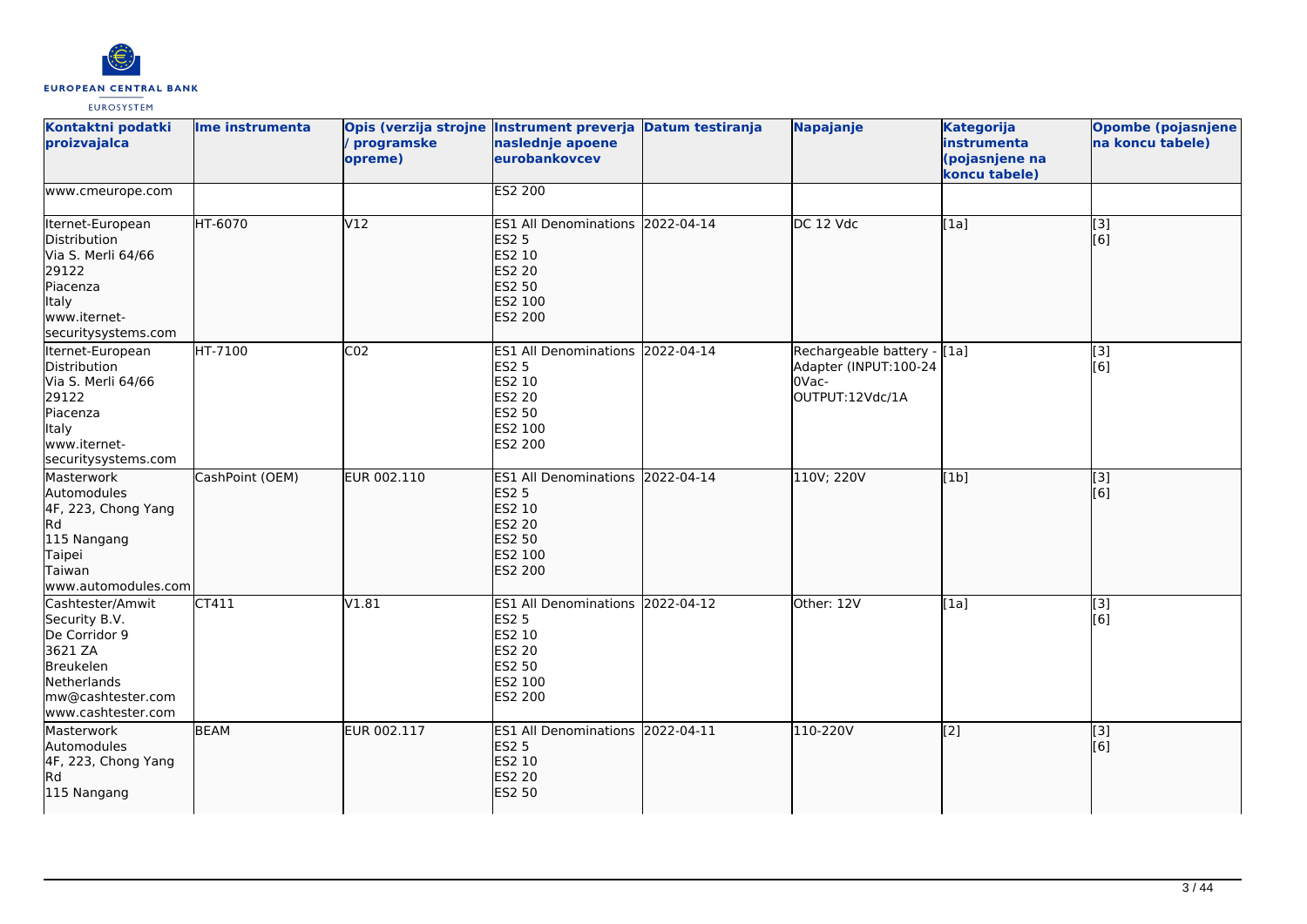

| Kontaktni podatki<br>proizvajalca                                                                                                    | Ime instrumenta  | / programske<br>opreme)                                                                 | Opis (verzija strojne Instrument preverja Datum testiranja<br>naslednje apoene<br>eurobankovcev                                                          |            | Napajanje   | <b>Kategorija</b><br>instrumenta<br>(pojasnjene na<br>koncu tabele) | <b>Opombe (pojasnjene</b><br>na koncu tabele) |
|--------------------------------------------------------------------------------------------------------------------------------------|------------------|-----------------------------------------------------------------------------------------|----------------------------------------------------------------------------------------------------------------------------------------------------------|------------|-------------|---------------------------------------------------------------------|-----------------------------------------------|
| <b>Taipei</b><br>Taiwan<br>www.automodules.com                                                                                       |                  |                                                                                         | ES2 100<br>ES2 200                                                                                                                                       |            |             |                                                                     |                                               |
| <b>TNSi Europe GmbH</b><br>Amsterdamsestrasse<br>230<br>50735<br>Köln<br>Germany<br>www.t-ns.co.jp                                   | <b>BR-7200B</b>  | <b>Banknote Circulary</b><br>Acceptor for Ticketing<br>Validation Software<br>Val. V.51 | <b>ES15</b><br><b>ES1 10</b><br>ES1 20<br>ES1 50<br>ES1 100<br>ES1 200<br><b>ES2 5</b><br>ES2 10<br>ES2 20<br>ES2 50<br>ES2 100<br>ES2 200               | 2022-03-30 | Other: 24V  | [1b]                                                                | [2]<br>[3]<br>[6]<br>[8]                      |
| <b>TNSi Europe GmbH</b><br>Amsterdamsestrasse<br>230<br>50735<br>Köln<br>Germany<br>www.t-ns.co.jp                                   | <b>BV-6200G</b>  | <b>Validation Software</b><br>Val. V.51                                                 | <b>ES15</b><br>ES1 10<br><b>ES1 20</b><br><b>ES1 50</b><br>ES1 100<br>ES1 200<br><b>ES2 5</b><br>ES2 10<br><b>ES2 20</b><br>ES2 50<br>ES2 100<br>ES2 200 | 2022-03-30 | Other: 24 V | [1b]                                                                | $\overline{[2]}$<br>[3]<br>[6]<br>[8]         |
| Cashtester/Amwit<br>Security B.V.<br>De Corridor 9<br>3621 ZA<br>Breukelen<br>Netherlands<br>mw@cashtester.com<br>www.cashtester.com | <b>BC 141 SD</b> | C41                                                                                     | ES1 All Denominations 2022-03-29<br><b>ES2 5</b><br>ES2 10<br>ES2 20<br>ES2 50<br>ES2 100<br>ES2 200                                                     |            | 220V        | $\overline{[2]}$                                                    | $\overline{[3]}$<br>[6]                       |
| Cashtester/Amwit<br>Security B.V.                                                                                                    | <b>BC 241 SD</b> | C41                                                                                     | ES1 All Denominations 2022-03-23<br><b>ES2 5</b>                                                                                                         |            | 100-240V    | $\overline{[2]}$                                                    | [3]<br>[6]                                    |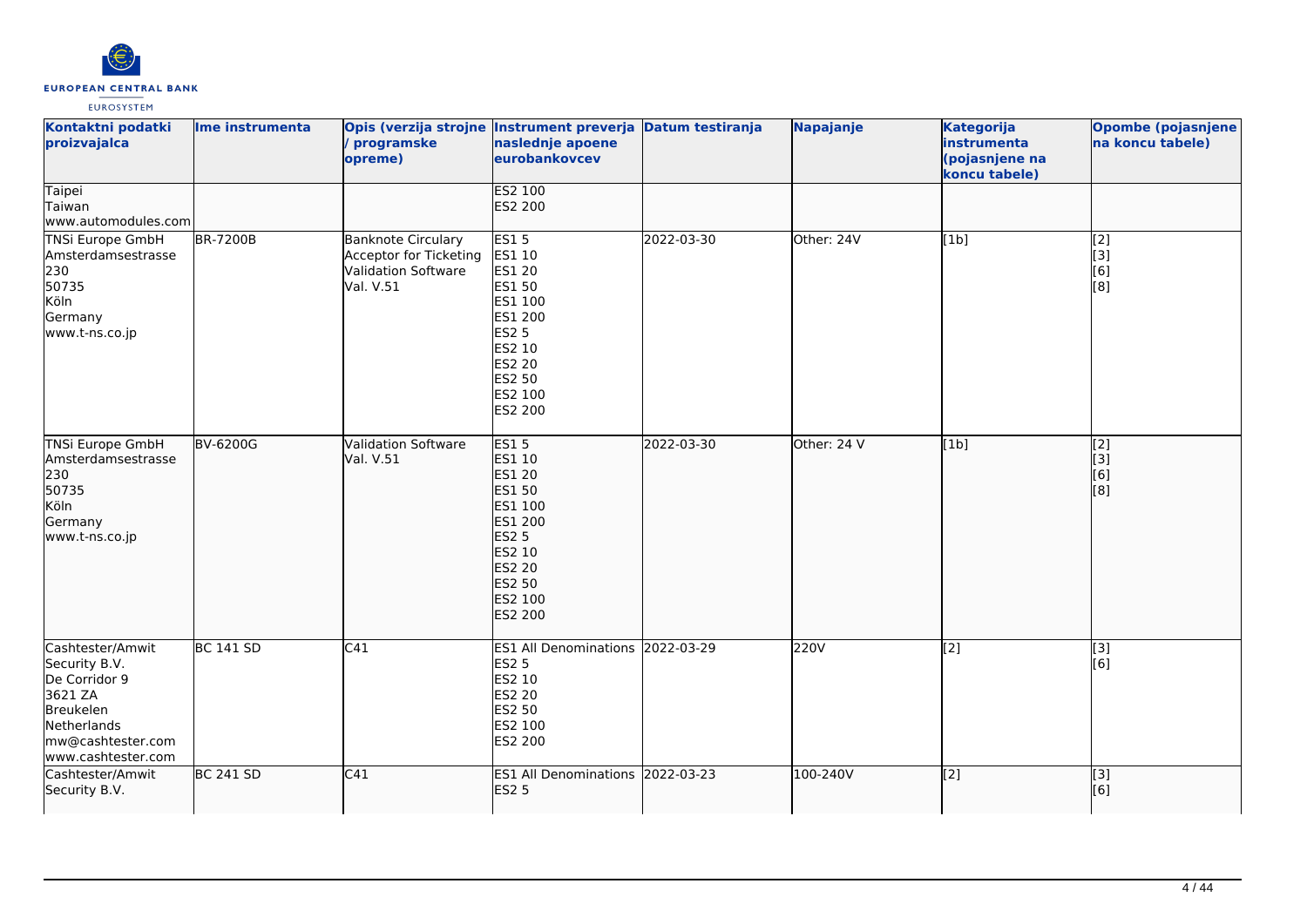

| Kontaktni podatki<br>proizvajalca                                                                                                                              | Ime instrumenta      | programske<br>opreme)       | Opis (verzija strojne Instrument preverja Datum testiranja<br>naslednje apoene<br>eurobankovcev                    | Napajanje | <b>Kategorija</b><br>instrumenta<br>(pojasnjene na<br>koncu tabele) | <b>Opombe (pojasnjene</b><br>na koncu tabele) |
|----------------------------------------------------------------------------------------------------------------------------------------------------------------|----------------------|-----------------------------|--------------------------------------------------------------------------------------------------------------------|-----------|---------------------------------------------------------------------|-----------------------------------------------|
| De Corridor 9<br>3621 ZA<br>Breukelen<br>Netherlands<br>mw@cashtester.com<br>www.cashtester.com                                                                |                      |                             | <b>ES2 10</b><br><b>ES2 20</b><br><b>ES2 50</b><br>ES2 100<br><b>ES2 200</b>                                       |           |                                                                     |                                               |
| Cashtester/Amwit<br>Security B.V.<br>De Corridor 9<br>3621 ZA<br>Breukelen<br>Netherlands<br>mw@cashtester.com<br>www.cashtester.com                           | CT 334               | C12                         | ES1 All Denominations 2022-03-23<br><b>ES2 5</b><br>ES2 10<br><b>ES2 20</b><br><b>ES2 50</b><br>ES2 100<br>ES2 200 | 12V       | [1a]                                                                | $[3]$<br>[6]<br>[4a]                          |
| Safescan B.V.<br>Heliumstraat 14<br>2718 SL<br>Zoetermeer<br>Holland<br>info@safescan.com<br>lwww.safescan.com                                                 | Safescan 2865-S (G2) | 2865SG2-E04                 | ES1 All Denominations 2022-03-16<br><b>ES2 5</b><br>ES2 10<br><b>ES2 20</b><br>ES2 50<br>ES2 100<br><b>ES2 200</b> | 100-240V  | $\left[2\right]$                                                    | $\overline{[3]}$<br>[6]                       |
| Fujitsu Frontech<br>Limited<br>1766 Yanokuchi, Inagi-<br>shi<br>206-855<br>Tokyo<br>Japan<br>www.frontech.fujitsu.c<br>lom/en                                  | G60 BRU              | $\overline{B}V10$<br>EU35AA | ES1 All Denominations 2022-03-04<br><b>ES2 5</b><br>ES2 10<br><b>ES2 20</b><br>ES2 50<br>ES2 100<br>ES2 200        | 24V DC    | $\left[ \begin{matrix} 2 \end{matrix} \right]$                      | $\overline{[3]}$                              |
| Hyundai MIB<br>International Co. Ltd.<br>3301, A Bld, 17, Gosan-<br>ro 148beon-gil<br>15850<br>Gunpo-si, Gyeonggi-do,<br>15850, Gunpo City<br>KOREA (Republic) | $MIB-15$             | Main: 5.8; Image: 3.0       | ES1 All Denominations 2022-02-24<br><b>ES2 5</b><br>ES2 10<br><b>ES2 20</b><br><b>ES2 50</b><br>ES2 100<br>ES2 200 | Mains     | $\overline{[2]}$                                                    | $\overline{[}3]$<br>[6]                       |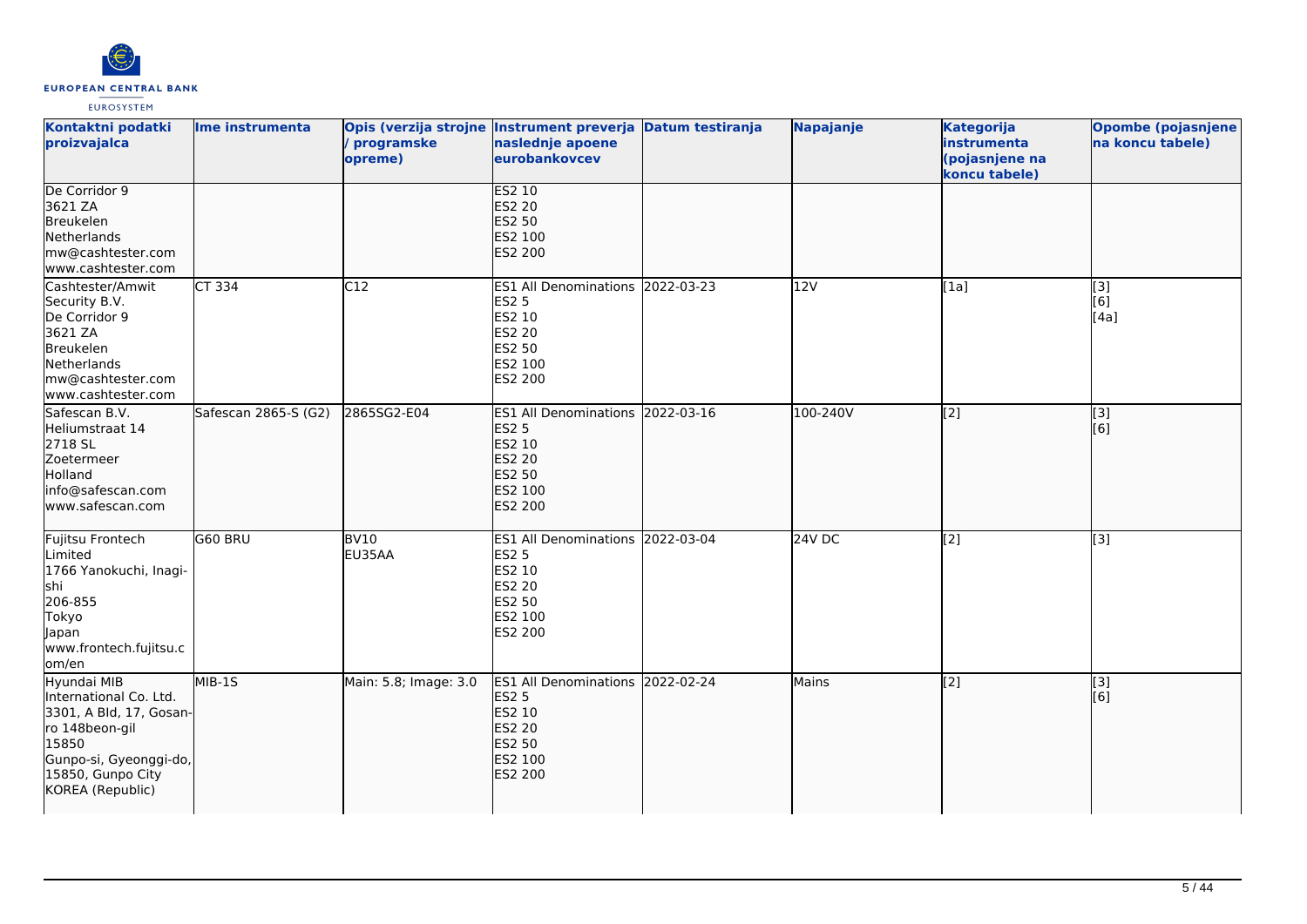

| Kontaktni podatki<br>proizvajalca                                                                                                                                                            | Ime instrumenta   | programske<br>opreme)                                                                                               | Opis (verzija strojne Instrument preverja Datum testiranja<br>naslednje apoene<br>eurobankovcev                    | Napajanje      | <b>Kategorija</b><br>instrumenta<br>(pojasnjene na<br>koncu tabele) | <b>Opombe (pojasnjene</b><br>na koncu tabele) |
|----------------------------------------------------------------------------------------------------------------------------------------------------------------------------------------------|-------------------|---------------------------------------------------------------------------------------------------------------------|--------------------------------------------------------------------------------------------------------------------|----------------|---------------------------------------------------------------------|-----------------------------------------------|
| sjpark5423@hyundaim<br>ib.com<br>www.hyundaimib.com                                                                                                                                          |                   |                                                                                                                     |                                                                                                                    |                |                                                                     |                                               |
| Comercial del Sur de<br>Papelariá, S.L.<br>C/. Bodequeros, 54<br>29006<br>Málaga<br>Spain<br>www.liderpapel.com                                                                              | KF14930-N2        | C <sub>22</sub>                                                                                                     | ES1 All Denominations 2022-02-22<br><b>ES2 5</b><br>ES2 10<br><b>ES2 20</b><br><b>ES2 50</b><br>ES2 100<br>ES2 200 | Adapter 12V DC | [1a]                                                                | $\overline{[3]}$                              |
| Nanjing NUMENMATIC<br>TECH Co., LTD<br>$606$ #, Jiuzhou B<br>Building, PingYang<br>325400<br>WenZhou City<br>China<br>brian@numenmatic.co<br>lm.<br>www.numenmatic.com                       | Numenmatic SH-27C | Mainboard; CIS; IR;<br>MG; UV; Motor<br>SW1:11520<br>SW2:A8611333<br>SW3:CSNM06C10306<br>SW4:20220221190159 ES2 100 | ES1 All Denominations 2022-02-21<br><b>ES2 5</b><br>ES2 10<br><b>ES2 20</b><br><b>ES2 50</b><br>ES2 200            | 110V 220V      | $\overline{[2]}$                                                    | $\overline{[3]}$<br>[6]                       |
| Suzhou Ribao<br>Technology Co., Ltd<br>No.299, YuanQi Rd<br>Yuanhe Technology<br><b>Park</b><br>Xiangcheng<br>215133<br>Suzhou<br>China<br>info@nippo.com.cn<br>www.ribaotechnology.c<br>lom | $BC-40$           | <b>ECB: 0002</b>                                                                                                    | ES1 All Denominations 2022-02-14<br><b>ES2 5</b><br>ES2 10<br><b>ES2 20</b><br>ES2 50<br>ES2 100<br>ES2 200        | 110V, 220V     | [2]                                                                 | [3]<br>[6]                                    |
| Masterwork<br>Automodules<br>4F, 223, Chong Yang<br>Rd<br>115 Nangang<br>Taipei                                                                                                              | NC-3301           | EUR 002.007                                                                                                         | ES1 All Denominations 2022-02-09<br><b>ES2 5</b><br>ES2 10<br><b>ES2 20</b><br><b>ES2 50</b><br>ES2 100            | 110V - 220V    | $\left[ \begin{matrix} 2 \end{matrix} \right]$                      | $\overline{[}3]$<br>[6]                       |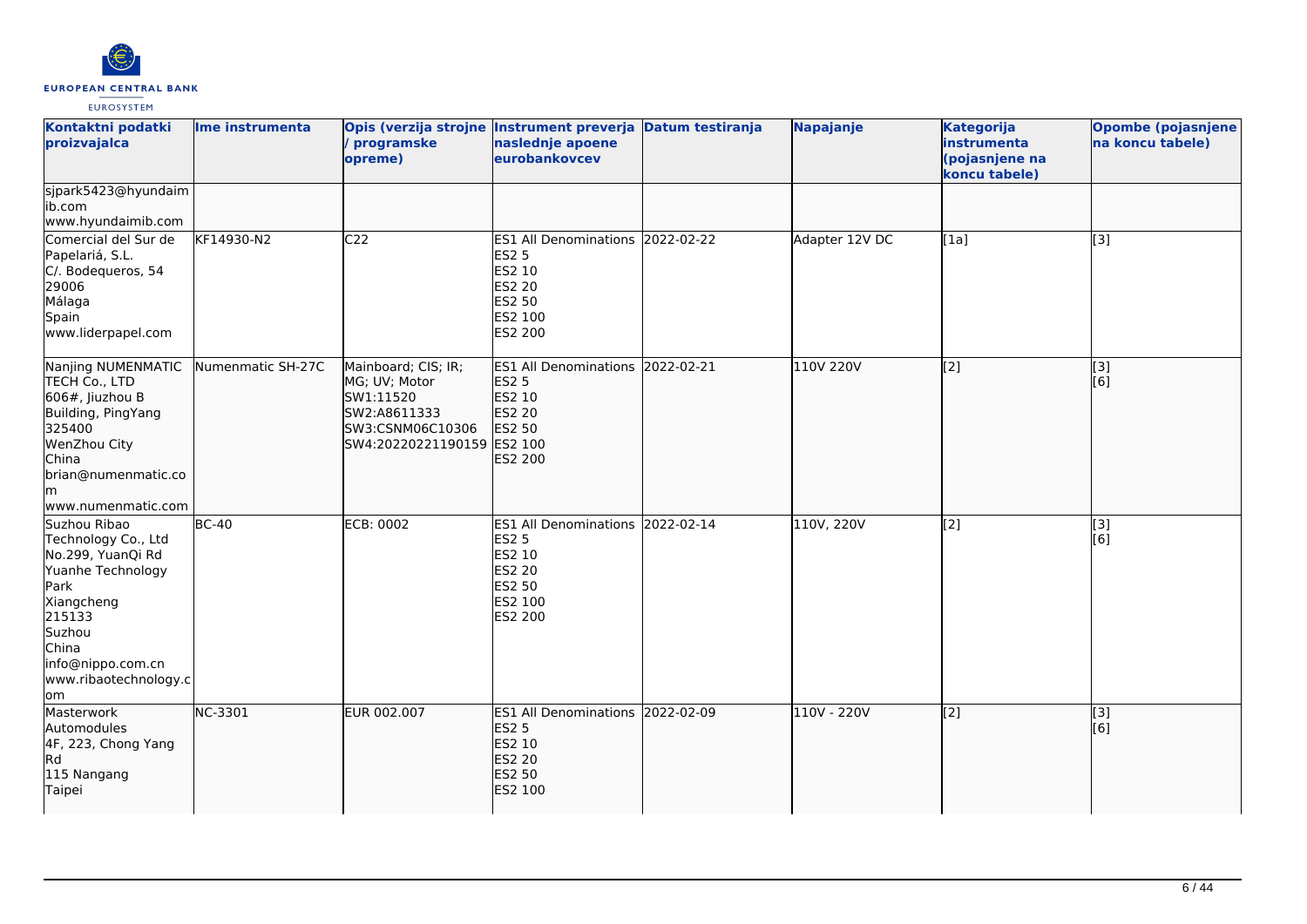

| Kontaktni podatki<br>proizvajalca                                                                                                    | Ime instrumenta | programske<br>opreme) | Opis (verzija strojne Instrument preverja Datum testiranja<br>naslednje apoene<br>eurobankovcev             | Napajanje                                | <b>Kategorija</b><br>instrumenta<br>(pojasnjene na<br>koncu tabele) | Opombe (pojasnjene<br>na koncu tabele) |
|--------------------------------------------------------------------------------------------------------------------------------------|-----------------|-----------------------|-------------------------------------------------------------------------------------------------------------|------------------------------------------|---------------------------------------------------------------------|----------------------------------------|
| Taiwan<br>www.automodules.com                                                                                                        |                 |                       | <b>ES2 200</b>                                                                                              |                                          |                                                                     |                                        |
| Masterwork<br>Automodules<br>4F, 223, Chong Yang<br>Rd<br>115 Nangang<br>Taipei<br>lTaiwan<br>www.automodules.com                    | <b>NC-3501</b>  | EUR 002.007           | ES1 All Denominations 2022-02-09<br><b>ES2 5</b><br>ES2 10<br>ES2 20<br>ES2 50<br>ES2 100<br>ES2 200        | 110V - 220V                              | $\overline{[2]}$                                                    | [3]<br>[6]                             |
| Masterwork<br>Automodules<br>4F, 223, Chong Yang<br>Rd.<br>115 Nangang<br>Taipei<br>Taiwan<br>www.automodules.com                    | <b>IIAN</b>     | v1.3                  | ES1 All Denominations 2022-02-03<br><b>ES2 5</b><br>ES2 10<br>ES2 20<br>ES2 50<br>ES2 100<br>ES2 200        | Adapter 5V or AA<br>Batterie             | [1b]                                                                | $\overline{[3]}$<br>[6]                |
| Giesecke+Devrient<br><b>Currency Technology</b><br>GmbH<br>Prinzregentenstraße<br>159<br>81677<br>Munich<br>Germany<br>www.gi-de.com | ProNote 1a      | 200.3                 | ES1 All Denominations 2022-01-19<br><b>ES2 5</b><br>ES2 10<br>ES2 20<br><b>ES2 50</b><br>ES2 100<br>ES2 200 | 110V/120V, Other:<br>100-240V 50/60Hz 3A | [2]                                                                 | [3]<br>[6]                             |
| CM Europe B.V.<br>Danzigweg 15<br>7418 EN<br>Deventer<br>Nederland<br>info@cmeurope.com<br>www.cmeurope.com                          | <b>B108</b>     | 1.0                   | ES1 All Denominations 2022-01-17<br><b>ES2 5</b><br>ES2 10<br><b>ES2 20</b><br>ES2 50<br>ES2 100<br>ES2 200 | Mains 220V                               | $\overline{[2]}$                                                    | $\overline{[}3]$<br>[6]                |
| CM Europe B.V.<br>Danzigweg 15<br>7418 EN<br>Deventer                                                                                | D001            | 329                   | ES1 All Denominations 2022-01-17<br><b>ES2 5</b><br>ES2 10<br><b>ES2 20</b>                                 | Mains 220V                               | [1a]                                                                | $[3]$<br>[6]                           |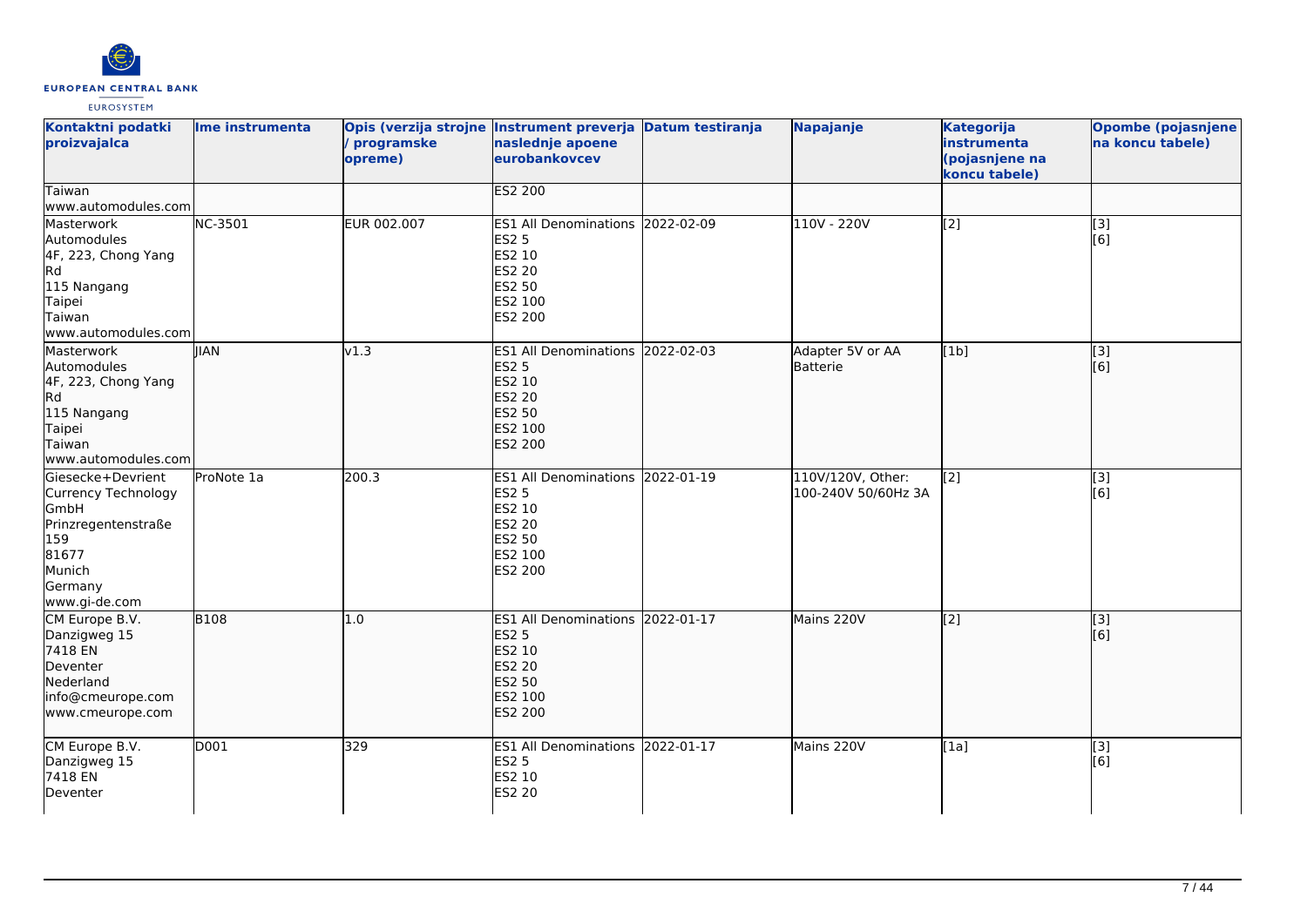

| Kontaktni podatki<br>proizvajalca                                                                             | Ime instrumenta             | programske<br>opreme) | Opis (verzija strojne Instrument preverja Datum testiranja<br>naslednje apoene<br>eurobankovcev             |            | Napajanje       | <b>Kategorija</b><br>instrumenta<br>(pojasnjene na<br>koncu tabele) | <b>Opombe (pojasnjene</b><br>na koncu tabele) |
|---------------------------------------------------------------------------------------------------------------|-----------------------------|-----------------------|-------------------------------------------------------------------------------------------------------------|------------|-----------------|---------------------------------------------------------------------|-----------------------------------------------|
| Nederland<br>info@cmeurope.com<br>www.cmeurope.com                                                            |                             |                       | <b>ES2 50</b><br>ES2 100<br>ES2 200                                                                         |            |                 |                                                                     |                                               |
| CM Europe B.V.<br>Danzigweg 15<br>7418 EN<br>Deventer<br>Nederland<br>info@cmeurope.com<br>www.cmeurope.com   | D005                        | <b>B21</b>            | <b>ES1 All Denominations</b><br><b>ES2 5</b><br>ES2 10<br>ES2 20<br>ES2 50<br>ES2 100<br>ES2 200            | 2022-01-17 | Mains 220V      | [1a]                                                                | [3]<br>[6]                                    |
| Safescan B.V.<br>Heliumstraat 14<br>2718 SL<br>Zoetermeer<br>Holland<br>info@safescan.com<br>www.safescan.com | Safescan 155-S (GD-<br>R2)  | S31-71                | <b>ES1 All Denominations</b><br><b>ES2 5</b><br>ES2 10<br>ES2 20<br>ES2 50<br>ES2 100<br>ES2 200            | 2022-01-12 | 110V-220V       | [1a]                                                                | [3]<br>[6]                                    |
| Safescan B.V.<br>Heliumstraat 14<br>2718 SL<br>Zoetermeer<br>Holland<br>info@safescan.com<br>www.safescan.com | Safescan 155-S (NT-<br> R1) | S31-71                | ES1 All Denominations 2022-01-12<br><b>ES2 5</b><br>ES2 10<br><b>ES2 20</b><br>ES2 50<br>ES2 100<br>ES2 200 |            | 110V-220V       | [1a]                                                                | $\overline{[}3]$<br>[6]                       |
| Safescan B.V.<br>Heliumstraat 14<br>2718 SL<br>Zoetermeer<br>Holland<br>info@safescan.com<br>www.safescan.com | Safescan 2665-S             | S61-11                | ES1 All Denominations 2022-01-12<br><b>ES2 5</b><br>ES2 10<br>ES2 20<br>ES2 50<br>ES2 100<br>ES2 200        |            | Mains 110V-220V | [2]                                                                 | $\overline{[3]}$<br>[6]                       |
| GO Europe GmbH<br>Zum Kraftwerk 1<br>45527                                                                    | <b>NC 620</b>               | U30 008               | <b>ES2 5</b><br>ES2 10<br>ES2 20                                                                            | 2021-12-15 | Mains, 220V     | $\left[2\right]$                                                    | [3]<br>[6]                                    |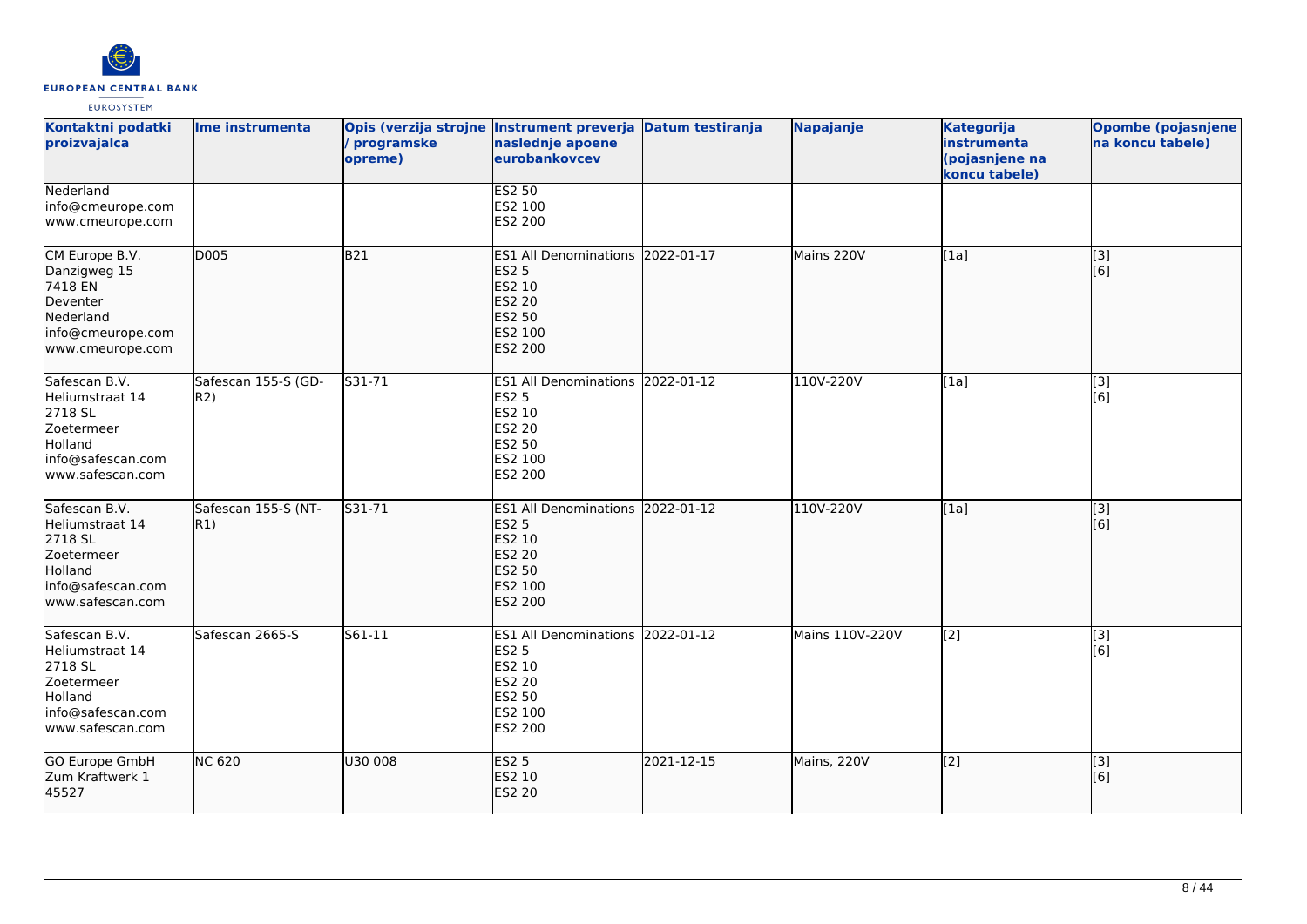

| Kontaktni podatki<br>proizvajalca                                                                                                | Ime instrumenta     | / programske<br>opreme)  | Opis (verzija strojne Instrument preverja Datum testiranja<br>naslednje apoene<br>eurobankovcev                    |            | Napajanje       | <b>Kategorija</b><br>instrumenta<br>(pojasnjene na<br>koncu tabele) | <b>Opombe (pojasnjene</b><br>na koncu tabele) |
|----------------------------------------------------------------------------------------------------------------------------------|---------------------|--------------------------|--------------------------------------------------------------------------------------------------------------------|------------|-----------------|---------------------------------------------------------------------|-----------------------------------------------|
| Hattingen<br>Germany<br>Bemd.koenig@go-<br>europe.com<br>www .go-europe.com                                                      |                     |                          | <b>ES2 50</b><br>ES2 100<br><b>ES2 200</b>                                                                         |            |                 |                                                                     |                                               |
| Safescan B.V.<br>Heliumstraat 14<br>2718 SL<br>Zoetermeer<br>Holland<br>info@safescan.com<br>www.safescan.com                    | Safescan 155-S (G2) | EU-01                    | ES1 All Denominations 2021-12-15<br><b>ES2 5</b><br>ES2 10<br>ES2 20<br><b>ES2 50</b><br>ES2 100<br>ES2 200        |            | 110V 220V       | [1a]                                                                | [3]<br>[6]                                    |
| Safescan B.V.<br>Heliumstraat 14<br>2718 SL<br>Zoetermeer<br>Holland<br>info@safescan.com<br>www.safescan.com                    | Safescan 2465-S     | S55-71                   | ES1 All Denominations 2021-12-15<br><b>ES2 5</b><br>ES2 10<br><b>ES2 20</b><br><b>ES2 50</b><br>ES2 100<br>ES2 200 |            | Mains 110V 220V | $\left[ \begin{matrix} 2 \end{matrix} \right]$                      | $\overline{[3]}$<br>[6]                       |
| <b>GO Europe GmbH</b><br>Zum Kraftwerk 1<br>45527<br>Hattingen<br>Germany<br>Bemd.koenig@go-<br>europe.com<br>www .go-europe.com | <b>NC 590</b>       | BJ-LSJ-MB<br>U30 008     | <b>ES2 5</b><br>ES2 10<br><b>ES2 20</b><br>ES2 50<br>ES2 100<br>ES2 200                                            | 2021-12-15 | Mains, 220V     | $\overline{[2]}$                                                    | $\overline{[3]}$<br>[6]                       |
| GO Europe GmbH<br>Zum Kraftwerk 1<br>45527<br>Hattingen<br>Germany<br>Bemd.koenig@go-<br>europe.com<br>www .go-europe.com        | <b>NC 570</b>       | BJ-82+1000-MB<br>U30 008 | <b>ES2 5</b><br>ES2 10<br><b>ES2 20</b><br><b>ES2 50</b><br>ES2 100<br>ES2 200                                     | 2021-12-15 | Mains, 220V     | $\left[2\right]$                                                    | [3]<br>[[6]                                   |
| Cashtester/Amwit<br>Security B.V.                                                                                                | <b>BC 242 SD</b>    | $C21 - 1$                | ES1 All Denominations 2021-12-13<br><b>ES2 5</b>                                                                   |            | 100-240V        | $\overline{[2]}$                                                    | $[3]$<br>[6]                                  |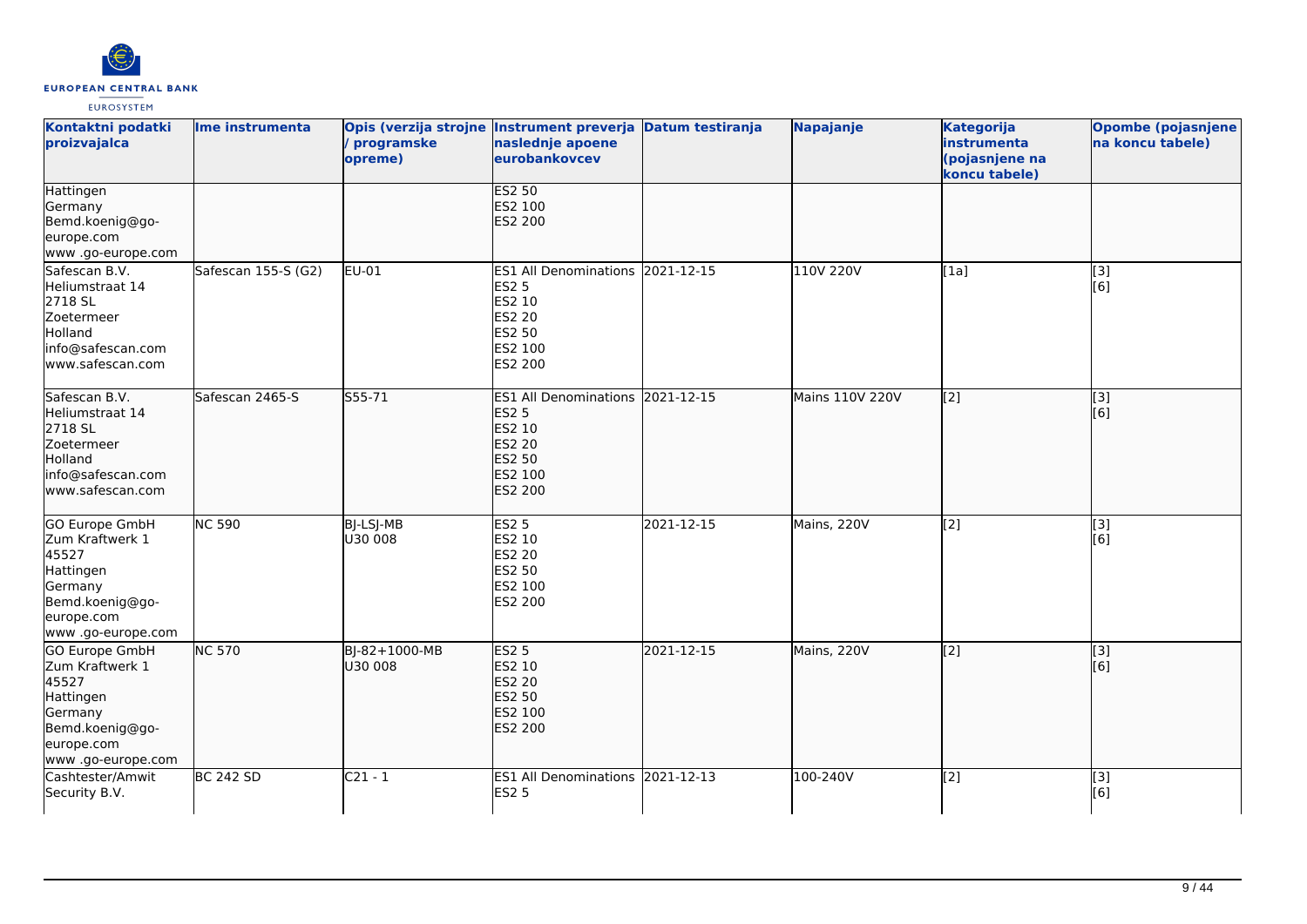

| Kontaktni podatki<br>proizvajalca                                                                                                                                                                                    | Ime instrumenta                       | Opis (verzija strojne Instrument preverja Datum testiranja<br>programske<br>opreme) | naslednje apoene<br>eurobankovcev                                                                           |            | Napajanje      | <b>Kategorija</b><br>instrumenta<br>(pojasnjene na<br>koncu tabele) | <b>Opombe (pojasnjene</b><br>na koncu tabele) |
|----------------------------------------------------------------------------------------------------------------------------------------------------------------------------------------------------------------------|---------------------------------------|-------------------------------------------------------------------------------------|-------------------------------------------------------------------------------------------------------------|------------|----------------|---------------------------------------------------------------------|-----------------------------------------------|
| De Corridor 9<br>3621 ZA<br>Breukelen<br>Netherlands<br>mw@cashtester.com<br>www.cashtester.com                                                                                                                      |                                       |                                                                                     | <b>ES2 10</b><br>ES2 20<br>ES2 50<br>ES2 100<br>ES2 200                                                     |            |                |                                                                     |                                               |
| ZHEJIANG SEMTOM<br>ELECTRONIC CO. LTD<br>1 Bldg, Section B<br>Shoes Ind. Zone Eco.<br>Development Area,<br>Pingyan<br>325401 Wenzhou<br>Zhejiang<br><b>CHINA</b><br>sales3@semtom.com<br>http://www.semtom.co<br>lm/ | ST-1400                               | V1.0                                                                                | ES1 All Denominations 2021-12-13<br><b>ES2 5</b><br>ES2 10<br><b>ES2 20</b><br>ES2 50<br>ES2 100<br>ES2 200 |            | Mains 220V     | [2]                                                                 | [3]<br>[6]                                    |
| Suzo international NL.<br>B.V. / Suzohapp<br>Rijnzathe 12<br>3454PV<br>De Meern<br>Netherlands<br>info@suzohapp.nl<br>eu.suzohapp.com                                                                                | Bill-to-Bill 100/200/300 EU1111<br>XE |                                                                                     | <b>ES1 All Denominations</b><br><b>ES2 5</b><br>ES2 10<br><b>ES2 20</b><br>ES2 50<br>ES2 100<br>ES2 200     | 2021-12-09 | Other_12/24_V  | [1b]                                                                | [3]<br>[6]                                    |
| Suzo international NL.<br>B.V. / Suzohapp<br>Rijnzathe 12<br>3454PV<br>De Meern<br>Netherlands<br>info@suzohapp.nl<br>eu.suzohapp.com                                                                                | MFL-XXXX-EU1230<br><b>CCNET</b>       | <b>EU1230</b>                                                                       | ES1 All Denominations 2021-12-09<br><b>ES2 5</b><br>ES2 10<br><b>ES2 20</b><br>ES2 50<br>ES2 100<br>ES2 200 |            | Other:_12/24_V | [1b]                                                                | $\overline{[}$ [3]<br>[6]                     |
| Suzo international NL.<br>B.V. / Suzohapp<br>Rijnzathe 12<br>3454PV<br>De Meern                                                                                                                                      | Bill-to-Bill 100/200/300 EU1192       |                                                                                     | ES1 All Denominations 2021-12-09<br><b>ES2 5</b><br>ES2 10<br>ES2 20<br><b>ES2 50</b>                       |            | Other_12/24_V  | [1b]                                                                | $\overline{[}3]$<br>[6]                       |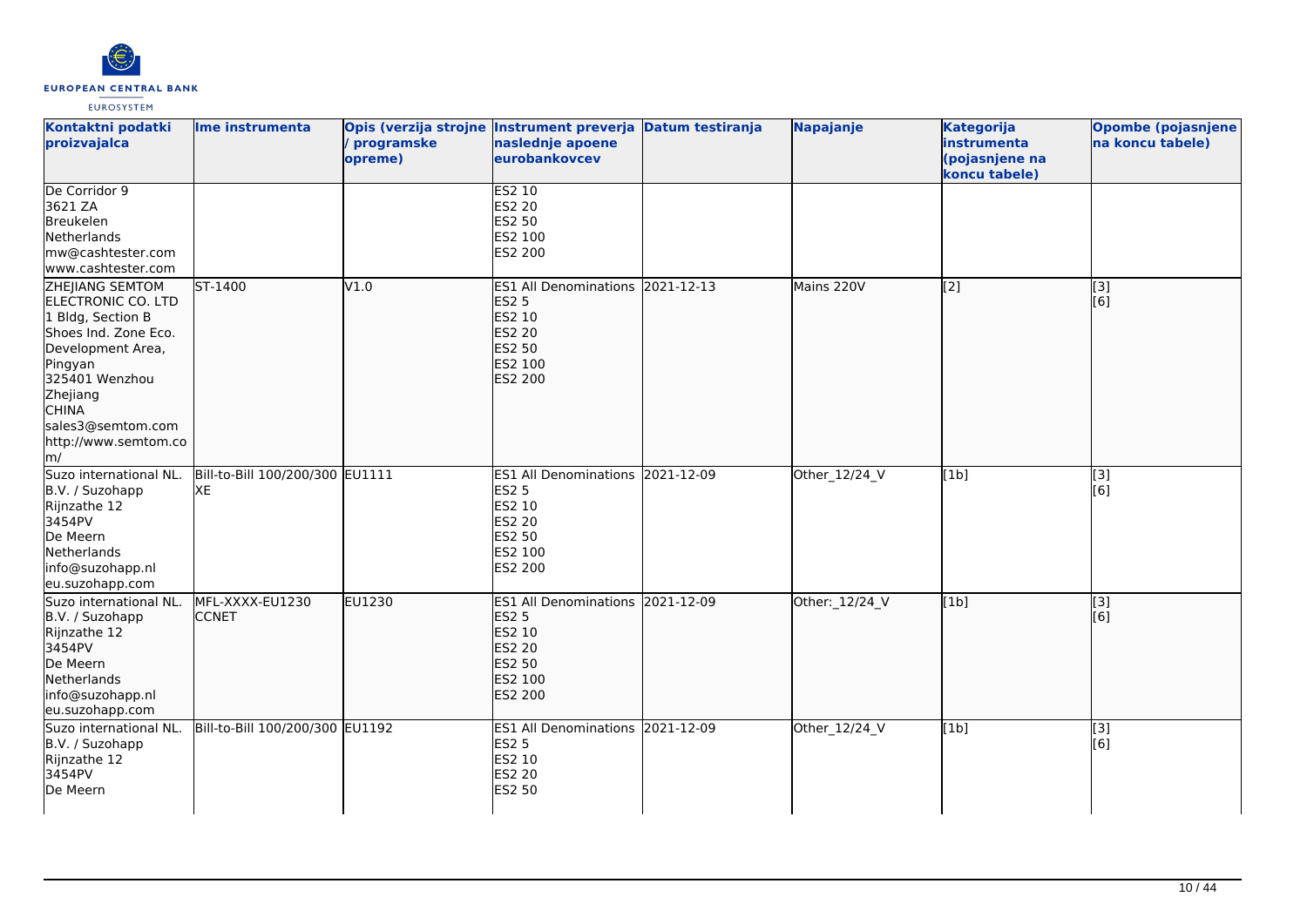

| Kontaktni podatki<br>proizvajalca                                                                                                                                                | Ime instrumenta | programske<br>opreme)                    | Opis (verzija strojne Instrument preverja Datum testiranja<br>naslednje apoene<br>eurobankovcev             | Napajanje          | <b>Kategorija</b><br>instrumenta<br>(pojasnjene na<br>koncu tabele) | <b>Opombe (pojasnjene</b><br>na koncu tabele) |
|----------------------------------------------------------------------------------------------------------------------------------------------------------------------------------|-----------------|------------------------------------------|-------------------------------------------------------------------------------------------------------------|--------------------|---------------------------------------------------------------------|-----------------------------------------------|
| Netherlands<br>info@suzohapp.nl<br>eu.suzohapp.com                                                                                                                               |                 |                                          | <b>ES2 100</b><br>ES2 200                                                                                   |                    |                                                                     |                                               |
| Hilton Europe S.L.<br>Principe de Vergara<br>5-bajo dcha.<br>28001<br>Madrid<br>Spain<br>www.hiltoneurope.com                                                                    | b8000           | $\overline{C21-1}$                       | ES1 All Denominations 2021-12-02<br><b>ES2 5</b><br>ES2 10<br><b>ES2 20</b><br>ES2 50<br>ES2 100<br>ES2 200 | Mains, 220V        | $\sqrt{2}$                                                          | $\overline{[3]}$                              |
| Shenzhen Double<br>Power Electronics Co.,<br>Ltd<br>Rm 1281, 12/F,<br>Yunsong Building<br>Tairan 8rh Road<br>District Shenzen<br>Chegongmiao Futian<br>China<br>www.szdpower.com | DP-7300         | $C21-1$                                  | ES1 All Denominations 2021-11-26<br><b>ES2 5</b><br>ES2 10<br><b>ES2 20</b><br>ES2 50<br>ES2 100<br>ES2 200 | Other: 100-240V    | $\overline{[2]}$                                                    | [3]<br>[6]                                    |
| Shenzhen Double<br>Power Electronics Co.,<br>Ltd<br>Rm 1281, 12/F,<br>Yunsong Building<br>Tairan 8rh Road<br>District Shenzen<br>Chegongmiao Futian<br>China<br>www.szdpower.com | DP-2288         | CO <sub>3</sub>                          | ES1 All Denominations 2021-11-26<br><b>ES2 5</b><br>ES2 10<br><b>ES2 20</b><br>ES2 50<br>ES2 100<br>ES2 200 | other: 12V Adapter | [1a]                                                                | $\overline{[}3]$<br>[6]                       |
| Laurel Bank Machines<br>Co Ltd<br>1-1-2 Toranomon<br>Minato-ku<br>Tokyo<br>Japan<br>www.lbm.co.jp                                                                                | $-923$          | -923-Main V04<br><b>Currency Counter</b> | ES1 All Denominations 2021-11-26<br><b>ES2 5</b><br>ES2 10<br><b>ES2 20</b><br>ES2 50<br>ES2 100<br>ES2 200 | 100V - 240V        | $\overline{[2]}$                                                    | $\overline{[3]}$                              |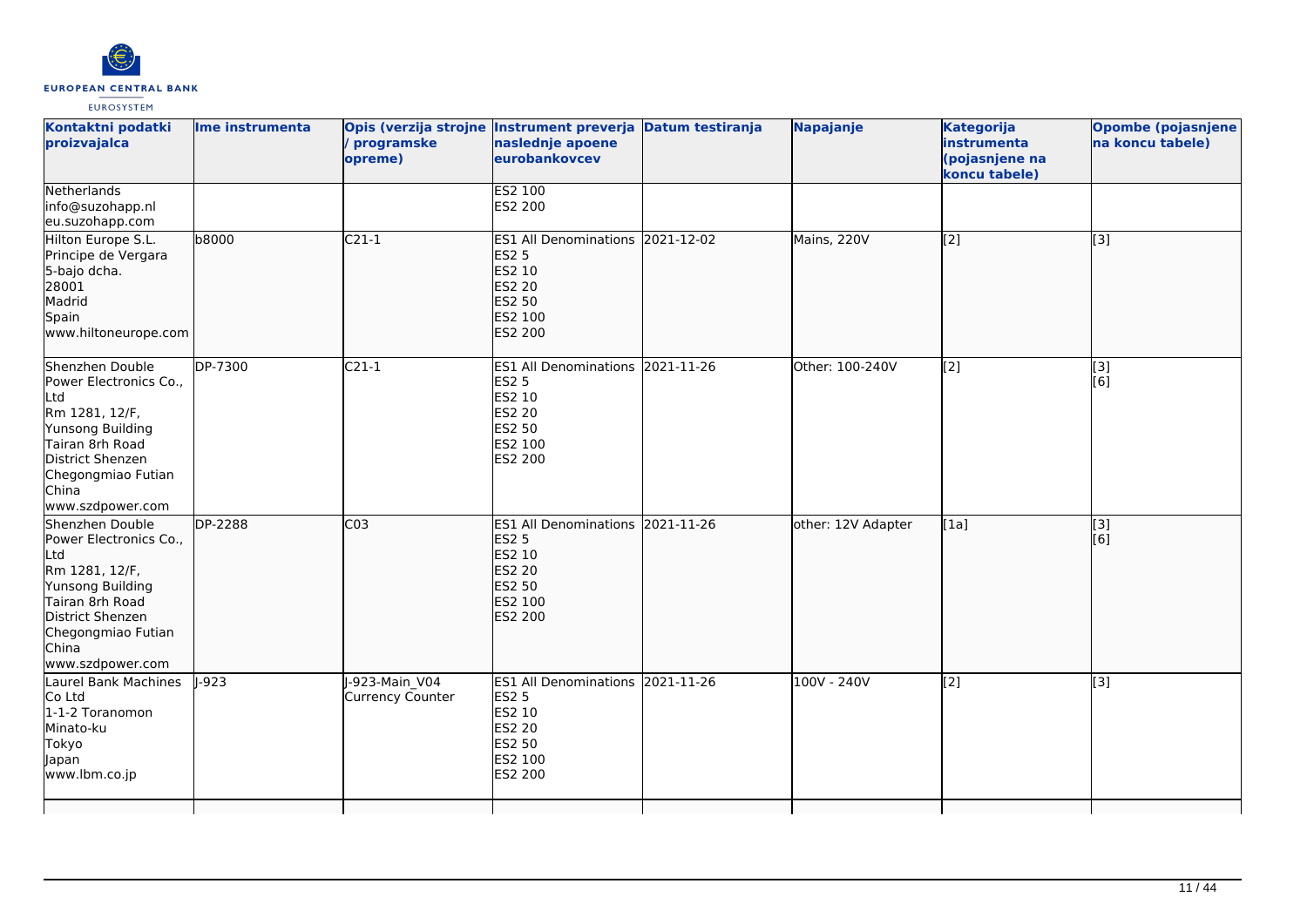

| Kontaktni podatki<br>proizvajalca                                                                                                           | Ime instrumenta | programske<br>opreme)         | Opis (verzija strojne Instrument preverja Datum testiranja<br>naslednje apoene<br>eurobankovcev                    | <b>Napajanje</b>     | <b>Kategorija</b><br>instrumenta<br>(pojasnjene na<br>koncu tabele) | <b>Opombe (pojasnjene)</b><br>na koncu tabele) |
|---------------------------------------------------------------------------------------------------------------------------------------------|-----------------|-------------------------------|--------------------------------------------------------------------------------------------------------------------|----------------------|---------------------------------------------------------------------|------------------------------------------------|
| Innovative Technology NV201 Spectral<br>Ltd<br>Derker Street<br>OL1 4EQ<br>Oldham<br>United Kingdom<br>sales@innovativetechn<br>ology.co.uk |                 | <b>BNV</b><br>EUR01011        | ES1 All Denominations 2021-11-25<br><b>ES2 5</b><br>ES2 10<br>ES2 20<br>ES2 50<br>ES2 100<br><b>ES2 200</b>        | $24V$ DC             | [1b]                                                                | $\overline{[}3]$<br>[6]                        |
| Innovative Technology NV9 Spectral<br>Ltd<br>Derker Street<br>OL1 4EQ<br>Oldham<br>United Kingdom<br>sales@innovativetechn<br>ology.co.uk   |                 | <b>BNV</b><br>EUR01015        | ES1 All Denominations 2021-11-25<br><b>ES2 5</b><br>ES2 10<br>ES2 20<br>ES2 50<br>ES2 100<br>ES2 200               | <b>12V DC 24V DC</b> | [1b]                                                                | $\overline{[3]}$<br>[6]                        |
| Innovative Technology NV9USB+<br>Ltd<br>Derker Street<br>OL1 4EQ<br>Oldham<br>United Kingdom<br>sales@innovativetechn<br>ology.co.uk        |                 | <b>BNV</b><br><b>EUR45F66</b> | ES1 All Denominations 2021-11-25<br><b>ES2 5</b><br>ES2 10<br>ES2 20<br><b>ES2 50</b><br>ES2 100<br><b>ES2 200</b> | 12V DC               | [1b]                                                                | [[3]<br>[[6]                                   |
| Innovative Technology NV10USB+<br>Ltd<br>Derker Street<br>OL1 4EQ<br>Oldham<br>United Kingdom<br>sales@innovativetechn<br>ology.co.uk       |                 | <b>BNV</b><br><b>EUR45H56</b> | ES1 All Denominations 2021-11-25<br><b>ES2 5</b><br>ES2 10<br>ES2 20<br>ES2 50<br>ES2 100<br>ES2 200               | 12VDC                | [1b]                                                                | [3]<br>[6]                                     |
| Innovative Technology NV200<br>Ltd<br>Derker Street                                                                                         |                 | <b>BNV</b><br><b>EUR01G47</b> | ES1 All Denominations 2021-11-25<br><b>ES2 5</b><br>ES2 10                                                         | 12V/24V DC           | [1b]                                                                | $\overline{[3]}$<br>[6]                        |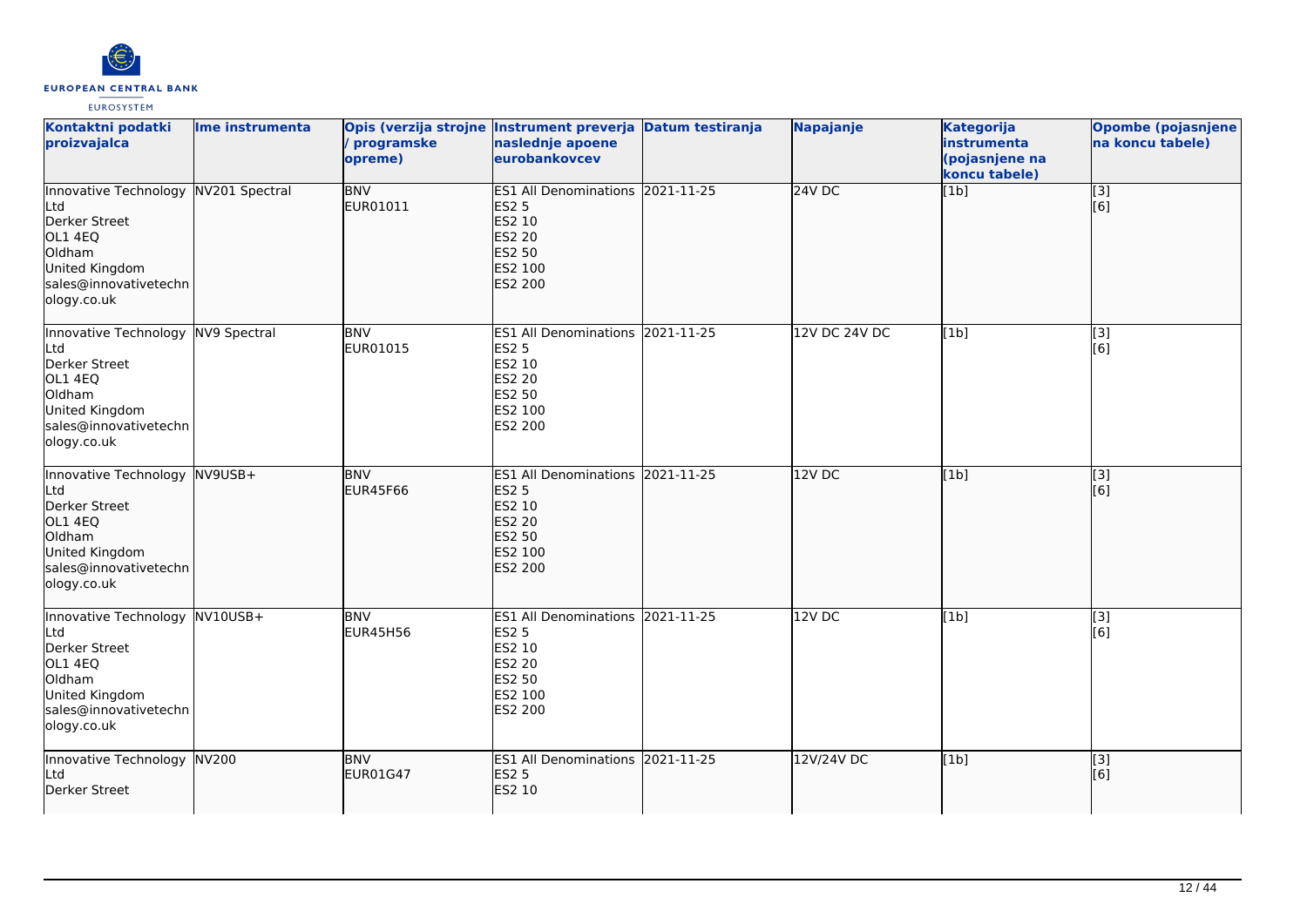

| Kontaktni podatki<br>proizvajalca                                                                                                                        | Ime instrumenta | Opis (verzija strojne Instrument preverja Datum testiranja<br>programske<br>opreme) | naslednje apoene<br>eurobankovcev                                                                                  |            | Napajanje  | <b>Kategorija</b><br>instrumenta<br>(pojasnjene na<br>koncu tabele) | <b>Opombe (pojasnjene</b><br>na koncu tabele) |
|----------------------------------------------------------------------------------------------------------------------------------------------------------|-----------------|-------------------------------------------------------------------------------------|--------------------------------------------------------------------------------------------------------------------|------------|------------|---------------------------------------------------------------------|-----------------------------------------------|
| OL1 4EQ<br>Oldham<br>United Kingdom<br>sales@innovativetechn<br>ology.co.uk                                                                              |                 |                                                                                     | <b>ES2 20</b><br><b>ES2 50</b><br>ES2 100<br><b>ES2 200</b>                                                        |            |            |                                                                     |                                               |
| Innovative Technology NV200 Spectral<br>Ltd<br>Derker Street<br>OL1 4EQ<br>Oldham<br>United Kingdom<br>sales@innovativetechn<br>ology.co.uk              |                 | <b>BNV</b><br>EUR01039                                                              | ES1 All Denominations 2021-11-25<br><b>ES2 5</b><br>ES2 10<br><b>ES2 20</b><br><b>ES2 50</b><br>ES2 100<br>ES2 200 |            | 12V/24V DC | [1b]                                                                | [3]<br>[6]                                    |
| Innovative Technology NV201<br>Ltd<br>Derker Street<br>OL1 4EQ<br>Oldham<br>United Kingdom<br>sales@innovativetechn<br>ology.co.uk                       |                 | <b>BNV</b><br>EUR01C68                                                              | ES1 All Denominations 2021-11-25<br><b>ES2 5</b><br>ES2 10<br><b>ES2 20</b><br>ES2 50<br>ES2 100<br><b>ES2 200</b> |            | 24V DC     | [1b]                                                                | [3]<br>[6]                                    |
| e-Banking Tech Co, Ltd EB-1500+<br>A-1104 Digital Empire<br>906-1, Gwanyangdong<br>431-060<br>Dongangu, Anyang-si<br>Korea<br>www.ebankingtech.co<br>lm. |                 | Banknote Discriminator ES1 All Denominations 2021-11-24<br>with CIS<br>09.01.01     | <b>ES2 5</b><br>ES2 10<br><b>ES2 20</b><br>ES2 50<br>ES2 100<br>ES2 200                                            |            | 220V       | $\overline{[2]}$                                                    | $\overline{[3]}$<br>[6]                       |
| e-Banking Tech Co, Ltd EB-1500<br>A-1104 Digital Empire<br>906-1, Gwanyangdong<br>431-060<br>Dongangu, Anyang-si<br>Korea<br>www.ebankingtech.co         |                 | Banknote Discriminator ES1 All Denominations<br>with CIS<br>09.01.01                | <b>ES2 5</b><br>ES2 10<br><b>ES2 20</b><br><b>ES2 50</b><br>ES2 100<br>ES2 200                                     | 2021-11-24 | 220V       | $\left[ \begin{matrix} 2 \end{matrix} \right]$                      | [3]<br>[6]                                    |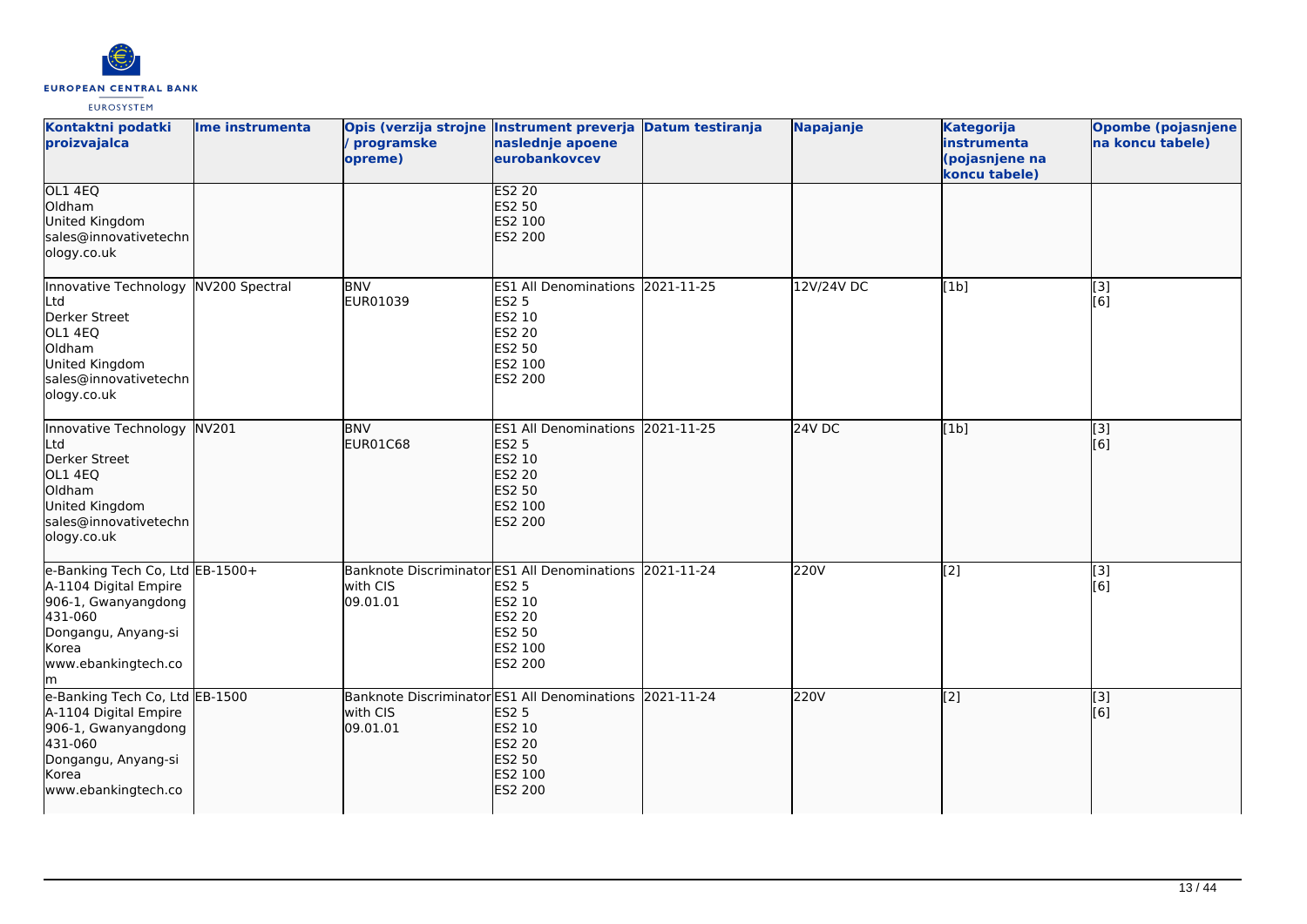

| Kontaktni podatki<br>proizvajalca<br>lm.                                                                                                                                              | Ime instrumenta | programske<br>opreme)                       | Opis (verzija strojne Instrument preverja Datum testiranja<br>naslednje apoene<br>eurobankovcev                       |            | Napajanje  | <b>Kategorija</b><br>instrumenta<br>(pojasnjene na<br>koncu tabele) | <b>Opombe (pojasnjene</b><br>na koncu tabele) |
|---------------------------------------------------------------------------------------------------------------------------------------------------------------------------------------|-----------------|---------------------------------------------|-----------------------------------------------------------------------------------------------------------------------|------------|------------|---------------------------------------------------------------------|-----------------------------------------------|
| Plus Banking Machines P16<br>Co Ltd<br>Dangsandong-6Ka,<br>Youngdeungpo-Ku<br>340-4<br>Seoul<br>Korea<br>plus@plus.co.kr<br>www.plus.co.kr                                            |                 | Micro Processor type<br>Main P-1.7.1 14.2.4 | ES1 All Denominations 2021-11-18<br><b>ES2 5</b><br>ES2 10<br><b>ES2 20</b><br>ES2 50<br>ES2 100<br>ES2 200           |            | 110V/220V  | $\overline{[2]}$                                                    | $\overline{[3]}$<br>[6]                       |
| Suzhou Ribao<br>Technology Co., Ltd<br>No.299, YuanQi Rd<br>Yuanhe Technology<br>Park<br>Xiangcheng<br>215133<br>Suzhou<br>China<br>info@nippo.com.cn<br>www.ribaotechnology.c<br>lom | <b>BC-55</b>    | 020105                                      | <b>ES1 All Denominations</b><br><b>ES2 5</b><br>ES2 10<br><b>ES2 20</b><br><b>ES2 50</b><br>ES2 100<br><b>ES2 200</b> | 2021-11-10 | 110V, 220V | $\overline{[2]}$                                                    | $\overline{[}3]$<br>[6]                       |
| Suzhou Ribao<br>Technology Co., Ltd<br>No.299, YuanQi Rd<br>Yuanhe Technology<br>Park<br>Xiangcheng<br>215133<br>Suzhou<br>China<br>info@nippo.com.cn<br>www.ribaotechnology.c<br>lom | Magner 125      | 020105                                      | <b>ES1 All Denominations</b><br><b>ES2 5</b><br>ES2 10<br>ES2 20<br>ES2 50<br>ES2 100<br>ES2 200                      | 2021-11-10 | 110V, 220V | $\left[2\right]$                                                    | [3]<br>[6]                                    |
| Astrosystems Ltd<br>Grove Technology Park<br>Wantage, Oxfordshire<br>United Kingdom<br>www.globalbillacceptor                                                                         | <b>ST1C</b>     | ST2 S 99 144<br>2021-08-10                  | <b>ES15</b><br>ES1 10<br><b>ES2 5</b><br>ES2 10                                                                       | 2021-11-10 | 12V        | [1b]                                                                | [2]<br>[[3]<br>[6]<br>[8]                     |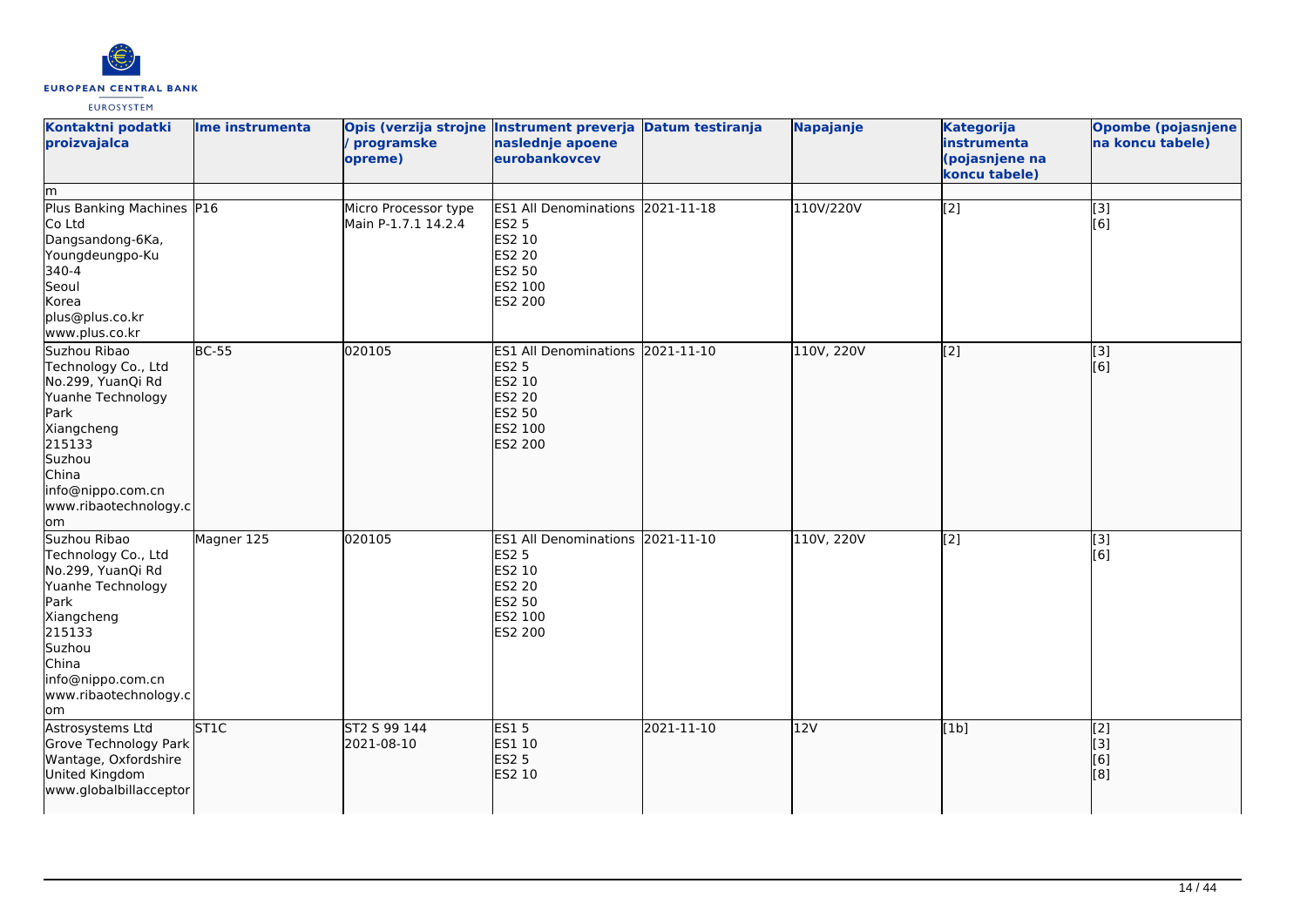

| Kontaktni podatki<br>proizvajalca                                                                                                      | Ime instrumenta       | / programske<br>opreme)    | Opis (verzija strojne Instrument preverja Datum testiranja<br>naslednje apoene<br>eurobankovcev                                                  |            | Napajanje         | <b>Kategorija</b><br>instrumenta<br>(pojasnjene na<br>koncu tabele) | <b>Opombe (pojasnjene</b><br>na koncu tabele) |
|----------------------------------------------------------------------------------------------------------------------------------------|-----------------------|----------------------------|--------------------------------------------------------------------------------------------------------------------------------------------------|------------|-------------------|---------------------------------------------------------------------|-----------------------------------------------|
| ls.com<br>Fujitsu Frontech<br>Limited<br>1766 Yanokuchi, Inagi-<br>shi<br>206-855<br>Tokyo<br>Japan<br>www.frontech.fujitsu.c<br>om/en | G60 BRU               | BV <sub>10</sub><br>EU32AA | <b>ES1 All Denominations</b><br><b>ES2 5</b><br>ES2 10<br><b>ES2 20</b><br>ES2 50<br>ES2 100<br>ES2 200                                          | 2021-11-04 | 24V <sub>DC</sub> | $\overline{[2]}$                                                    | $\overline{[3]}$                              |
| <b>BellCon Aps</b><br>Messingvei 64A<br>8940<br>Randers SV<br>Denmark<br>www.bellcon.com                                               | Evision SD            | C20(039)                   | <b>ES2 5</b><br>ES2 10<br><b>ES2 20</b><br><b>ES2 50</b><br>ES2 100<br>ES2 200                                                                   | 2021-11-03 | Mains, 230V       | [1a]                                                                | $\overline{[}3]$<br>[6]                       |
| <b>BellCon Aps</b><br>Messingvei 64A<br>8940<br>Randers SV<br>Denmark<br>www.bellcon.com                                               | BellCount V610        | SW: 002.006                | ES1 All Denominations 2021-11-03<br><b>ES2 5</b><br>ES2 10<br>ES2 20<br>ES2 50<br>ES2 100<br>ES2 200                                             |            | Mains, 110V, 220V | [2]                                                                 | $\overline{[3]}$<br>[6]                       |
| <b>BellCon Aps</b><br>Messingvei 64A<br>8940<br>Randers SV<br>Denmark<br>www.bellcon.com                                               | Evision SD            | C10(039)                   | <b>ES15</b><br>ES1 10<br><b>ES1 20</b><br><b>ES1 50</b><br><b>ES2 5</b><br>ES2 10<br><b>ES2 20</b><br><b>ES2 50</b><br>ES2 100<br><b>ES2 200</b> | 2021-11-03 | Mains, 230V       | [1a]                                                                | $\overline{[3]}$<br>[6]                       |
| Cummins-Allison Corp<br>891 Feehandville Drive<br>IL 60056                                                                             | Jet Scan iFX1-LC i106 | EURO REVISION 7.31         | ES1 All Denominations 2021-11-03<br><b>ES2 5</b><br>ES2 10                                                                                       |            | 110V, 220V        | [2]                                                                 | [3]<br>[6]                                    |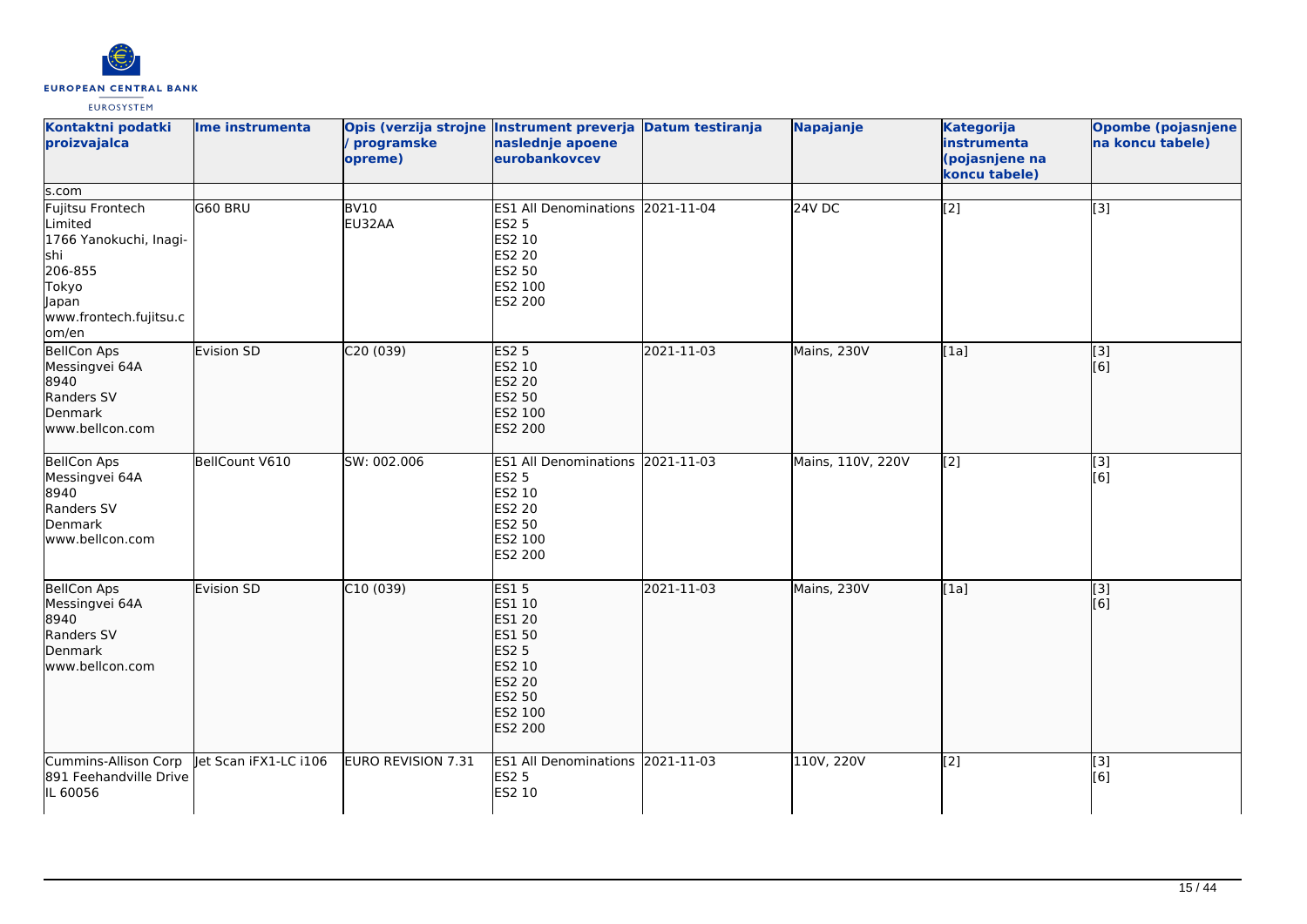

| Kontaktni podatki<br>proizvajalca                                                                                             | Ime instrumenta       | programske<br>opreme)     | Opis (verzija strojne Instrument preverja Datum testiranja<br>naslednje apoene<br>eurobankovcev                    | Napajanje         | <b>Kategorija</b><br>instrumenta<br>(pojasnjene na<br>koncu tabele) | Opombe (pojasnjene<br>na koncu tabele) |
|-------------------------------------------------------------------------------------------------------------------------------|-----------------------|---------------------------|--------------------------------------------------------------------------------------------------------------------|-------------------|---------------------------------------------------------------------|----------------------------------------|
| MT. Prospect<br><b>USA</b><br>www.cumminsallison.c<br>lom                                                                     |                       |                           | <b>ES2 20</b><br><b>ES2 50</b><br>ES2 100<br>ES2 200                                                               |                   |                                                                     |                                        |
| Fujitsu Frontech<br>Limited<br>1766 Yanokuchi, Inagi-<br>lshi<br>206-855<br>Tokyo<br>Japan<br>www.frontech.fujitsu.c<br>om/en | GSR50-BNA             | GSR50-BV<br>EU0129        | ES1 All Denominations 2021-11-03<br><b>ES2 5</b><br>ES2 10<br><b>ES2 20</b><br><b>ES2 50</b><br>ES2 100<br>ES2 200 | 24V <sub>DC</sub> | $\left[ \begin{matrix} 2 \end{matrix} \right]$                      | [3]                                    |
| <b>BellCon Aps</b><br>Messingvei 64A<br>8940<br>Randers SV<br>Denmark<br>www.bellcon.com                                      | BellCount V2510M      | C20 (EUR: V2.003)         | ES1 All Denominations 2021-10-29<br><b>ES2 5</b><br>ES2 10<br>ES2 20<br>ES2 50<br>ES2 100<br>ES2 200               | Mains, 110V, 220V | [2]                                                                 | $\overline{[3]}$<br>[6]                |
| Iternet-European<br>Distribution<br>Via S. Merli 64/66<br>29122<br>Piacenza<br>Italy<br>www.iternet-<br>securitysystems.com   | Holenburg PIXEL S2    | V <sub>12</sub>           | ES1 All Denominations 2021-10-28<br><b>ES2 5</b><br>ES2 10<br><b>ES2 20</b><br><b>ES2 50</b><br>ES2 100<br>ES2 200 | DC 12 Vdc         | [1a]                                                                | [[3]<br>[6]                            |
| Cummins-Allison Corp<br>891 Feehandville Drive<br>IL 60056<br>MT. Prospect<br><b>USA</b><br>www.cumminsallison.c<br>lom       | let Scan iFX1 i126    | <b>EURO REVISION 7.31</b> | ES1 All Denominations 2021-10-28<br><b>ES2 5</b><br>ES2 10<br><b>ES2 20</b><br><b>ES2 50</b><br>ES2 100<br>ES2 200 | 110V, 220V        | [2]                                                                 | [3]<br>[6]                             |
| Cummins-Allison Corp                                                                                                          | Jet Scan iFX1-LC i104 | EURO REVISION 7.31        | ES1 All Denominations 2021-10-28                                                                                   | 110V, 220V        | $\sqrt{2}$                                                          | [3]                                    |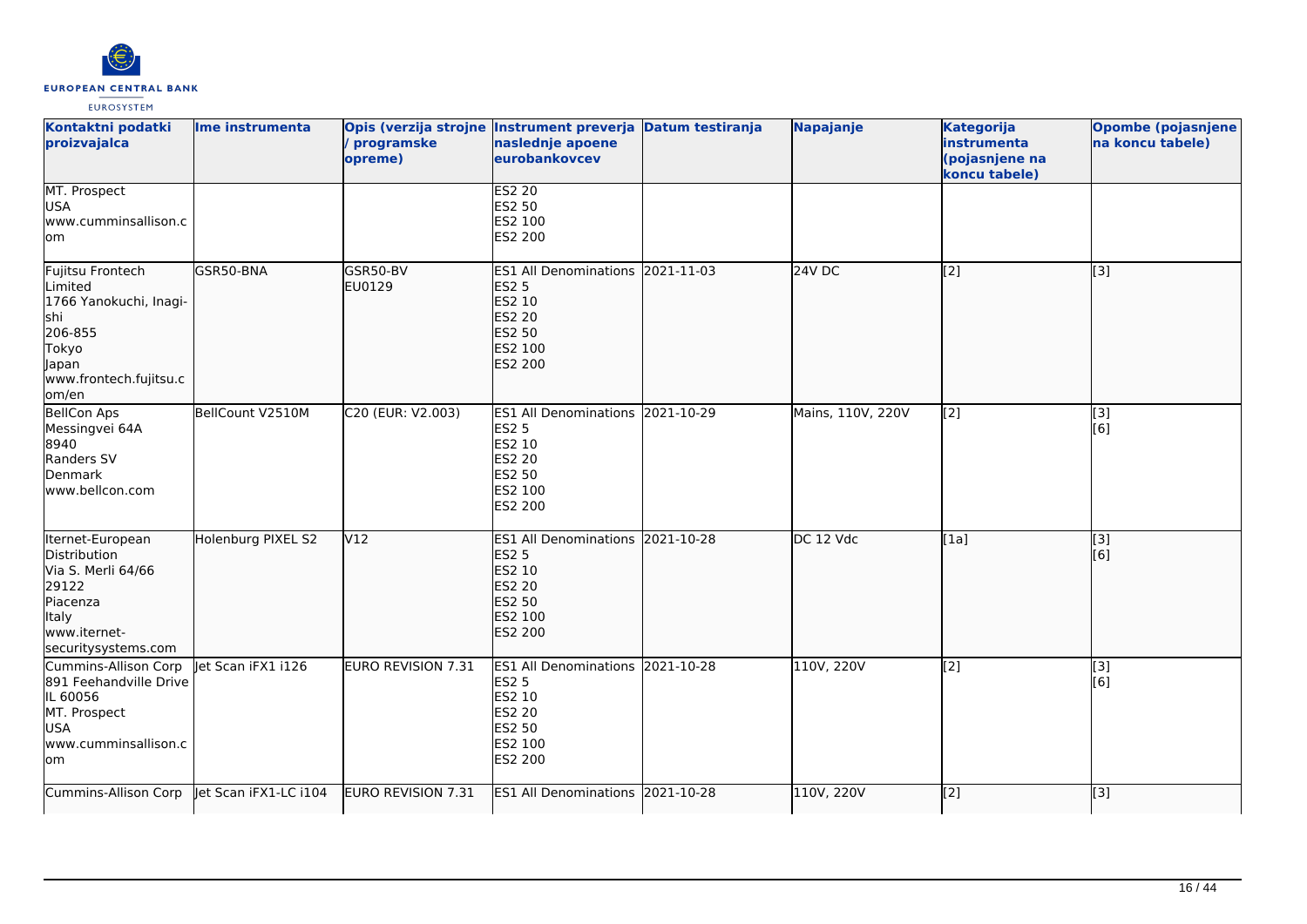

| Kontaktni podatki<br>proizvajalca                                                                                                  | Ime instrumenta    | programske<br>opreme)     | Opis (verzija strojne Instrument preverja Datum testiranja<br>naslednje apoene<br>eurobankovcev                    |            | Napajanje                                                                        | <b>Kategorija</b><br>instrumenta<br>(pojasnjene na<br>koncu tabele) | Opombe (pojasnjene)<br>na koncu tabele) |
|------------------------------------------------------------------------------------------------------------------------------------|--------------------|---------------------------|--------------------------------------------------------------------------------------------------------------------|------------|----------------------------------------------------------------------------------|---------------------------------------------------------------------|-----------------------------------------|
| 891 Feehandville Drive<br>IL 60056<br>MT. Prospect<br><b>USA</b><br>www.cumminsallison.c<br>lom                                    |                    |                           | <b>ES2 5</b><br>ES2 10<br><b>ES2 20</b><br><b>ES2 50</b><br>ES2 100<br>ES2 200                                     |            |                                                                                  |                                                                     | $\overline{[6]}$                        |
| Cummins-Allison Corp<br>891 Feehandville Drive<br>IL 60056<br>MT. Prospect<br><b>USA</b><br>www.cumminsallison.c<br>lom            | let Scan iFX2 i126 | <b>EURO REVISION 7.31</b> | ES1 All Denominations 2021-10-28<br><b>ES2 5</b><br>ES2 10<br><b>ES2 20</b><br>ES2 50<br>ES2 100<br>ES2 200        |            | 110V/220V                                                                        | $\overline{[2]}$                                                    | $\overline{[}3]$<br>[6]                 |
| Iternet-European<br>Distribution<br>Via S. Merli 64/66<br>29122<br>Piacenza<br><b>Italy</b><br>www.iternet-<br>securitysystems.com | Holenburg HT 8913  | CO <sub>3</sub>           | ES1 All Denominations 2021-10-28<br><b>ES2 5</b><br>ES2 10<br><b>ES2 20</b><br>ES2 50<br>ES2 100<br>ES2 200        |            | Rechargeable battery - [[1a]<br>Adapter (INPUT:<br>100-240Vac OUTPUT:<br>12      |                                                                     | [[3]<br>[6]                             |
| Iternet-European<br>Distribution<br>Via S. Merli 64/66<br>29122<br>Piacenza<br>Italy<br>www.iternet-<br>securitysystems.com        | Holenburg HT 7.0   | CO <sub>2</sub>           | ES1 All Denominations 2021-10-28<br><b>ES2 5</b><br>ES2 10<br><b>ES2 20</b><br><b>ES2 50</b><br>ES2 100<br>ES2 200 |            | Rechargeable battery - [1a]<br>Adapter (INPUT:100-24<br>0Vac-<br>OUTPUT:12Vdc/1A |                                                                     | $\overline{[3]}$<br>[6]                 |
| Iternet-European<br>Distribution<br>Via S. Merli 64/66<br>29122<br>Piacenza<br>Italy<br>www.iternet-<br>securitysystems.com        | Holenburg HT 3000  | C <sub>21</sub>           | <b>ES1 All Denominations</b><br><b>ES2 5</b><br>ES2 10<br><b>ES2 20</b><br><b>ES2 50</b><br>ES2 100<br>ES2 200     | 2021-10-28 | Mains - 220V                                                                     | $\overline{[2]}$                                                    | $\overline{[}$ [3]<br>[6]               |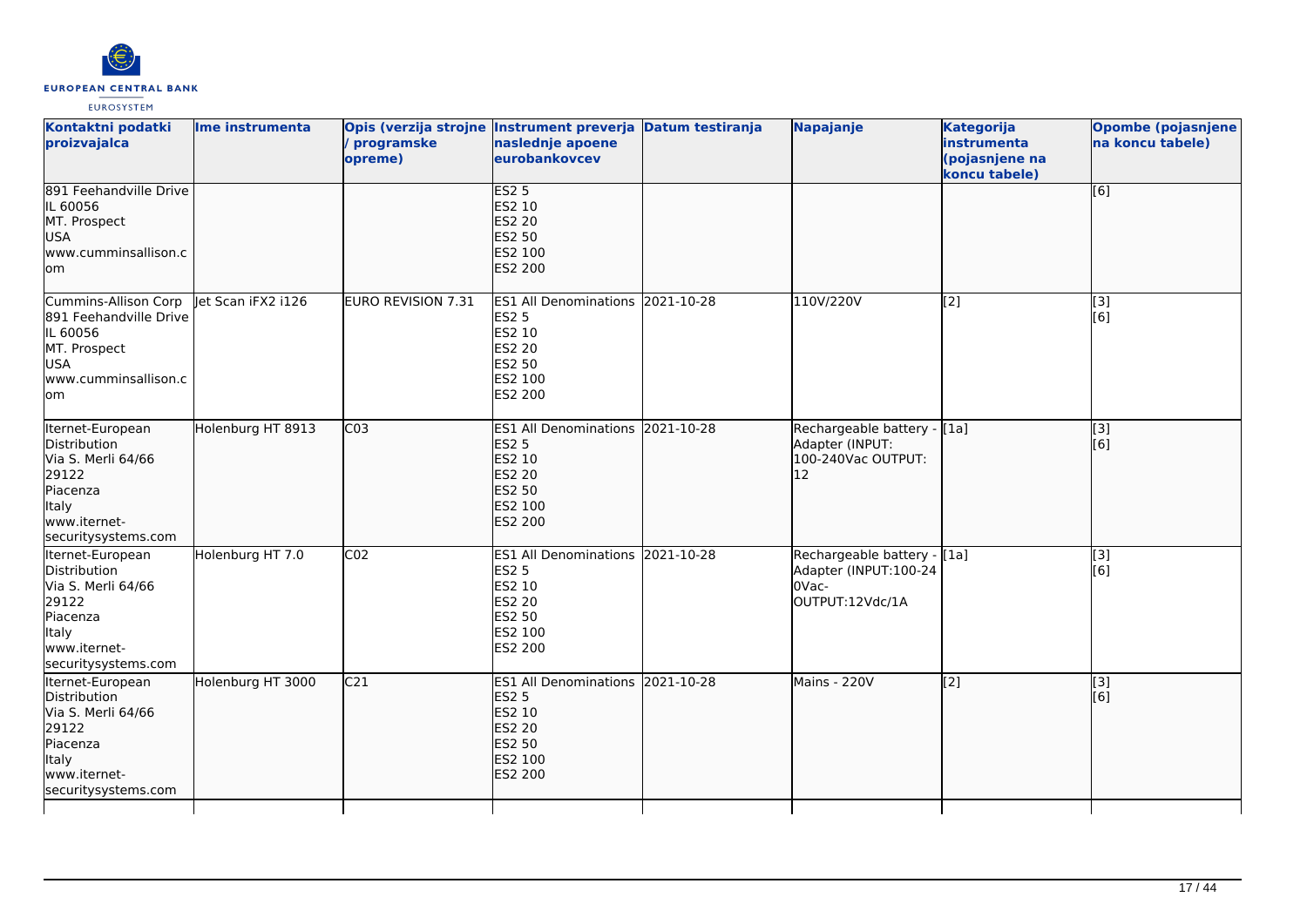

| Kontaktni podatki<br>proizvajalca                                                                                      | Ime instrumenta | programske<br>opreme) | Opis (verzija strojne Instrument preverja Datum testiranja<br>naslednje apoene<br>eurobankovcev                           |            | Napajanje | <b>Kategorija</b><br>instrumenta<br>(pojasnjene na<br>koncu tabele) | Opombe (pojasnjene<br>na koncu tabele) |
|------------------------------------------------------------------------------------------------------------------------|-----------------|-----------------------|---------------------------------------------------------------------------------------------------------------------------|------------|-----------|---------------------------------------------------------------------|----------------------------------------|
| YOUGO srl<br>Strada Albareto 11<br>10012<br>Bollengo (TO)<br><b>Italy</b><br>info@yougo-tech.com<br>www.yougo-tech.com | U-ONE_600       | 0.12                  | ES1 All Denominations 2021-10-26<br><b>ES2 5</b><br>ES2 10<br>ES2 20<br><b>ES2 50</b><br>ES2 100<br><b>ES2 200</b>        |            | 220V      | [1a]                                                                | $\overline{[}3]$<br>[6]                |
| YOUGO srl<br>Strada Albareto 11<br>10012<br>Bollengo (TO)<br>Italy<br>info@yougo-tech.com<br>www.yougo-tech.com        | U-ONE 1200      | 0.12                  | <b>ES1 All Denominations</b><br><b>ES2 5</b><br>ES2 10<br><b>ES2 20</b><br>ES2 50<br>ES2 100<br><b>ES2 200</b>            | 2021-10-26 | 110V-220V | [1a]                                                                | [3]<br>[6]                             |
| YOUGO srl<br>Strada Albareto 11<br>10012<br>Bollengo (TO)<br><b>Italy</b><br>info@yougo-tech.com<br>www.yougo-tech.com | U-ONE           | 0.12                  | ES1 All Denominations 2021-10-26<br><b>ES2 5</b><br>ES2 10<br>ES2 20<br>ES2 50<br>ES2 100<br>ES2 200                      |            | 220V      | [1a]                                                                | [3]<br>[6]                             |
| YOUGO srl<br>Strada Albareto 11<br>10012<br>Bollengo (TO)<br><b>Italy</b><br>info@yougo-tech.com<br>www.yougo-tech.com | U-ONE_2000      | 0.12                  | ES1 All Denominations 2021-10-26<br><b>ES2 5</b><br>ES2 10<br><b>ES2 20</b><br><b>ES2 50</b><br>ES2 100<br><b>ES2 200</b> |            | 220V      | [1a]                                                                | $\overline{[}3]$<br>[6]                |
| YOUGO srl<br>Strada Albareto 11<br>10012<br>Bollengo (TO)<br><b>Italy</b><br>info@yougo-tech.com<br>www.yougo-tech.com | U-ONE_5000      | 0.12                  | ES1 All Denominations 2021-10-26<br><b>ES2 5</b><br>ES2 10<br>ES2 20<br>ES2 50<br>ES2 100<br>ES2 200                      |            | 220V      | [1a]                                                                | [3]<br>[6]                             |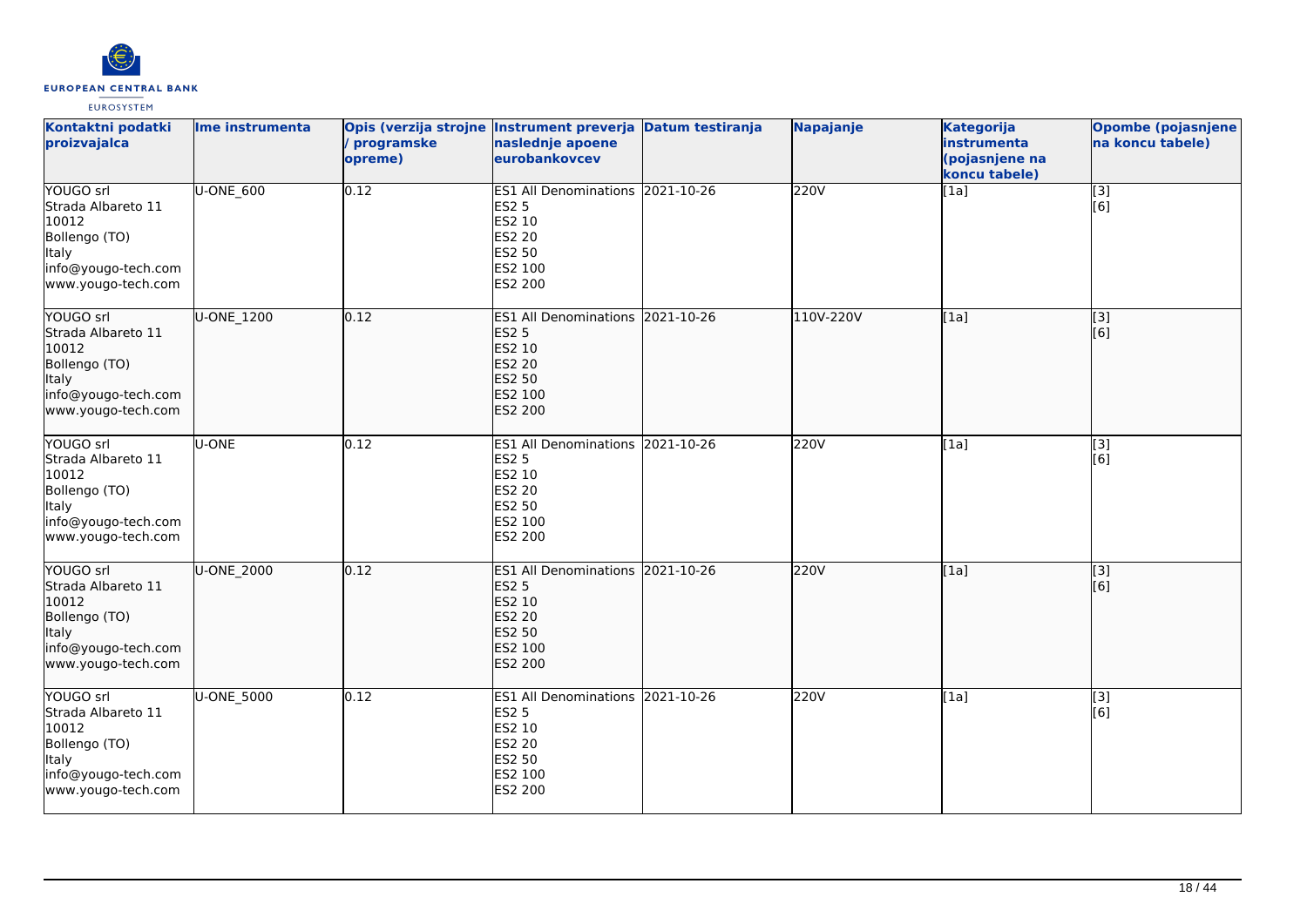

| Kontaktni podatki<br>proizvajalca                                                                                        | Ime instrumenta      | programske<br>opreme)     | Opis (verzija strojne Instrument preverja Datum testiranja<br>naslednje apoene<br>eurobankovcev             | Napajanje  | <b>Kategorija</b><br>instrumenta<br>(pojasnjene na<br>koncu tabele) | <b>Opombe (pojasnjene)</b><br>na koncu tabele) |
|--------------------------------------------------------------------------------------------------------------------------|----------------------|---------------------------|-------------------------------------------------------------------------------------------------------------|------------|---------------------------------------------------------------------|------------------------------------------------|
| Cummins-Allison Corp<br>891 Feehandville Drive<br>IL 60056<br>MT. Prospect<br><b>USA</b><br>www.cumminsallison.c<br>lom  | let Scan iFX3 i136   | <b>EURO REVISION 7.31</b> | ES1 All Denominations 2021-10-22<br><b>ES2 5</b><br>ES2 10<br><b>ES2 20</b><br>ES2 50<br>ES2 100<br>ES2 200 | 110V, 220V | $\left[2\right]$                                                    | [3]<br>[6]                                     |
| Cummins-Allison Corp<br>891 Feehandville Drive<br>IL 60056<br>MT. Prospect<br><b>USA</b><br>lwww.cumminsallison.c<br>lom | et Scan iFX1-LC i126 | EURO REVISION 7.31        | ES1 All Denominations 2021-10-22<br><b>ES2 5</b><br>ES2 10<br><b>ES2 20</b><br>ES2 50<br>ES2 100<br>ES2 200 | 110V, 220V | $\left[$ [2]                                                        | $\overline{[3]}$<br>[6]                        |
| Cummins-Allison Corp<br>891 Feehandville Drive<br>IL 60056<br>MT. Prospect<br><b>USA</b><br>www.cumminsallison.c<br>lom  | let Scan iFX1 i104   | <b>EURO REVISION 7.31</b> | ES1 All Denominations 2021-10-22<br><b>ES2 5</b><br>ES2 10<br><b>ES2 20</b><br>ES2 50<br>ES2 100<br>ES2 200 | 110V, 220V | $\overline{[2]}$                                                    | $\overline{[}3]$<br>[[6]                       |
| Cummins-Allison Corp<br>891 Feehandville Drive<br>IL 60056<br>MT. Prospect<br><b>USA</b><br>www.cumminsallison.c<br>lom  | let Scan iFX1 i106   | <b>EURO REVISION 7.31</b> | ES1 All Denominations 2021-10-22<br><b>ES2 5</b><br>ES2 10<br><b>ES2 20</b><br>ES2 50<br>ES2 100<br>ES2 200 | 110V, 220V | $\overline{[2]}$                                                    | [3]<br>[6]                                     |
| Cummins-Allison Corp<br>891 Feehandville Drive<br>IL 60056<br>MT. Prospect<br>USA<br>www.cumminsallison.c<br>lom         | let Scan iFX2 i106   | <b>EURO REVISION 7.31</b> | ES1 All Denominations 2021-10-22<br><b>ES2 5</b><br>ES2 10<br><b>ES2 20</b><br>ES2 50<br>ES2 100<br>ES2 200 | 110V, 220V | $\overline{[2]}$                                                    | $\overline{[}3]$<br>[[6]                       |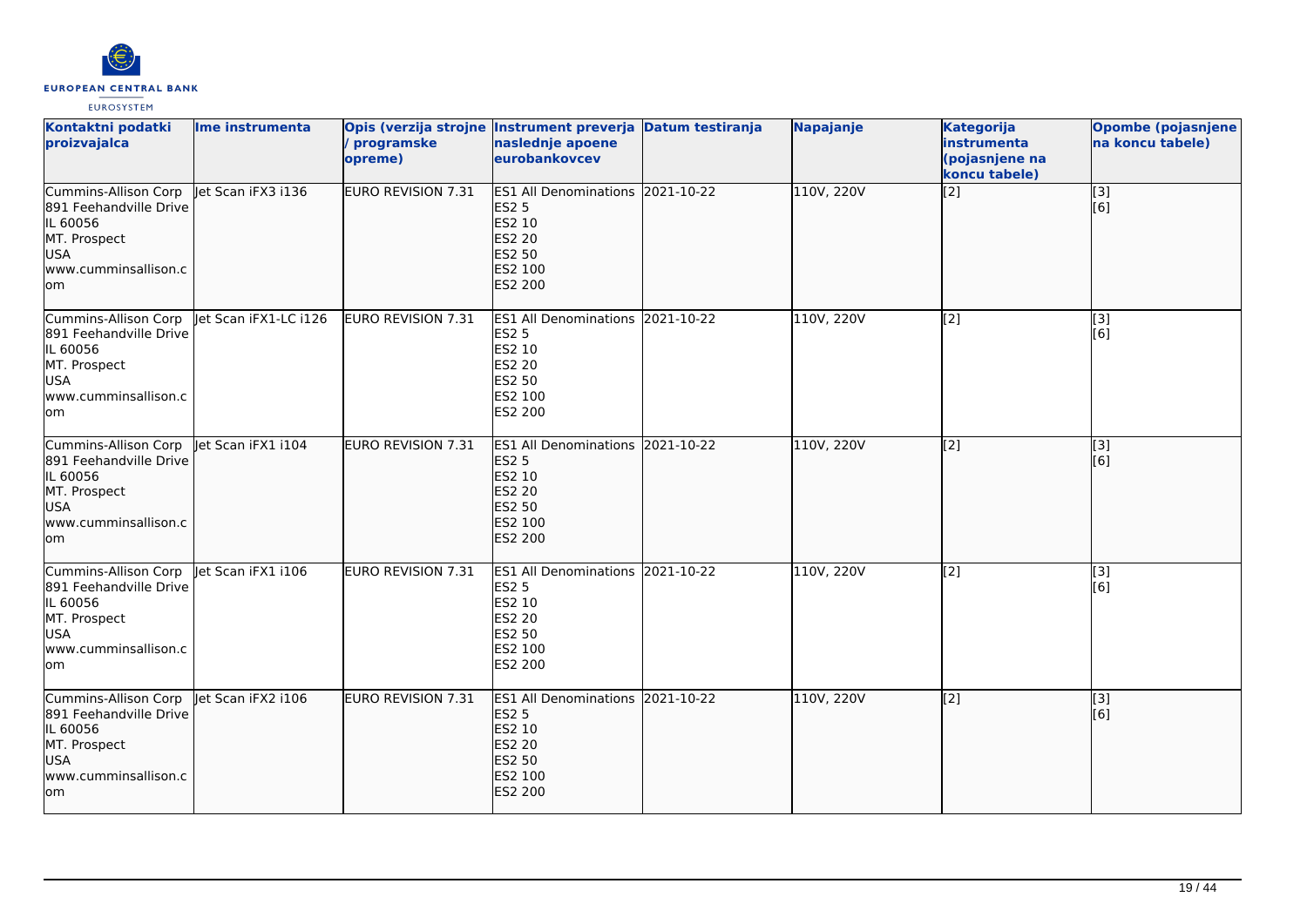

| Kontaktni podatki<br>proizvajalca                                                                                         | Ime instrumenta    | programske<br>opreme)     | Opis (verzija strojne Instrument preverja Datum testiranja<br>naslednje apoene<br>eurobankovcev                    | Napajanje      | <b>Kategorija</b><br>instrumenta<br>(pojasnjene na<br>koncu tabele) | Opombe (pojasnjene<br>na koncu tabele) |
|---------------------------------------------------------------------------------------------------------------------------|--------------------|---------------------------|--------------------------------------------------------------------------------------------------------------------|----------------|---------------------------------------------------------------------|----------------------------------------|
| Cummins-Allison Corp<br>891 Feehandville Drive<br>IL 60056<br>MT. Prospect<br><b>USA</b><br>www.cumminsallison.c<br>lom   | let Scan iFX3 i138 | <b>EURO REVISION 7.31</b> | ES1 All Denominations 2021-10-22<br><b>ES2 5</b><br>ES2 10<br>ES2 20<br>ES2 50<br>ES2 100<br>ES2 200               | 110V, 220V     | [2]                                                                 | [3]<br>[6]                             |
| JCM Europe GmbH<br>Mündelheimer Weg 60<br>40472<br>Düsseldorf<br>Germany<br>info@jcmglobal.eu<br>www.jcmglobal.eu         | <b>VEGA-100</b>    | VEGA-10x<br>$V2.52 - 18$  | ES1 All Denominations 2021-10-20<br><b>ES2 5</b><br>ES2 10<br><b>ES2 20</b><br>ES2 50<br>ES2 100<br><b>ES2 200</b> | 12V            | [1b]                                                                | [[3]<br>[6]                            |
| Volumatic Ltd<br>Taurus House.<br>Endemere Road<br>Warwicks<br>CV6 5PY<br>Coventry<br>United Kingdom<br>www.volumatic.com | CCi                | <b>EBA-40</b><br>V1.49-33 | ES1 All Denominations 2021-10-19<br><b>ES2 5</b><br>ES2 10<br><b>ES2 20</b><br>ES2 50<br>ES2 100<br>ES2 200        | 12V AC Adapter | [1b]                                                                | [3]<br>[6]<br>[8]                      |
| JCM Europe GmbH<br>Mündelheimer Weg 60<br>40472<br>Düsseldorf<br>Germany<br>info@jcmglobal.eu<br>www.jcmglobal.eu         | RDM-100 Series     | 3590T0302607              | ES1 All Denominations 2021-10-19<br><b>ES2 5</b><br>ES2 10<br><b>ES2 20</b><br>ES2 50<br>ES2 100<br>ES2 200        | other: 24V     | [1b]                                                                | [3]<br>[6]<br>[8]                      |
| <b>ICM Europe GmbH</b><br>Mündelheimer Weg 60<br>40472<br>Düsseldorf<br>Germany<br>info@jcmglobal.eu<br>www.jcmglobal.eu  | <b>MRX Series</b>  | V110011-219               | ES1 All Denominations 2021-10-19<br><b>ES2 5</b><br>ES2 10<br><b>ES2 20</b><br>ES2 50<br>ES2 100<br>ES2 200        | Other: 24V     | [1b]                                                                | [3]<br>[6]<br>[8]                      |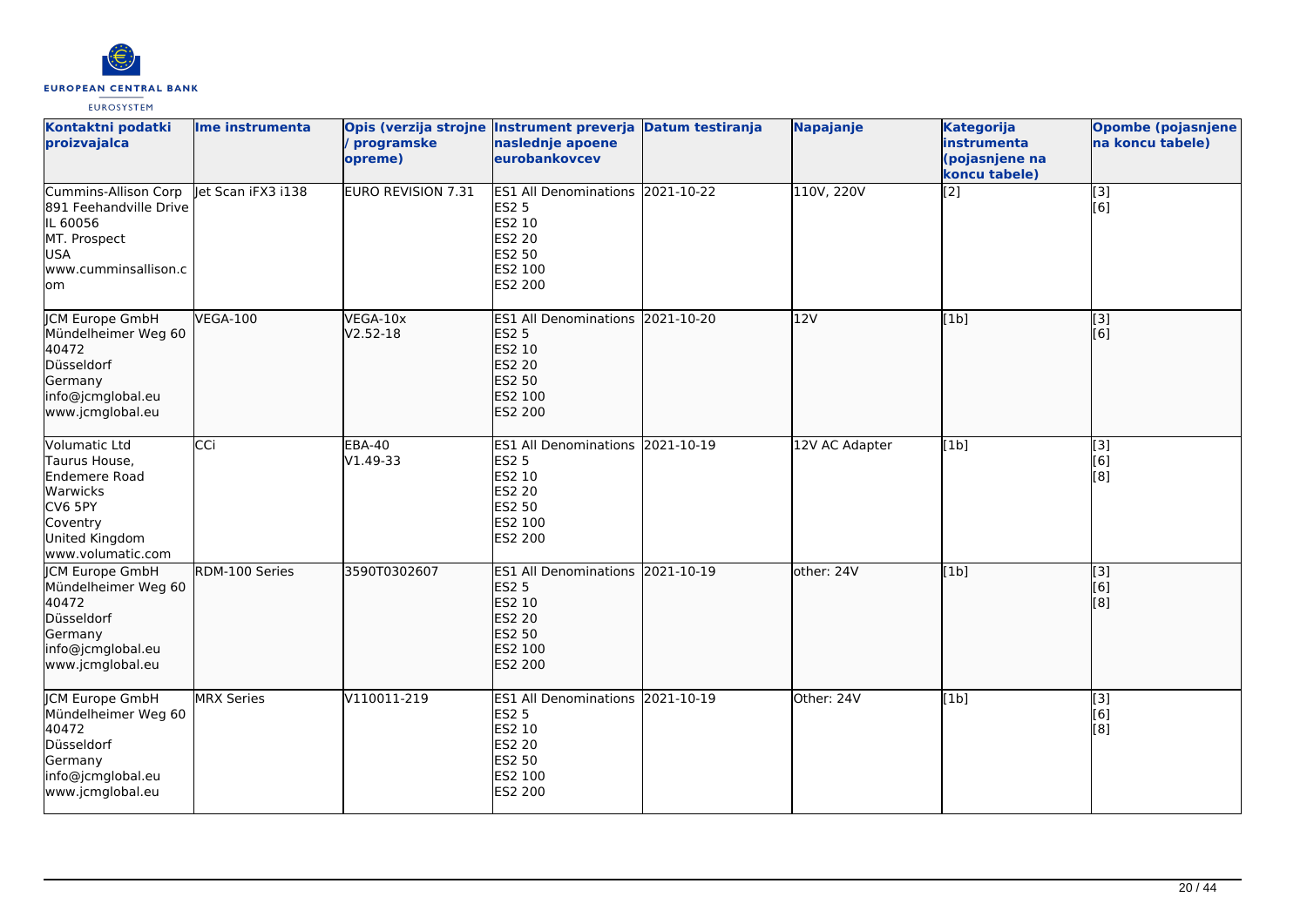

| Kontaktni podatki<br>proizvajalca                                                                                                                                        | Ime instrumenta    | Opis (verzija strojne Instrument preverja Datum testiranja<br>programske<br>opreme) | naslednje apoene<br>eurobankovcev                                                                                                | Napajanje   | Kategorija<br>instrumenta<br>(pojasnjene na<br>koncu tabele) | <b>Opombe (pojasnjene</b><br>na koncu tabele) |
|--------------------------------------------------------------------------------------------------------------------------------------------------------------------------|--------------------|-------------------------------------------------------------------------------------|----------------------------------------------------------------------------------------------------------------------------------|-------------|--------------------------------------------------------------|-----------------------------------------------|
| Kobo Science &<br>Technology Co Ltd<br>Room 906 No.1<br>Building Runjie<br>Mansion Dengwei Rd<br>PC 215011<br>Suzhou Jiangsu<br>China<br>www.kobotechweb.co<br>lm.       | BC-8EI             | <b>DSP 18</b>                                                                       | ES1 All Denominations 2021-10-15<br><b>ES2 5</b><br>ES2 10<br><b>ES2 20</b><br>ES2 50<br>ES2 100<br><b>ES2 200</b>               | Mains, 220V | $\left[2\right]$                                             | [3]                                           |
| Kobo Science &<br>Technology Co Ltd<br>Room 906 No.1<br><b>Building Runjie</b><br>Mansion Dengwei Rd<br>PC 215011<br>Suzhou Jiangsu<br>China<br>www.kobotechweb.co<br>lm | <b>BT-6000</b>     | <b>IMAGE 2.9.3.9</b>                                                                | ES1 All Denominations 2021-10-15<br><b>ES2 5</b><br>ES2 10<br>ES2 20<br>ES2 50<br>ES2 100<br>ES2 200                             | Mains, 220V | $\overline{[2]}$                                             | $\overline{[3]}$                              |
| Giesecke+Devrient<br>Currency Technology<br>GmbH<br>Prinzregentenstraße<br>159<br>81677<br>Munich<br>Germany<br>www.gi-de.com                                            | ProNote1           | 200.3                                                                               | ES1 All Denominations 2021-10-13<br><b>ES2 5</b><br><b>ES2 10</b><br><b>ES2 20</b><br><b>ES2 50</b><br>ES2 100<br><b>ES2 200</b> | 110V, 220V  | $\left[ \begin{matrix} 2 \end{matrix} \right]$               | $\sqrt{3}$<br>[6]                             |
| Giesecke+Devrient<br>Currency Technology<br>GmbH<br>Prinzregentenstraße<br>159<br>81677<br>Munich<br>Germany<br>www.gi-de.com                                            | ProNote 200        | 200.4                                                                               | ES1 All Denominations 2021-10-12<br><b>ES2 5</b><br>ES2 10<br>ES2 20<br><b>ES2 50</b><br>ES2 100<br>ES2 200                      | 110V, 220V  | $\overline{[2]}$                                             | $\overline{[3]}$<br>[6]                       |
| Crane Payment                                                                                                                                                            | SCN series - SCN83 |                                                                                     | 520025431_SCN83_EU ES1 All Denominations 2021-10-05                                                                              | 24V, 220V   | [1b]                                                         | $\overline{[3]}$                              |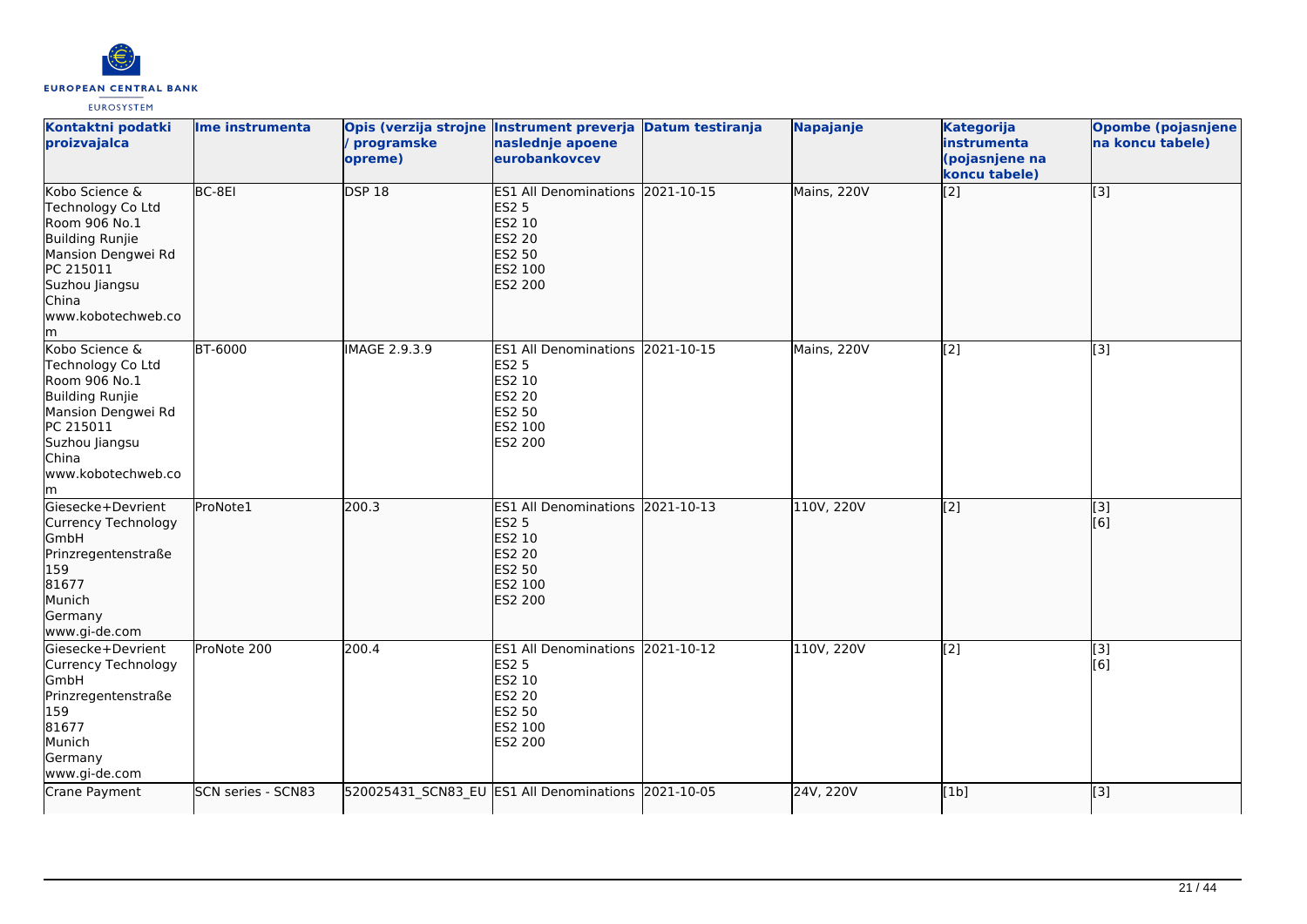

| Kontaktni podatki<br>proizvajalca                                                                                                | Ime instrumenta | Opis (verzija strojne Instrument preverja Datum testiranja<br>/ programske<br>opreme) | naslednje apoene<br>eurobankovcev                                                                                               |            | Napajanje  | <b>Kategorija</b><br>instrumenta<br>(pojasnjene na<br>koncu tabele) | Opombe (pojasnjene<br>na koncu tabele) |
|----------------------------------------------------------------------------------------------------------------------------------|-----------------|---------------------------------------------------------------------------------------|---------------------------------------------------------------------------------------------------------------------------------|------------|------------|---------------------------------------------------------------------|----------------------------------------|
| Innovations<br>109 Chemin du Pont-du<br>Centenaire<br>CH-1228<br>Plan-les-Quates<br>Switzerland<br>www.CranePI.com               |                 | R                                                                                     | <b>ES2 5</b><br>ES2 10<br><b>ES2 20</b><br>ES2 50<br>ES2 100<br>ES2 200                                                         |            |            |                                                                     | [6]<br>[8]                             |
| <b>GO Europe GmbH</b><br>Zum Kraftwerk 1<br>45527<br>Hattingen<br>Germany<br>Bemd.koenig@go-<br>europe.com<br>www.go-europe.com  | Olympia NC 315  | $BT-112$<br>u6.04                                                                     | <b>ES15</b><br>ES1 10<br>ES1 20<br>ES1 50<br>ES1 200<br><b>ES2 5</b><br>ES2 10<br>ES2 20<br>ES2 50<br>ES2 100<br>ES2 200        | 2021-10-05 | 12V        | [1a]                                                                | $\overline{[2]}$<br>[3]<br>[6]<br>[8]  |
| <b>GO Europe GmbH</b><br>Zum Kraftwerk 1<br>45527<br>Hattingen<br>Germany<br>Bemd.koenig@go-<br>europe.com<br>www .go-europe.com | Olympia NC 325  | $BT-112$<br>u6.04                                                                     | <b>ES15</b><br>ES1 10<br>ES1 20<br>ES1 50<br>ES1 200<br><b>ES2 5</b><br>ES2 10<br><b>ES2 20</b><br>ES2 50<br>ES2 100<br>ES2 200 | 2021-10-05 | other: 12V | [1a]                                                                | $\overline{[2]}$<br>[3]<br>[6]         |
| GO Europe GmbH<br>Zum Kraftwerk 1<br>45527<br>Hattingen<br>Germany<br>Bemd.koenig@go-<br>europe.com<br>www.go-europe.com         | Olympia NC 335  | $BT-112$<br>u6-07                                                                     | <b>ES15</b><br>ES1 10<br>ES1 20<br>ES1 50<br>ES1 200<br>ES2 5<br>ES2 10<br>ES2 20<br>ES2 50                                     | 2021-10-05 | other: 12V | [1a]                                                                | [2]<br>[3]<br>[6]                      |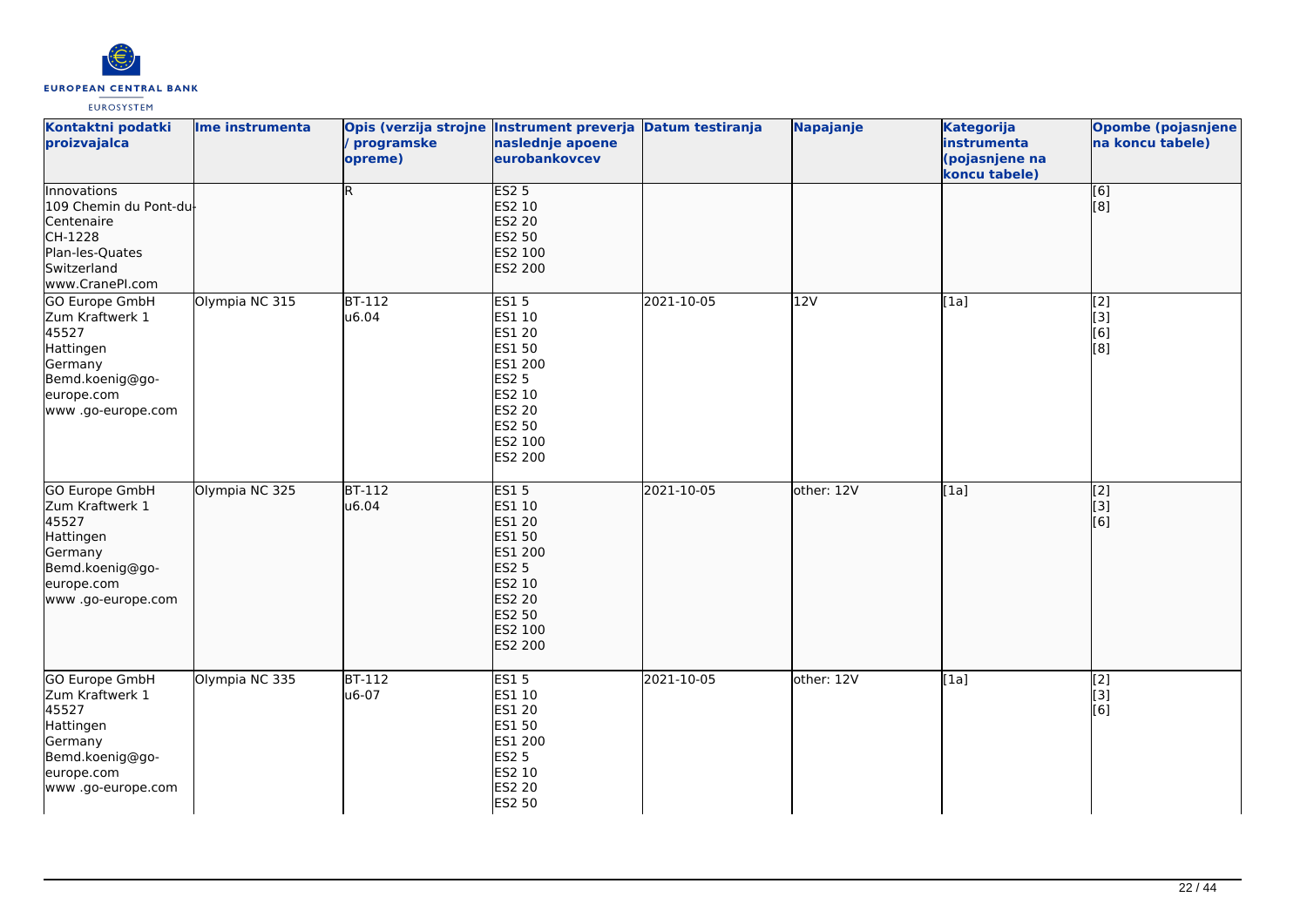

| Kontaktni podatki<br>proizvajalca                                                                             | Ime instrumenta | / programske<br>opreme) | Opis (verzija strojne Instrument preverja Datum testiranja<br>naslednje apoene<br>eurobankovcev                           |            | Napajanje         | <b>Kategorija</b><br>instrumenta<br>(pojasnjene na<br>koncu tabele) | <b>Opombe (pojasnjene</b><br>na koncu tabele) |
|---------------------------------------------------------------------------------------------------------------|-----------------|-------------------------|---------------------------------------------------------------------------------------------------------------------------|------------|-------------------|---------------------------------------------------------------------|-----------------------------------------------|
|                                                                                                               |                 |                         | <b>ES2 100</b><br>ES2 200                                                                                                 |            |                   |                                                                     |                                               |
| Safescan B.V.<br>Heliumstraat 14<br>2718 SL<br>Zoetermeer<br>Holland<br>info@safescan.com<br>www.safescan.com | Safescan 185-S  | S32-81                  | ES1 All Denominations 2021-09-30<br><b>ES2 5</b><br>ES2 10<br><b>ES2 20</b><br><b>ES2 50</b><br>ES2 100<br><b>ES2 200</b> |            | 110V 220V         | [1a]                                                                | $\overline{[}3]$<br>[6]                       |
| <b>BellCon Aps</b><br>Messingvei 64A<br>8940<br>Randers SV<br>Denmark<br>www.bellcon.com                      | SuperVision mc2 | FW 01.22, DM 01.36      | ES1 All Denominations 2021-09-29<br><b>ES2 5</b><br>ES2 10<br><b>ES2 20</b><br>ES2 50<br>ES2 100<br>ES2 200               |            | Mains, 110V, 230V | [1a]                                                                | $\overline{[3]}$<br>[6]                       |
| BellCon Aps<br>Messingvei 64A<br>8940<br>Randers SV<br>Denmark<br>www.bellcon.com                             | Evision 5       | CO <sub>2</sub>         | <b>ES1 All Denominations</b><br><b>ES2 5</b><br>ES2 10<br><b>ES2 20</b><br><b>ES2 50</b><br>ES2 100<br><b>ES2 200</b>     | 2021-09-29 | Mains, 230V       | [1a]                                                                | [3]<br>[[6]                                   |
| <b>BellCon Aps</b><br>Messingvei 64A<br>8940<br>Randers SV<br>Denmark<br>www.bellcon.com                      | BellCount V2510 | C20 (EUR: V2.004a)      | ES1 All Denominations 2021-09-28<br>ES2 5<br>ES2 10<br><b>ES2 20</b><br>ES2 50<br>ES2 100<br>ES2 200                      |            | Mains, 110V, 220V | $\overline{[2]}$                                                    | $\overline{[}3]$<br>[6]                       |
| Hilton Europe S.L.<br>Principe de Vergara<br>5-bajo dcha.<br>28001                                            | b330            | CO <sub>2</sub>         | ES1 All Denominations 2021-09-28<br><b>ES2 5</b><br>ES2 10<br><b>ES2 20</b>                                               |            | Mains, 220V       | [1a]                                                                | $\overline{[3]}$                              |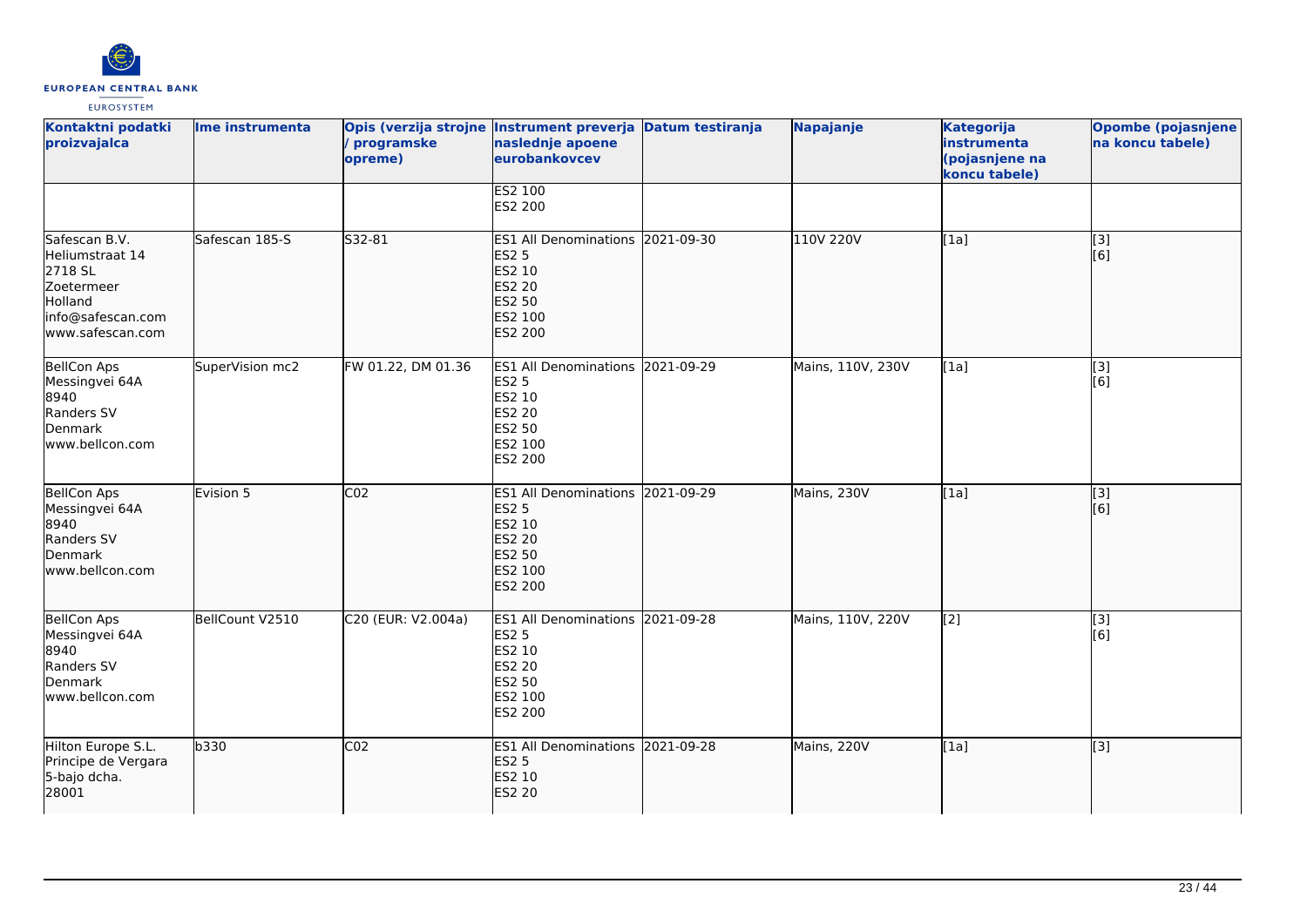

| Kontaktni podatki<br>proizvajalca                                                                                                                                                 | Ime instrumenta  | programske<br>opreme) | Opis (verzija strojne Instrument preverja Datum testiranja<br>naslednje apoene<br>eurobankovcev                    |            | Napajanje         | <b>Kategorija</b><br>instrumenta<br>(pojasnjene na<br>koncu tabele) | Opombe (pojasnjene<br>na koncu tabele) |
|-----------------------------------------------------------------------------------------------------------------------------------------------------------------------------------|------------------|-----------------------|--------------------------------------------------------------------------------------------------------------------|------------|-------------------|---------------------------------------------------------------------|----------------------------------------|
| Madrid<br>Spain<br>www.hiltoneurope.com                                                                                                                                           |                  |                       | <b>ES2 50</b><br>ES2 100<br>ES2 200                                                                                |            |                   |                                                                     |                                        |
| <b>SOUTH Automation</b><br>International GmbH<br>Waldeckerstr. 6<br>64546<br>Walldorf-Mörfelden<br>Germany<br>mjb@southautomation.<br><b>I</b> net<br>www.southautomation.<br>net | <b>TN10</b>      | EUR SW: EUR.03.03     | <b>ES1 All Denominations</b><br><b>ES2 5</b><br>ES2 10<br><b>ES2 20</b><br>ES2 50<br>ES2 100<br>ES2 200            | 2021-09-27 | Mains: 110V, 220V | [2]                                                                 | [3]<br>[6]                             |
| Detectalia Europe<br>S.L.U.<br>C/Catalunya 25B<br>Poligono Industrial El<br>Pastoret<br>3640<br>Monóvar (Alicante)<br>Spain<br>www.detectalia.com                                 | D7X              | CO <sub>2</sub>       | <b>ES1 All Denominations</b><br><b>ES2 5</b><br>ES2 10<br><b>ES2 20</b><br><b>ES2 50</b><br>ES2 100<br>ES2 200     | 2021-09-24 | Mains, 220V       | [1a]                                                                | $\overline{[3]}$                       |
| Strongpoint AB<br>Torshamnsgatan 5<br>16440<br>Kista<br>Sweden<br>dario.costamagna@str<br>ongpoint.com<br>www.strongpoint.com                                                     | Note Cassette SV | (01.08.21)            | ES1 All Denominations 2021-09-23<br><b>ES2 5</b><br>ES2 10<br><b>ES2 20</b><br><b>ES2 50</b><br>ES2 100<br>ES2 200 |            | Other: 12-24V     | [1b]                                                                | [3]<br>[6]                             |
| Strongpoint AB<br>Torshamnsgatan 5<br>16440<br>Kista<br>Sweden<br>dario.costamagna@str<br>ongpoint.com<br>www.strongpoint.com                                                     | Note Cassette SV | 11(01.09.21)          | <b>ES1 All Denominations</b><br><b>ES2 5</b><br>ES2 10<br><b>ES2 20</b><br>ES2 50<br>ES2 100<br><b>ES2 200</b>     | 2021-09-23 | Other: 12-24V     | [1b]                                                                | $\overline{[}3]$<br>[6]                |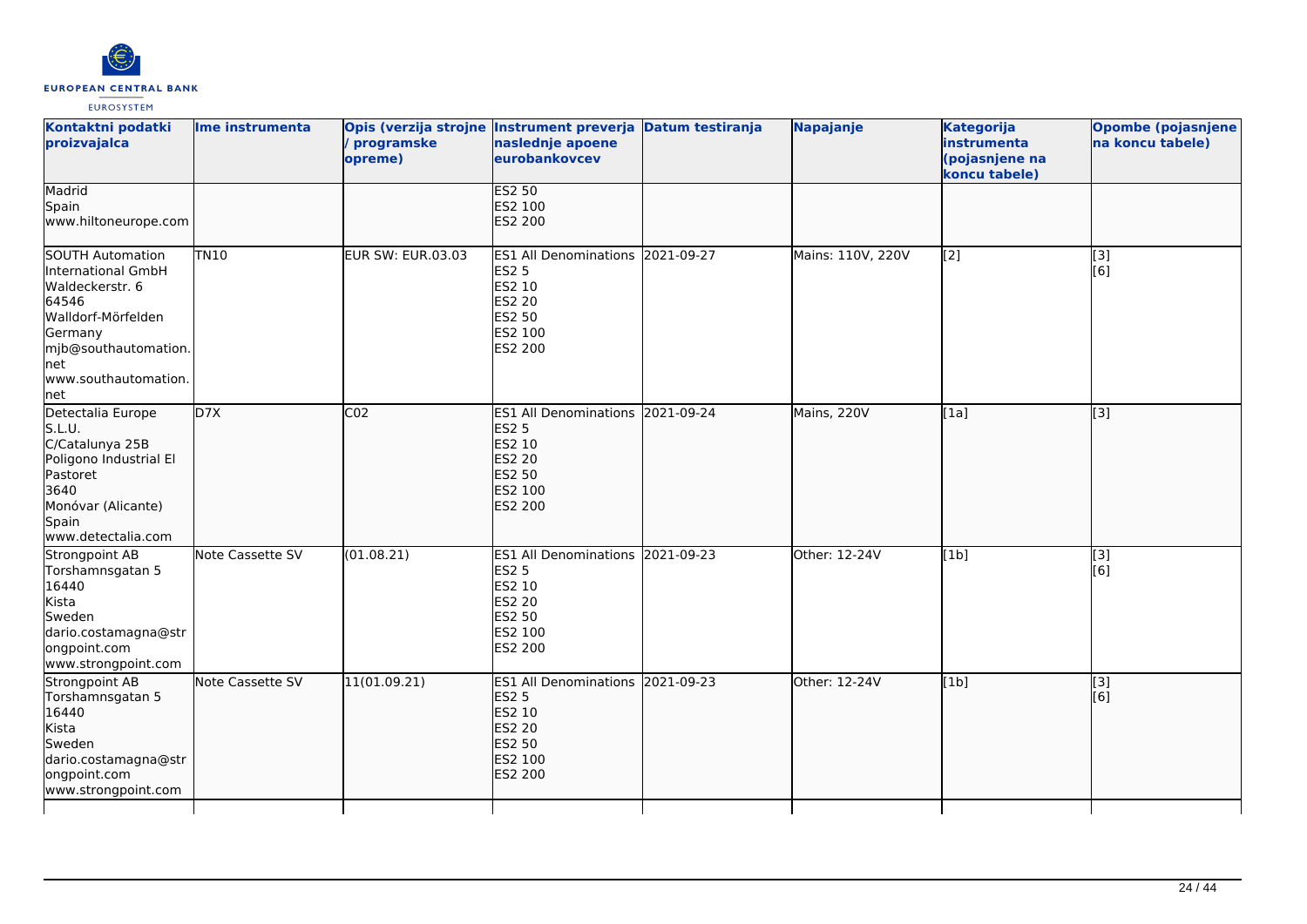

| Kontaktni podatki<br>proizvajalca                                                                                                                 | Ime instrumenta  | Opis (verzija strojne Instrument preverja Datum testiranja<br>/ programske<br>opreme) | naslednje apoene<br>eurobankovcev                                                                           | Napajanje     | <b>Kategorija</b><br>instrumenta<br>(pojasnjene na<br>koncu tabele) | Opombe (pojasnjene<br>na koncu tabele)          |
|---------------------------------------------------------------------------------------------------------------------------------------------------|------------------|---------------------------------------------------------------------------------------|-------------------------------------------------------------------------------------------------------------|---------------|---------------------------------------------------------------------|-------------------------------------------------|
| Strongpoint AB<br>Torshamnsgatan 5<br>16440<br>Kista<br>Sweden<br>dario.costamagna@str<br>ongpoint.com<br>www.strongpoint.com                     | Note Cassette HV | <b>EUR</b><br>7(01.09.21)                                                             | ES1 All Denominations 2021-09-23<br><b>ES2 5</b><br>ES2 10<br><b>ES2 20</b><br>ES2 50<br>ES2 100<br>ES2 200 | Other: 12-24V | [1b]                                                                | $\overline{[}3]$<br>[6]                         |
| <b>GRG Banking</b><br>Equipment Co Ltd<br>9 Kelin Road Science<br>City<br>510663<br>Guangzhou, District<br>Luogang<br>China<br>www.grgbanking.com | <b>BA-08</b>     | M520040030                                                                            | ES1 All Denominations 2021-09-23<br><b>ES2 5</b><br>ES2 10<br><b>ES2 20</b><br>ES2 50<br>ES2 100<br>ES2 200 | 12V           | [1a]                                                                | $\overline{[3]}$<br>$\overline{[}6\overline{)}$ |
| Cima S.p.A.<br>Via di Mezzo 2/4<br>41037<br>Mirandola (MO)<br>Italy<br>info@cimaspa.it<br>www.cimaspa.it                                          | <b>BV1000</b>    | <b>BV1000</b><br>B1-EUR-105001                                                        | ES1 All Denominations 2021-09-14<br><b>ES2 5</b><br>ES2 10<br><b>ES2 20</b><br>ES2 50<br>ES2 100<br>ES2 200 | Mains         | [1b]                                                                | $[3]$<br>[6]                                    |
| Cima S.p.A.<br>Via di Mezzo 2/4<br>41037<br>Mirandola (MO)<br>Italy<br>info@cimaspa.it<br>www.cimaspa.it                                          | <b>SDM-50</b>    | <b>BV1000L</b><br>B1-EUR-106001                                                       | ES1 All Denominations 2021-09-14<br><b>ES2 5</b><br>ES2 10<br>ES2 20<br>ES2 50<br>ES2 100<br>ES2 200        | Mains         | [1a]                                                                | $\overline{[3]}$<br>[6]                         |
| Cima S.p.A.<br>Via di Mezzo 2/4<br>41037<br>Mirandola (MO)<br>Italy<br>info@cimaspa.it                                                            | <b>SDM-10</b>    | <b>BV1000L</b><br>B1-EUR-106001                                                       | ES1 All Denominations 2021-09-14<br><b>ES2 5</b><br>ES2 10<br><b>ES2 20</b><br>ES2 50<br>ES2 100            | Mains         | [1a]                                                                | $\overline{[}3]$<br>[6]                         |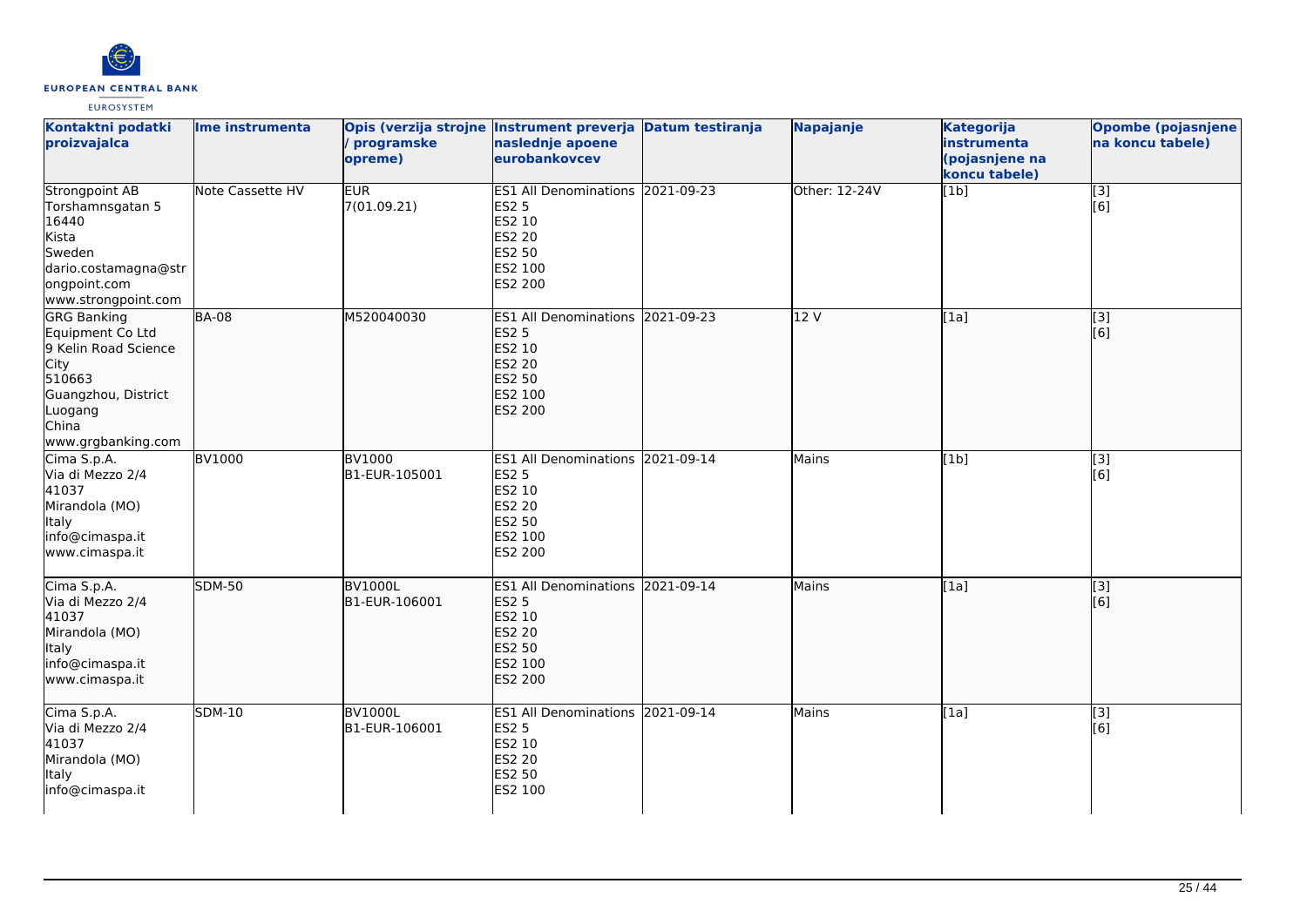

| Kontaktni podatki<br>proizvajalca                                                                                                                                                                                          | Ime instrumenta | programske<br>opreme)               | Opis (verzija strojne Instrument preverja Datum testiranja<br>naslednje apoene<br>eurobankovcev             | Napajanje   | <b>Kategorija</b><br>instrumenta<br>(pojasnjene na<br>koncu tabele) | <b>Opombe (pojasnjene)</b><br>na koncu tabele) |
|----------------------------------------------------------------------------------------------------------------------------------------------------------------------------------------------------------------------------|-----------------|-------------------------------------|-------------------------------------------------------------------------------------------------------------|-------------|---------------------------------------------------------------------|------------------------------------------------|
| www.cimaspa.it                                                                                                                                                                                                             |                 |                                     | ES2 200                                                                                                     |             |                                                                     |                                                |
| Cima S.p.A.<br>Via di Mezzo 2/4<br>41037<br>Mirandola (MO)<br>Italy<br>info@cimaspa.it<br>www.cimaspa.it                                                                                                                   | <b>BV1000</b>   | <b>BV1000</b><br>B1-EUR-106001      | ES1 All Denominations 2021-09-14<br><b>ES2 5</b><br>ES2 10<br>ES2 20<br>ES2 50<br>ES2 100<br>ES2 200        | Mains       | [1b]                                                                | $\overline{[3]}$<br>[[6]                       |
| <b>SHENZEN POLYFIT</b><br>TECHNOLOGY Co.Ltd.<br>6/F, Blk Hengtemei,<br>No. 3 Ganli Road,<br>Longgang District<br>518112<br>Shenzhen<br>China<br>info@futuremoneydete<br>ctor.com<br>http://www.futuremone<br>ydetector.com | <b>FMD-520</b>  | <b>Banknote Detector</b><br>U15 108 | ES1 All Denominations 2021-09-06<br><b>ES2 5</b><br>ES2 10<br>ES2 20<br>ES2 50<br>ES2 100<br>ES2 200        | 100V-240V   | [1a]                                                                | [3]<br>[6]                                     |
| Francopost srl<br>Via Prina 15<br>20154<br>Milano<br>Italy<br>www.francopost.it                                                                                                                                            | Flash           | <b>FMD-520</b><br>U15 108           | ES1 All Denominations 2021-09-06<br><b>ES2 5</b><br>ES2 10<br><b>ES2 20</b><br>ES2 50<br>ES2 100<br>ES2 200 | 100V-240V   | [1a]                                                                | $\overline{[3]}$<br>[6]                        |
| Shenzhen Double<br>Power Electronics Co.,<br>Ltd<br>Rm 1281, 12/F,<br>Yunsong Building<br>Tairan 8rh Road<br>District Shenzen<br>Chegongmiao Futian<br>China                                                               | DP-2258         | Software type?C22                   | ES1 All Denominations 2021-09-02<br><b>ES2 5</b><br>ES2 10<br>ES2 20<br>ES2 50<br>ES2 100<br>ES2 200        | 12V Adapter | [1a]                                                                | [3]<br>[6]                                     |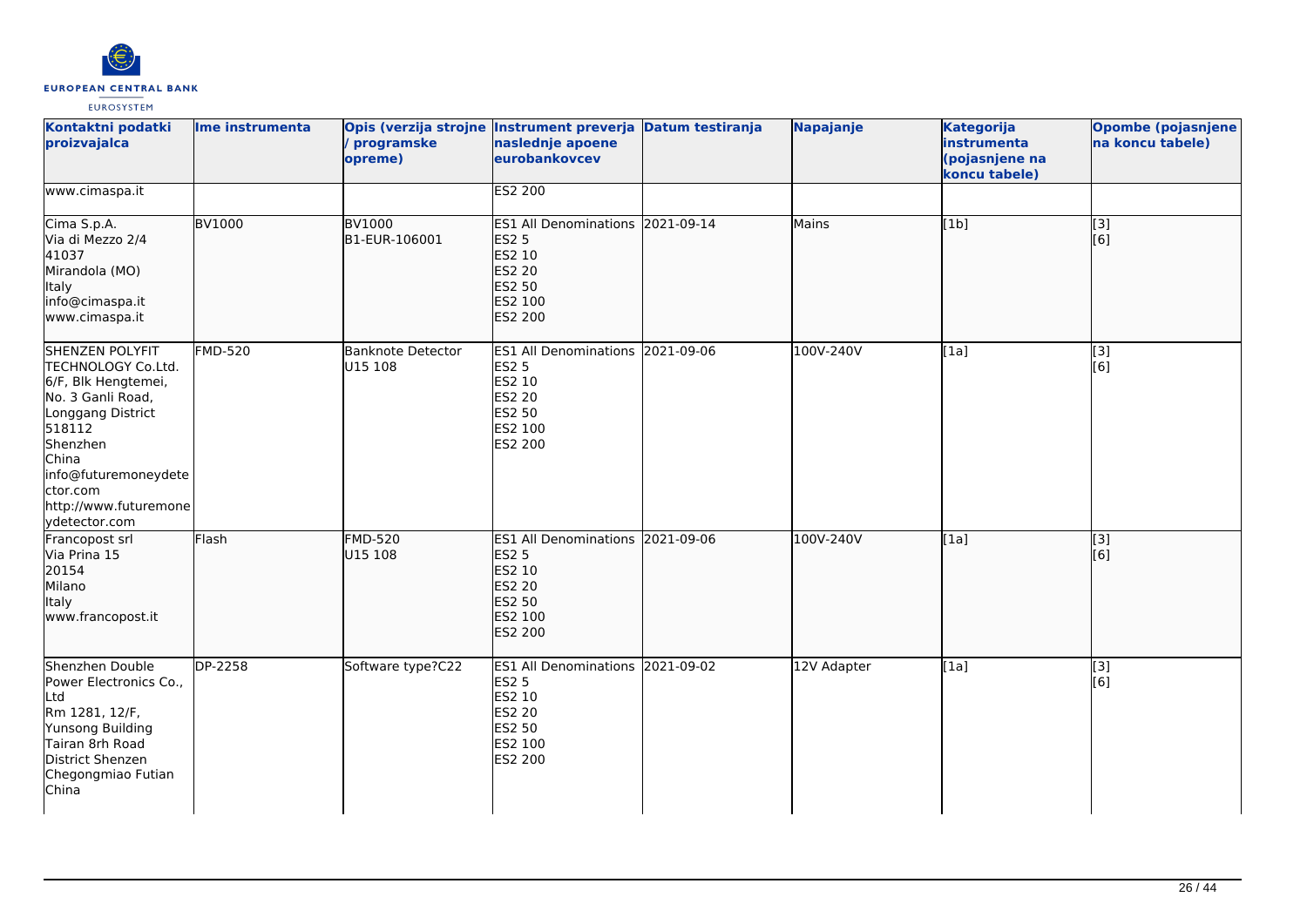

| Kontaktni podatki<br>proizvajalca                                                                                                                                                | Ime instrumenta           | Opis (verzija strojne Instrument preverja<br>programske<br>opreme) | naslednje apoene<br>eurobankovcev                                                                                  | <b>Datum testiranja</b> | Napajanje         | <b>Kategorija</b><br>instrumenta<br>(pojasnjene na<br>koncu tabele) | Opombe (pojasnjene<br>na koncu tabele) |
|----------------------------------------------------------------------------------------------------------------------------------------------------------------------------------|---------------------------|--------------------------------------------------------------------|--------------------------------------------------------------------------------------------------------------------|-------------------------|-------------------|---------------------------------------------------------------------|----------------------------------------|
| www.szdpower.com                                                                                                                                                                 |                           |                                                                    |                                                                                                                    |                         |                   |                                                                     |                                        |
| CCE - Cash Concepts<br>Europe GmbH<br>Kemtener Strasse 99<br>88131<br>Lindau<br>Germany<br>www.cce.gmbh                                                                          | <b>CCE 6000</b>           | Software type: C21-1                                               | ES1 All Denominations 2021-09-02<br><b>ES2 5</b><br>ES2 10<br><b>ES2 20</b><br><b>ES2 50</b><br>ES2 100<br>ES2 200 |                         | Other: 100-240V   | $\overline{[2]}$                                                    | [3]<br>[6]                             |
| Shenzhen Double<br>Power Electronics Co.,<br>Ltd<br>Rm 1281, 12/F,<br>Yunsong Building<br>Tairan 8rh Road<br>District Shenzen<br>Chegongmiao Futian<br>China<br>www.szdpower.com | DP-2318                   | Software type: C02                                                 | <b>ES1 All Denominations</b><br><b>ES2 5</b><br>ES2 10<br>ES2 20<br><b>ES2 50</b><br>ES2 100<br>ES2 200            | 2021-09-02              | other:12V Adapter | [1a]                                                                | $\overline{[3]}$<br>[6]                |
| Shenzhen Double<br>Power Electronics Co.,<br>Ltd<br>Rm 1281, 12/F,<br>Yunsong Building<br>Tairan 8rh Road<br>District Shenzen<br>Chegongmiao Futian<br>China<br>www.szdpower.com | $\overline{DP}$ -7300Plus | $C21-1$                                                            | <b>ES1 All Denominations</b><br><b>ES2 5</b><br>ES2 10<br>ES2 20<br>ES2 50<br>ES2 100<br><b>ES2 200</b>            | 2021-08-31              | Other: 100-240V   | $\overline{[2]}$                                                    | $\overline{[3]}$<br>[6]                |
| Shenzhen Double<br>Power Electronics Co.,<br>Ltd<br>Rm 1281, 12/F,<br>Yunsong Building<br>Tairan 8rh Road<br>District Shenzen<br>Chegongmiao Futian<br>China<br>www.szdpower.com | $\overline{DP-2268}$      | $\overline{C12}$                                                   | <b>ES1 All Denominations</b><br><b>ES2 5</b><br>ES2 10<br>ES2 20<br>ES2 50<br>ES2 100<br>ES2 200                   | 2021-08-31              | 12V Adapter       | [1a]                                                                | [6]<br>[4a]                            |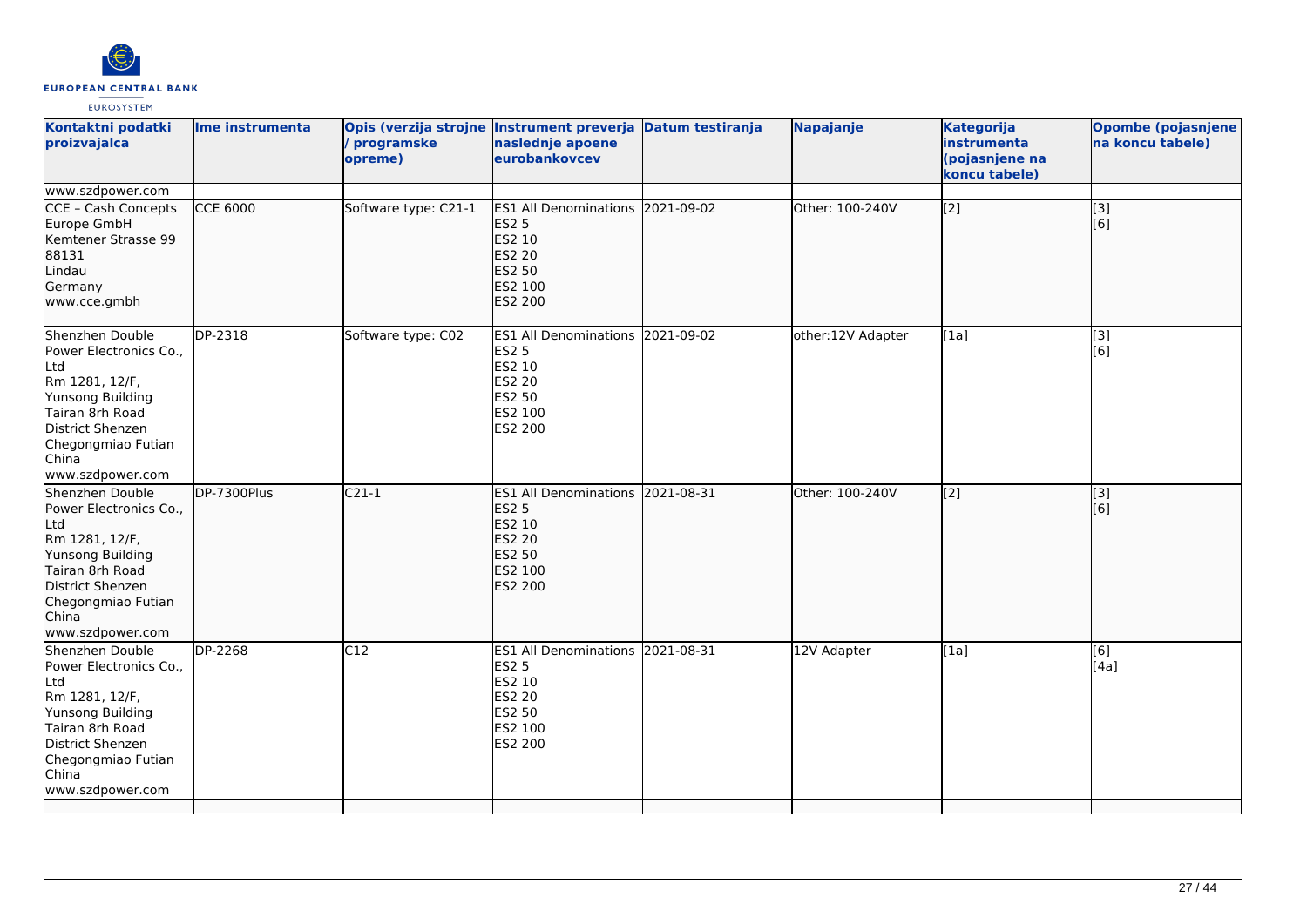

| Kontaktni podatki<br>proizvajalca                                                                                        | Ime instrumenta       | programske<br>opreme)      | Opis (verzija strojne Instrument preverja Datum testiranja<br>naslednje apoene<br>eurobankovcev                    |            | Napajanje          | <b>Kategorija</b><br>instrumenta<br>(pojasnjene na<br>koncu tabele) | Opombe (pojasnjene<br>na koncu tabele) |
|--------------------------------------------------------------------------------------------------------------------------|-----------------------|----------------------------|--------------------------------------------------------------------------------------------------------------------|------------|--------------------|---------------------------------------------------------------------|----------------------------------------|
| <b>CCE - Cash Concepts</b><br>Europe GmbH<br>Kemtener Strasse 99<br>88131<br>Lindau<br>Germany<br>www.cce.gmbh           | $CCE$ 10              | $\overline{C}$ 01          | ES1 All Denominations 2021-08-27<br><b>ES2 5</b><br>ES2 10<br><b>ES2 20</b><br>ES2 50<br>ES2 100<br><b>ES2 200</b> |            | Other: 12V Adapter | [1a]                                                                | $\overline{[}3]$<br>[6]                |
| CCE - Cash Concepts<br>Europe GmbH<br>Kemtener Strasse 99<br>88131<br>Lindau<br>Germany<br>www.cce.gmbh                  | <b>CCE 20</b>         | C <sub>01</sub>            | ES1 All Denominations 2021-08-27<br><b>ES2 5</b><br>ES2 10<br><b>ES2 20</b><br><b>ES2 50</b><br>ES2 100<br>ES2 200 |            | Other: 12V Adapter | [1a]                                                                | [3]<br>[6]                             |
| <b>JCM Europe GmbH</b><br>Mündelheimer Weg 60<br>40472<br>Düsseldorf<br>Germany<br>info@jcmglobal.eu<br>www.jcmglobal.eu | <b>UBA Pro Series</b> | <b>UBA-500</b><br>V1.49-38 | <b>ES1 All Denominations</b><br><b>ES2 5</b><br>ES2 10<br><b>ES2 20</b><br><b>ES2 50</b><br>ES2 100<br>ES2 200     | 2021-08-20 | 12/24V             | [1b]                                                                | $\sqrt{3}$<br>[6]<br>[8]               |
| <b>JCM Europe GmbH</b><br>Mündelheimer Weg 60<br>40472<br>Düsseldorf<br>Germany<br>info@jcmglobal.eu<br>www.jcmglobal.eu | <b>UBA-10</b>         | <b>UBA-10</b><br>V3.04-52  | ES1 All Denominations 2021-08-20<br><b>ES2 5</b><br>ES2 10<br><b>ES2 20</b><br>ES2 50<br>ES2 100<br>ES2 200        |            | 12V                | [1b]                                                                | [3]<br>[6]                             |
| <b>CM Europe GmbH</b><br>Mündelheimer Weg 60<br>40472<br>Düsseldorf<br>Germany<br>info@jcmglobal.eu<br>www.jcmglobal.eu  | UBA-10-RC             | <b>UBA-10</b><br>V2.01-23  | <b>ES1 All Denominations</b><br><b>ES2 5</b><br>ES2 10<br>ES2 20<br><b>ES2 50</b><br>ES2 100<br><b>ES2 200</b>     | 2021-08-20 | 24V                | [1b]                                                                | [3]<br>[6]<br>[8]                      |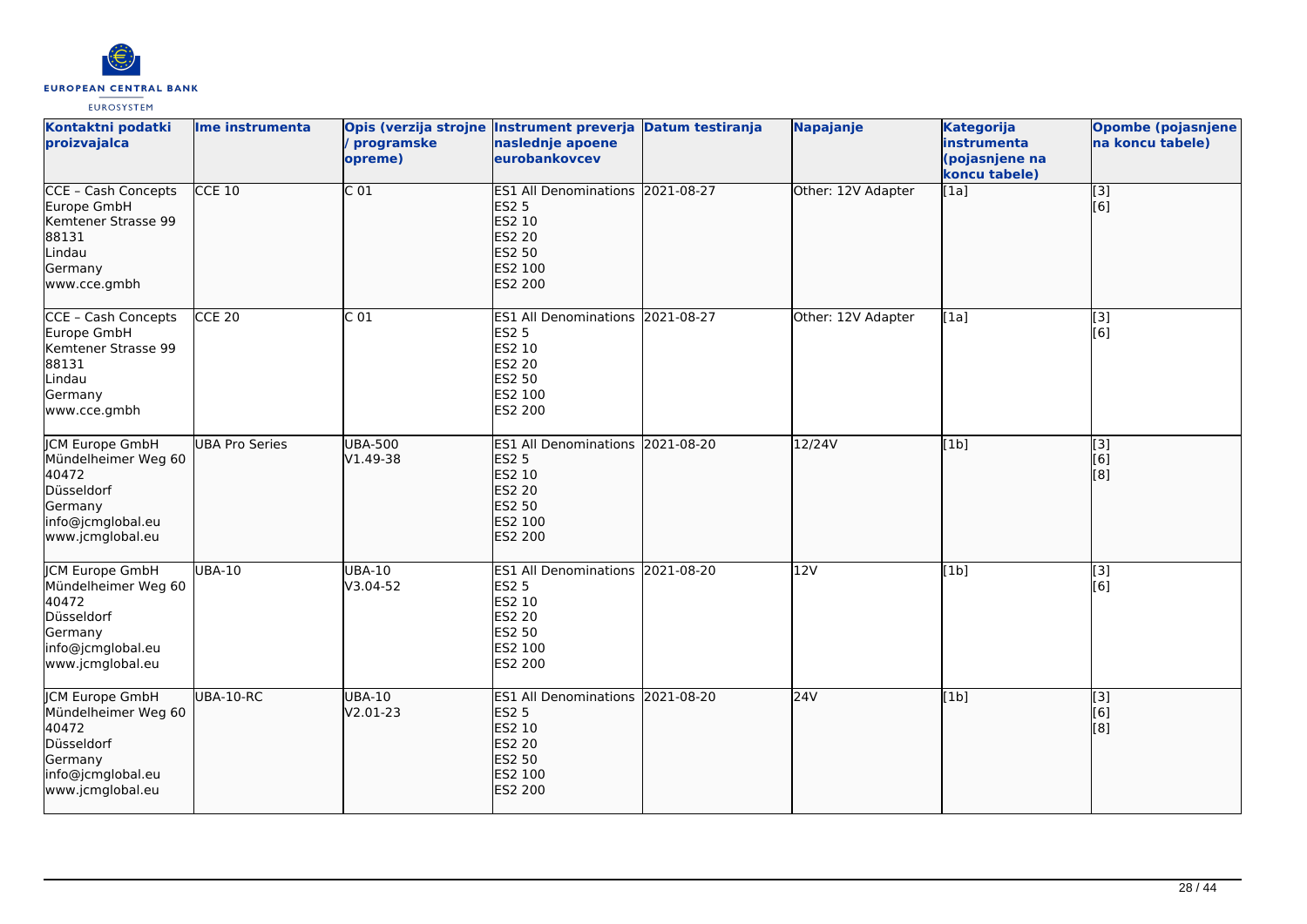

| Kontaktni podatki<br>proizvajalca                                                                                        | Ime instrumenta          | programske<br>opreme)             | Opis (verzija strojne Instrument preverja Datum testiranja<br>naslednje apoene<br>eurobankovcev                    |            | Napajanje | <b>Kategorija</b><br>instrumenta<br>(pojasnjene na<br>koncu tabele) | <b>Opombe (pojasnjene</b><br>na koncu tabele) |
|--------------------------------------------------------------------------------------------------------------------------|--------------------------|-----------------------------------|--------------------------------------------------------------------------------------------------------------------|------------|-----------|---------------------------------------------------------------------|-----------------------------------------------|
| <b>CM Europe GmbH</b><br>Mündelheimer Weg 60<br>40472<br>Düsseldorf<br>Germany<br>info@jcmglobal.eu<br>www.jcmglobal.eu  | iVizion-100              | iVIZION-100<br>V2.98-44           | ES1 All Denominations 2021-08-19<br><b>ES2 5</b><br>ES2 10<br>ES2 20<br>ES2 50<br>ES2 100<br>ES2 200               |            | 12V/24V   | [1b]                                                                | $\overline{[}3]$<br>[6]<br>[8]                |
| JCM Europe GmbH<br>Mündelheimer Weg 60<br>40472<br>Düsseldorf<br>Germany<br>info@jcmglobal.eu<br>www.jcmglobal.eu        | <b>UBA-Pro RC Series</b> | <b>UBA-500-SH2-RT</b><br>V1.49-38 | ES1 All Denominations 2021-08-19<br><b>ES2 5</b><br>ES2 10<br>ES2 20<br><b>ES2 50</b><br>ES2 100<br><b>ES2 200</b> |            | 24V       | [1b]                                                                | [3]<br>[6]<br>[8]                             |
| <b>JCM Europe GmbH</b><br>Mündelheimer Weg 60<br>40472<br>Düsseldorf<br>Germany<br>info@jcmglobal.eu<br>www.jcmglobal.eu | TBV-100 Series           | <b>TBV-100-FSH</b><br>V1.28-93    | <b>ES1 All Denominations</b><br>ES2 5<br>ES2 10<br>ES2 20<br>ES2 50<br>ES2 100<br>ES2 200                          | 2021-08-19 | 24V       | $\overline{[2]}$                                                    | $\overline{[3]}$<br>[6]<br>[8]                |
| <b>JCM Europe GmbH</b><br>Mündelheimer Weg 60<br>40472<br>Düsseldorf<br>Germany<br>info@jcmglobal.eu<br>www.jcmglobal.eu | <b>iPRO-100 Series</b>   | $V3.06 - 38$                      | ES1 All Denominations 2021-08-18<br><b>ES2 5</b><br>ES2 10<br><b>ES2 20</b><br>ES2 50<br>ES2 100<br><b>ES2 200</b> |            | 12V       | [1b]                                                                | $\overline{[}3]$<br>[6]<br>[8]                |
| Cashtester/Amwit<br>Security B.V.<br>De Corridor 9<br>3621 ZA<br>Breukelen<br>Netherlands<br>mw@cashtester.com           | <b>CT 432 SD</b>         | CO <sub>2</sub>                   | <b>ES1 All Denominations</b><br><b>ES2 5</b><br>ES2 10<br><b>ES2 20</b><br>ES2 50<br>ES2 100<br>ES2 200            | 2021-08-18 | 12V       | [1a]                                                                | [3]<br>[6]                                    |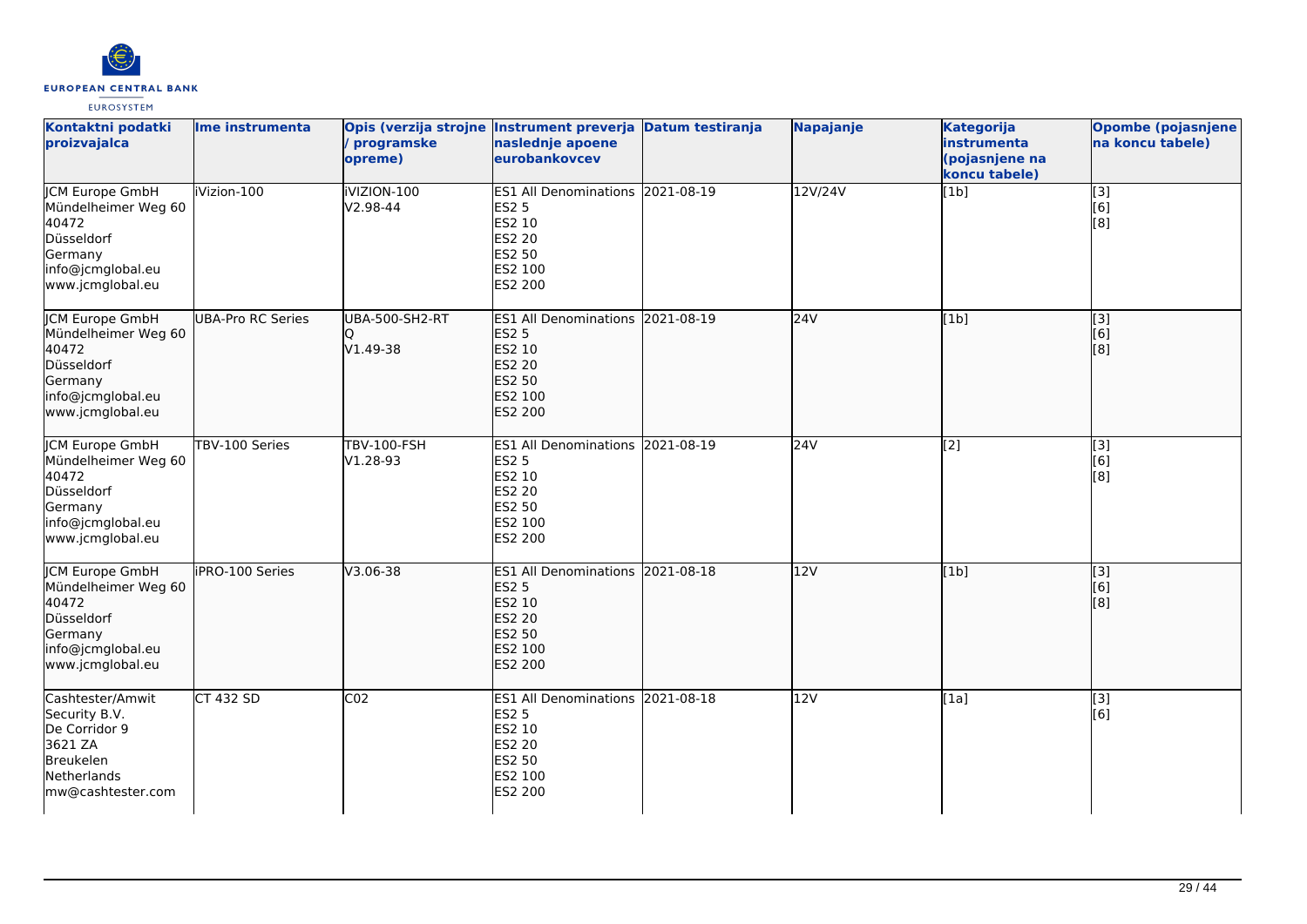

| Kontaktni podatki<br>proizvajalca                                                                                                    | Ime instrumenta | programske<br>opreme)      | Opis (verzija strojne Instrument preverja Datum testiranja<br>naslednje apoene<br>eurobankovcev                           |            | Napajanje  | <b>Kategorija</b><br>instrumenta<br>(pojasnjene na<br>koncu tabele) | Opombe (pojasnjene)<br>na koncu tabele)                      |
|--------------------------------------------------------------------------------------------------------------------------------------|-----------------|----------------------------|---------------------------------------------------------------------------------------------------------------------------|------------|------------|---------------------------------------------------------------------|--------------------------------------------------------------|
| www.cashtester.com                                                                                                                   |                 |                            |                                                                                                                           |            |            |                                                                     |                                                              |
| Cashtester/Amwit<br>Security B.V.<br>De Corridor 9<br>3621 ZA<br>Breukelen<br>Netherlands<br>mw@cashtester.com<br>www.cashtester.com | $CT$ 433 SD     | CO <sub>2</sub>            | ES1 All Denominations 2021-08-18<br><b>ES2 5</b><br>ES2 10<br>ES2 20<br>ES2 50<br>ES2 100<br>ES2 200                      |            | 12V        | [1a]                                                                | $\begin{bmatrix} 1 & 3 \\ 6 & 1 \end{bmatrix}$               |
| <b>CM Europe GmbH</b><br>Mündelheimer Weg 60<br>40472<br>Düsseldorf<br>Germany<br>info@jcmglobal.eu<br>www.jcmglobal.eu              | <b>DBV-500</b>  | <b>DBV-50x</b><br>V1.54-38 | <b>ES15</b><br>ES1 10<br>ES1 20<br>ES1 50<br>ES2 5<br>ES2 10<br>ES2 20<br>ES2 50<br>ES2 100<br>ES2 200                    | 2021-08-18 | 12V/24V    | [1b]                                                                | $\overline{[2]}$<br>Ēзj<br>[6]<br>[8]                        |
| <b>CM Europe GmbH</b><br>Mündelheimer Weg 60<br>40472<br>Düsseldorf<br>Germany<br>info@jcmglobal.eu<br>www.jcmglobal.eu              | iPRO-SH2-RC     | iPRO-100<br>V3.08-38       | ES1 All Denominations 2021-08-18<br><b>ES2 5</b><br>ES2 10<br><b>ES2 20</b><br><b>ES2 50</b><br>ES2 100<br><b>ES2 200</b> |            | 24V        | [1b]                                                                | $\left[ \begin{matrix} 3 \end{matrix} \right]$<br>[6]<br>[8] |
| Giesecke+Devrient<br>Currency Technology<br>GmbH<br>Prinzregentenstraße<br>159<br>81677<br>Munich<br>Germany<br>www.gi-de.com        | ProNote 300     | <b>EUR V1.010</b>          | ES1 All Denominations 2021-08-12<br><b>ES2 5</b><br>ES2 10<br>ES2 20<br>ES2 50<br>ES2 100<br>ES2 200                      |            | 110V, 220V | [2]                                                                 | [3]<br>[6]                                                   |
| <b>GO Europe GmbH</b><br>Zum Kraftwerk 1                                                                                             | Olympia NC 355  | <b>BJ-219</b><br>V11       | ES1 All Denominations 2021-08-06<br><b>ES2 5</b>                                                                          |            | DC12 V     | [1a]                                                                | $\overline{[3]}$<br>[6]                                      |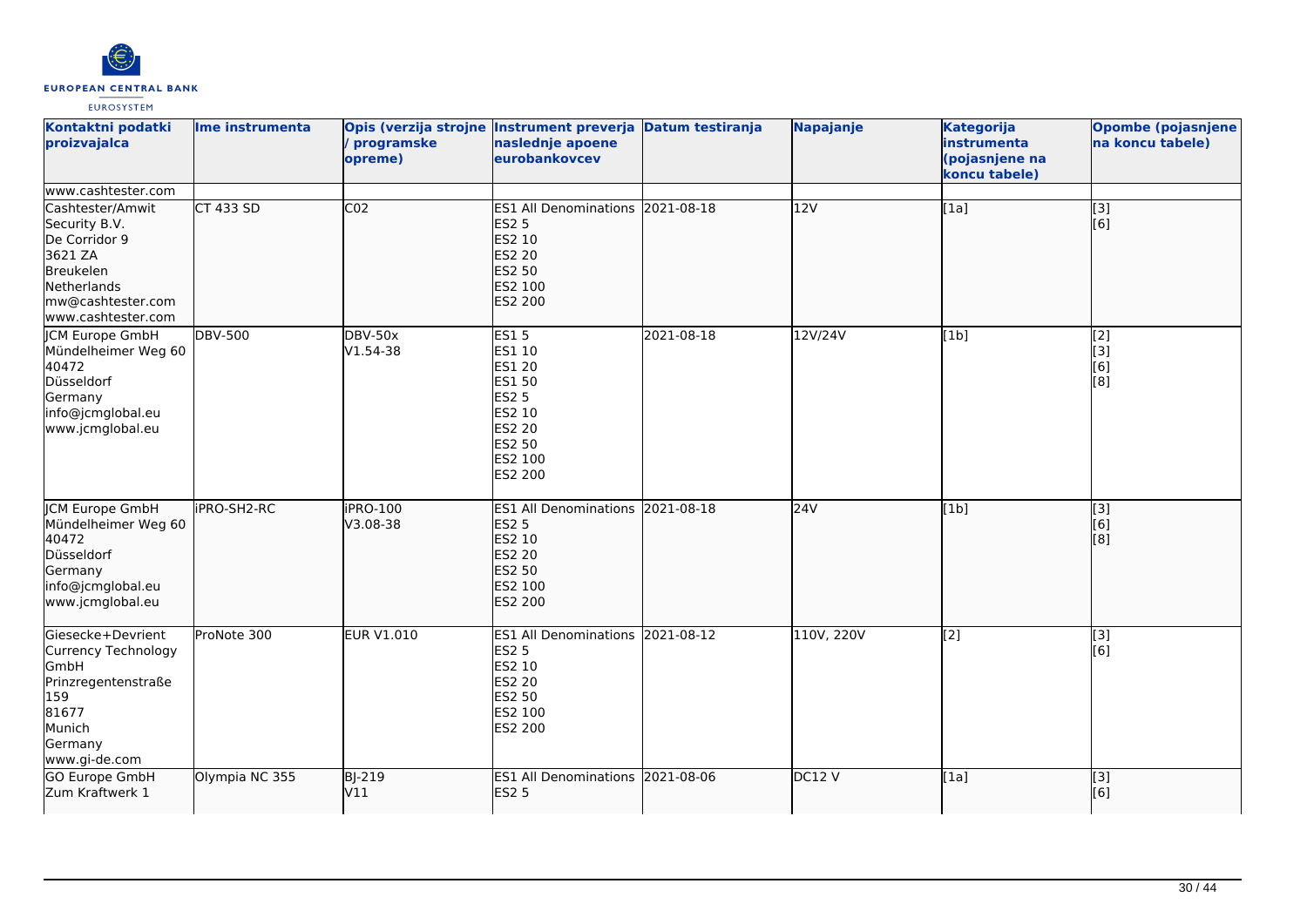

| Kontaktni podatki<br>proizvajalca                                                                   | Ime instrumenta    | / programske<br>opreme)  | Opis (verzija strojne Instrument preverja Datum testiranja<br>naslednje apoene<br>eurobankovcev                                 |            | Napajanje     | <b>Kategorija</b><br>instrumenta<br>(pojasnjene na<br>koncu tabele) | <b>Opombe (pojasnjene</b><br>na koncu tabele) |
|-----------------------------------------------------------------------------------------------------|--------------------|--------------------------|---------------------------------------------------------------------------------------------------------------------------------|------------|---------------|---------------------------------------------------------------------|-----------------------------------------------|
| 45527<br>Hattingen<br>Germany<br>Bemd.koenig@go-<br>europe.com<br>www .go-europe.com                |                    |                          | <b>ES2 10</b><br>ES2 20<br><b>ES2 50</b><br>ES2 100<br>ES2 200                                                                  |            |               |                                                                     |                                               |
| Arca Technologies srl<br>Via Statale 17<br>10012<br>Bollengo (TO)<br>Italy<br>www.arca.com          | CS1one             | CS1 Ver 1.1<br>EUR_06_00 | <b>ES15</b><br>ES1 10<br>ES1 20<br>ES1 50<br>ES1 200<br><b>ES2 5</b><br>ES2 10<br>ES2 20<br>ES2 50<br>ES2 100<br>ES2 200        | 2021-07-26 | 110V - 220V   | [1a]                                                                | [2]<br>[3]<br>[6]                             |
| Arca Technologies srl<br>Via Statale 17<br>10012<br>Bollengo (TO)<br>ltaly<br>www.arca.com          | CS1oneT            | CS1 Ver 1.1<br>EUR_06_00 | <b>ES15</b><br>ES1 10<br>ES1 20<br>ES1 50<br>ES1 200<br><b>ES2 5</b><br>ES2 10<br><b>ES2 20</b><br>ES2 50<br>ES2 100<br>ES2 200 | 2021-07-26 | $110V - 220V$ | [1a]                                                                | $\overline{[3]}$<br>[6]                       |
| Ratiotec GmbH & Co<br>KG<br>Max Keith Strasse 66<br>D-45136<br>Essen<br>Germany<br>www.ratio-tec.de | Smart Protect      | $C-03$                   | ES1 All Denominations 2021-07-26<br><b>ES2 5</b><br>ES2 10<br><b>ES2 20</b><br>ES2 50<br>ES2 100<br>ES2 200                     |            | 12V           | [1a]                                                                | $\overline{[3]}$<br>[6]<br>[8]                |
| Ratiotec GmbH & Co                                                                                  | Smart Protect Plus | 020                      | ES1 All Denominations 2021-07-26                                                                                                |            | 12V           | [1a]                                                                | [3]                                           |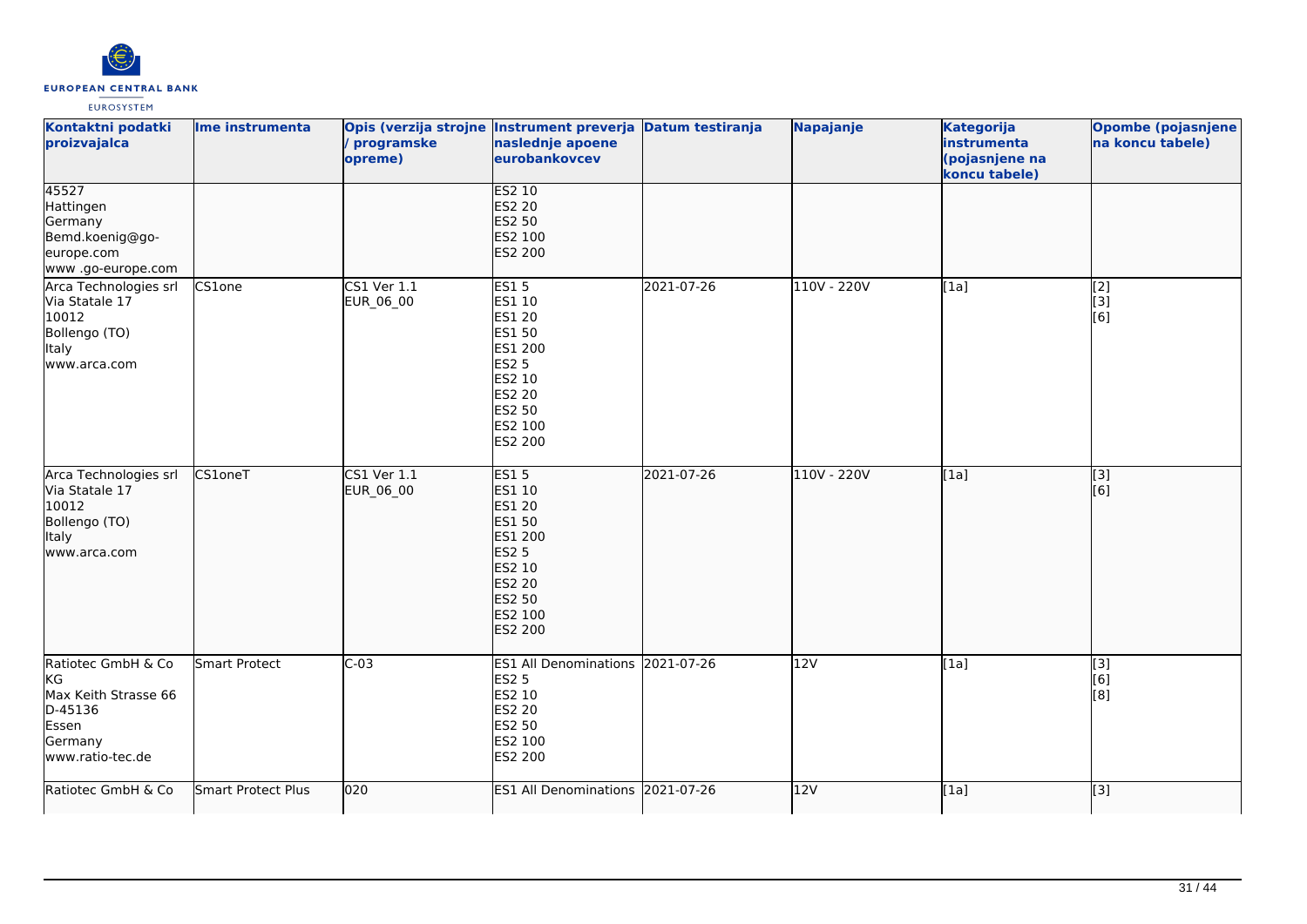

| Kontaktni podatki<br>proizvajalca                                                                                                                       | lme instrumenta      | programske<br>opreme)            | Opis (verzija strojne Instrument preverja Datum testiranja<br>naslednje apoene<br>eurobankovcev                    | Napajanje                                            | Kategorija<br>instrumenta<br>(pojasnjene na<br>koncu tabele) | <b>Opombe (pojasnjene</b><br>na koncu tabele) |
|---------------------------------------------------------------------------------------------------------------------------------------------------------|----------------------|----------------------------------|--------------------------------------------------------------------------------------------------------------------|------------------------------------------------------|--------------------------------------------------------------|-----------------------------------------------|
| KG<br>Max Keith Strasse 66<br>D-45136<br>Essen<br>Germany<br>www.ratio-tec.de                                                                           |                      |                                  | ES2 <sub>5</sub><br><b>ES2 10</b><br>ES2 20<br>ES2 50<br>ES2 100<br><b>ES2 200</b>                                 |                                                      |                                                              | [6]                                           |
| Kisan Electronics Co<br>Ltd<br>273-1 Sungsoo-Dong<br>2GA 3 Dong<br>Sungdong-Gu 133, 831<br>Seoul<br>South Korea<br>yshin21@kisane.com<br>www.kisane.com | NEWTON mini          | Main: v1.3, Reco: v1.3           | ES1 All Denominations 2021-07-22<br><b>ES2 5</b><br>ES2 10<br>ES2 20<br>ES2 50<br>ES2 100<br>ES2 200               | 110-220V                                             | $\overline{[2]}$                                             | $\overline{[3]}$<br>[6]                       |
| CI Tech Components<br>AG<br>Oberburgstrasse 10<br>3400<br>Burgdorf<br>Switzerland<br>info@citech.com<br>www.citech.com                                  | CI Note Line Recycle | CI Note Line Recycle<br>13-EU-16 | ES1 All Denominations 2021-07-21<br><b>ES2 5</b><br>ES2 10<br><b>ES2 20</b><br>ES2 50<br>ES2 100<br><b>ES2 200</b> | other: 24V; 220 V with [1b]<br>external power supply |                                                              | $\overline{[}3]$<br>[6]                       |
| Francopost srl<br>Via Prina 15<br>20154<br>Milano<br><b>Italy</b><br>www.francopost.it                                                                  | 920                  | CIS20D5:ALC<br>02021000          | ES1 All Denominations 2021-07-19<br><b>ES2 5</b><br>ES2 10<br>ES2 20<br>ES2 50<br>ES2 100<br>ES2 200               | 100V-240V                                            | $\overline{[2]}$                                             | [3]<br>[6]                                    |
| <b>SHENZEN POLYFIT</b><br>TECHNOLOGY Co.Ltd.<br>6/F, Blk Hengtemei,<br>No. 3 Ganli Road,<br>Longgang District<br>518112<br>Shenzhen                     | FMD-920CIS           | CIS20D5:ALC<br>02021000          | ES1 All Denominations 2021-07-19<br><b>ES2 5</b><br>ES2 10<br><b>ES2 20</b><br>ES2 50<br>ES2 100<br><b>ES2 200</b> | 100-240V                                             | $\left[ \begin{matrix} 2 \end{matrix} \right]$               | [3]<br>[6]                                    |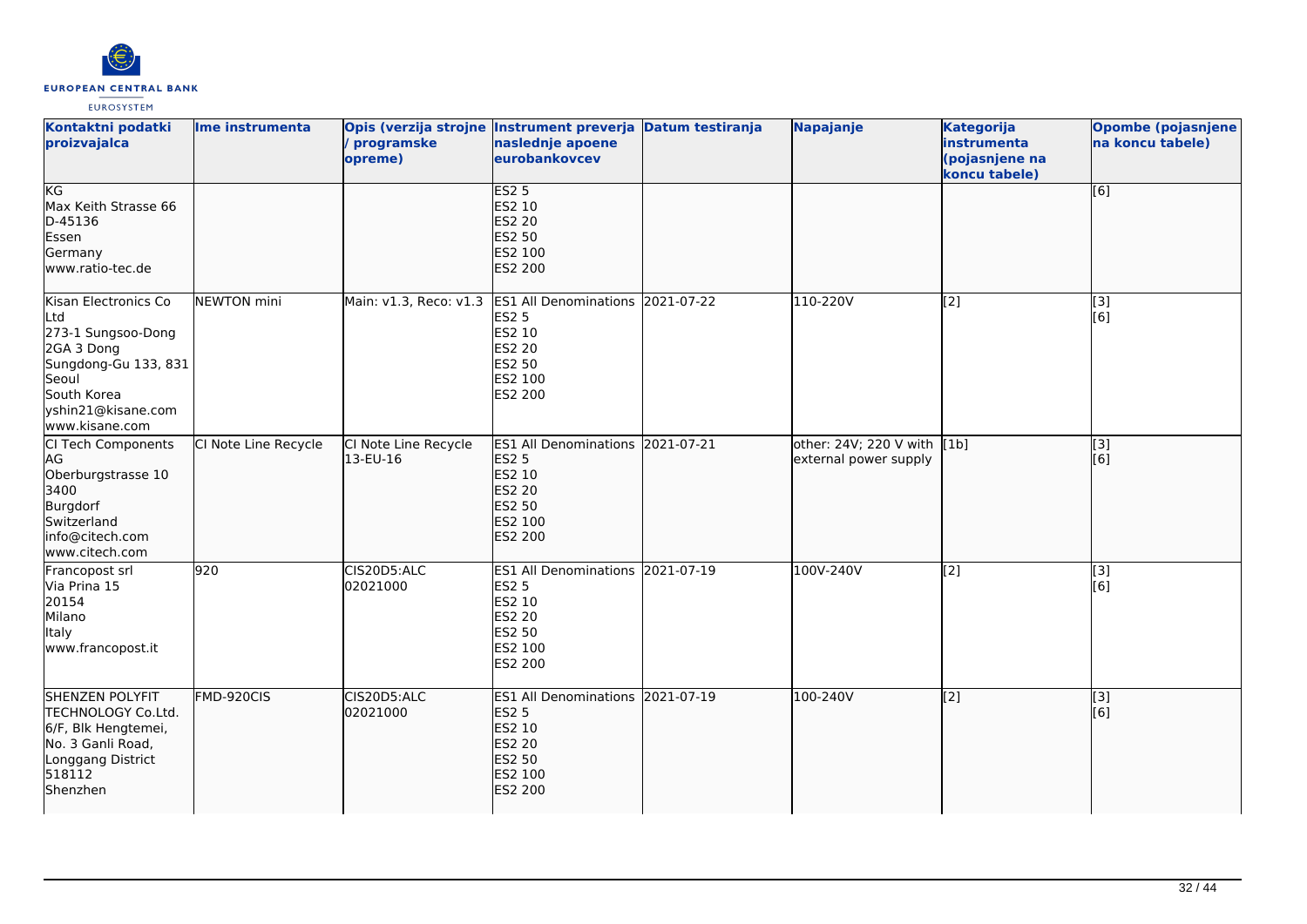

| Kontaktni podatki<br>proizvajalca                                                                                                | Ime instrumenta  | Opis (verzija strojne Instrument preverja Datum testiranja<br>programske<br>opreme) | naslednje apoene<br>eurobankovcev                                                                                                   |            | Napajanje | <b>Kategorija</b><br>instrumenta<br>(pojasnjene na<br>koncu tabele) | <b>Opombe (pojasnjene</b><br>na koncu tabele) |
|----------------------------------------------------------------------------------------------------------------------------------|------------------|-------------------------------------------------------------------------------------|-------------------------------------------------------------------------------------------------------------------------------------|------------|-----------|---------------------------------------------------------------------|-----------------------------------------------|
| China<br>info@futuremoneydete<br>ctor.com<br>http://www.futuremone<br>ydetector.com                                              |                  |                                                                                     |                                                                                                                                     |            |           |                                                                     |                                               |
| GO Europe GmbH<br>Zum Kraftwerk 1<br>45527<br>Hattingen<br>Germany<br>Bemd.koenig@go-<br>europe.com<br>www.go-europe.com         | Olympia NC 345   | BJ-219<br>V11                                                                       | ES1 All Denominations 2021-07-14<br>ES2 5<br>ES2 10<br><b>ES2 20</b><br>ES2 50<br>ES2 100<br>ES2 200                                |            | DC12V     | [1a]                                                                | [3]<br>$\overline{[}6\overline{]}$            |
| <b>GO Europe GmbH</b><br>Zum Kraftwerk 1<br>45527<br>Hattingen<br>Germany<br>Bemd.koenig@go-<br>europe.com<br>www .go-europe.com | Olympia NC 365   | <b>BJ-219</b><br>V11                                                                | ES1 All Denominations 2021-07-14<br><b>ES2 5</b><br><b>ES2 10</b><br>ES2 20<br>ES2 50<br>ES2 100<br>ES2 200                         |            | DC12 V    | [1a]                                                                | $\overline{[}3]$<br>[6]                       |
| Ratiotec GmbH & Co<br>KG<br>Max Keith Strasse 66<br>D-45136<br>Essen<br>Germany<br>www.ratio-tec.de                              | Smart Protect    | $C-02$                                                                              | <b>ES15</b><br>ES1 10<br>ES1 20<br>ES1 50<br>ES1 100<br>ES1 200<br><b>ES2 5</b><br>ES2 10<br>ES2 20<br>ES2 50<br>ES2 100<br>ES2 200 | 2021-07-12 | 12V       | [1a]                                                                | $\overline{[2]}$<br>[3]<br>[6]<br>[8]         |
| Ratiotec GmbH & Co<br>KG<br>Max Keith Strasse 66<br>D-45136<br>Essen                                                             | Rapidcount T 575 | 2.001                                                                               | ES1 All Denominations 2021-07-12<br><b>ES2 5</b><br>ES2 10<br><b>ES2 20</b><br><b>ES2 50</b>                                        |            | 220V      | $\overline{[2]}$                                                    | $\overline{[}3]$<br>[6]                       |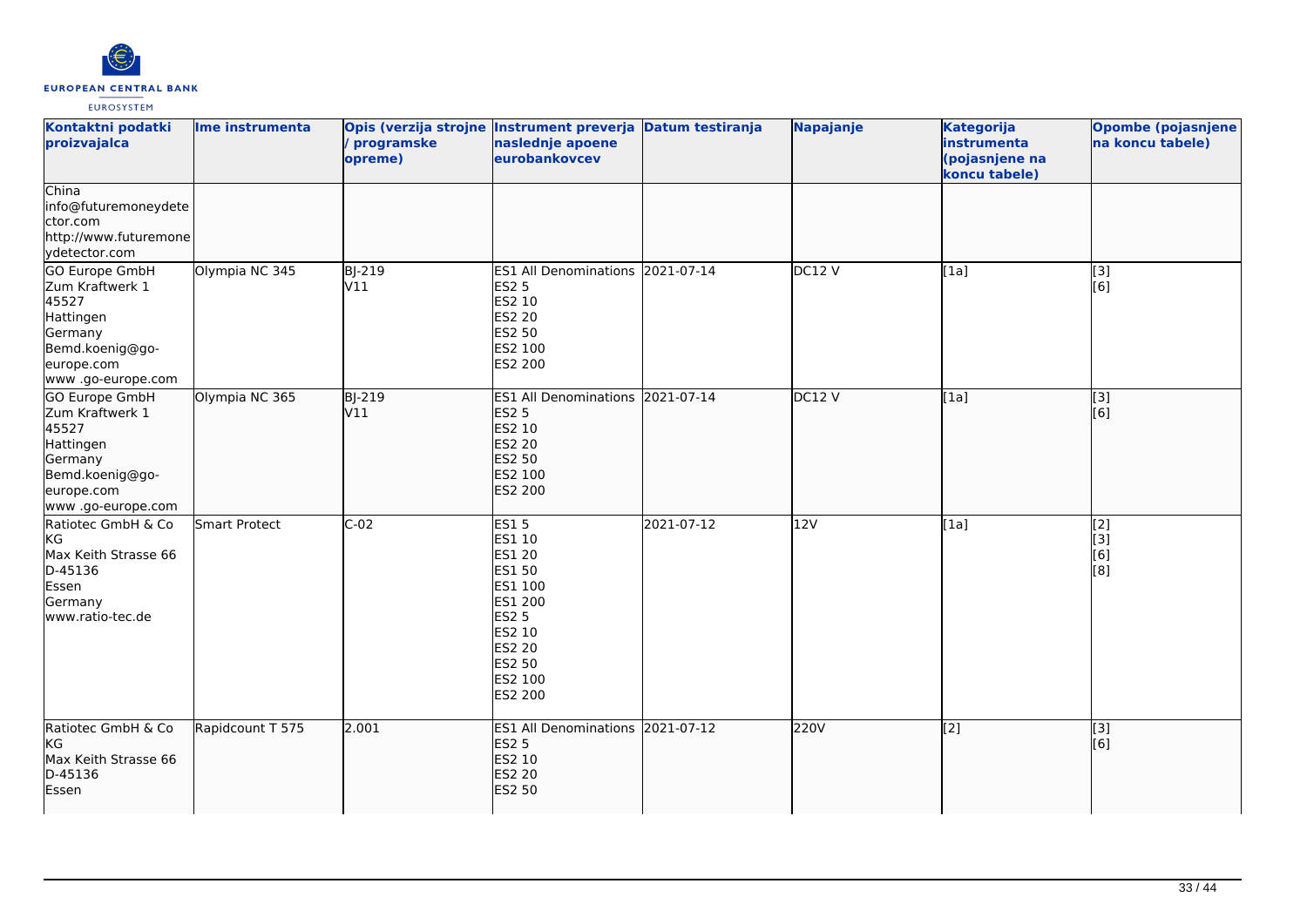

| Kontaktni podatki<br>proizvajalca                                                                   | Ime instrumenta    | programske<br>opreme) | Opis (verzija strojne Instrument preverja Datum testiranja<br>naslednje apoene<br>eurobankovcev                                                          |            | Napajanje   | <b>Kategorija</b><br>instrumenta<br>(pojasnjene na<br>koncu tabele) | <b>Opombe (pojasnjene</b><br>na koncu tabele) |
|-----------------------------------------------------------------------------------------------------|--------------------|-----------------------|----------------------------------------------------------------------------------------------------------------------------------------------------------|------------|-------------|---------------------------------------------------------------------|-----------------------------------------------|
| Germany<br>www.ratio-tec.de                                                                         |                    |                       | <b>ES2 100</b><br>ES2 200                                                                                                                                |            |             |                                                                     |                                               |
| Ratiotec GmbH & Co<br>KG<br>Max Keith Strasse 66<br>D-45136<br>Essen<br>Germany<br>www.ratio-tec.de | Rapidcount X 400   | 1.4.0.4               | ES1 All Denominations 2021-07-12<br><b>ES2 5</b><br>ES2 10<br><b>ES2 20</b><br>ES2 50<br>ES2 100<br>ES2 200                                              |            | 220V        | [2]                                                                 | [3]<br>[6]                                    |
| Ratiotec GmbH & Co<br>KG<br>Max Keith Strasse 66<br>D-45136<br>Essen<br>Germany<br>www.ratio-tec.de | Smart Protect Plus | 016                   | <b>ES15</b><br>ES1 10<br>ES1 20<br>ES1 50<br>ES1 100<br>ES1 200<br><b>ES2 5</b><br>ES2 10<br><b>ES2 20</b><br><b>ES2 50</b><br>ES2 100<br><b>ES2 200</b> | 2021-07-12 | 12V         | [1a]                                                                | $\overline{[2]}$<br>[[3]<br>[6]               |
| Gunnebo Cash<br>Automation AB<br>Stora Åvägen 1<br>SE-436 34<br>Askim<br>Sweden<br>www.gunnebo.com  | NV <sub>4</sub>    | <b>EUR 3.7</b>        | ES1 All Denominations 2021-07-08<br><b>ES2 5</b><br>ES2 10<br><b>ES2 20</b><br>ES2 50<br>ES2 100<br>ES2 200                                              |            | 24VDC       | [1b]                                                                | $\overline{[}3]$<br>[6]                       |
| Azkoyen S.A.<br>Adva San Silvestre S/N<br>31550<br>Peralta Navarra<br>Spain<br>www.azkoyen.com      | <b>POS 1500 EU</b> | $V$ 5.7               | ES1 All Denominations 2021-06-25<br><b>ES2 5</b><br>ES2 10<br><b>ES2 20</b><br><b>ES2 50</b><br>ES2 100<br>ES2 200                                       |            | Mains, 220V | [1a]                                                                | $\overline{[3]}$                              |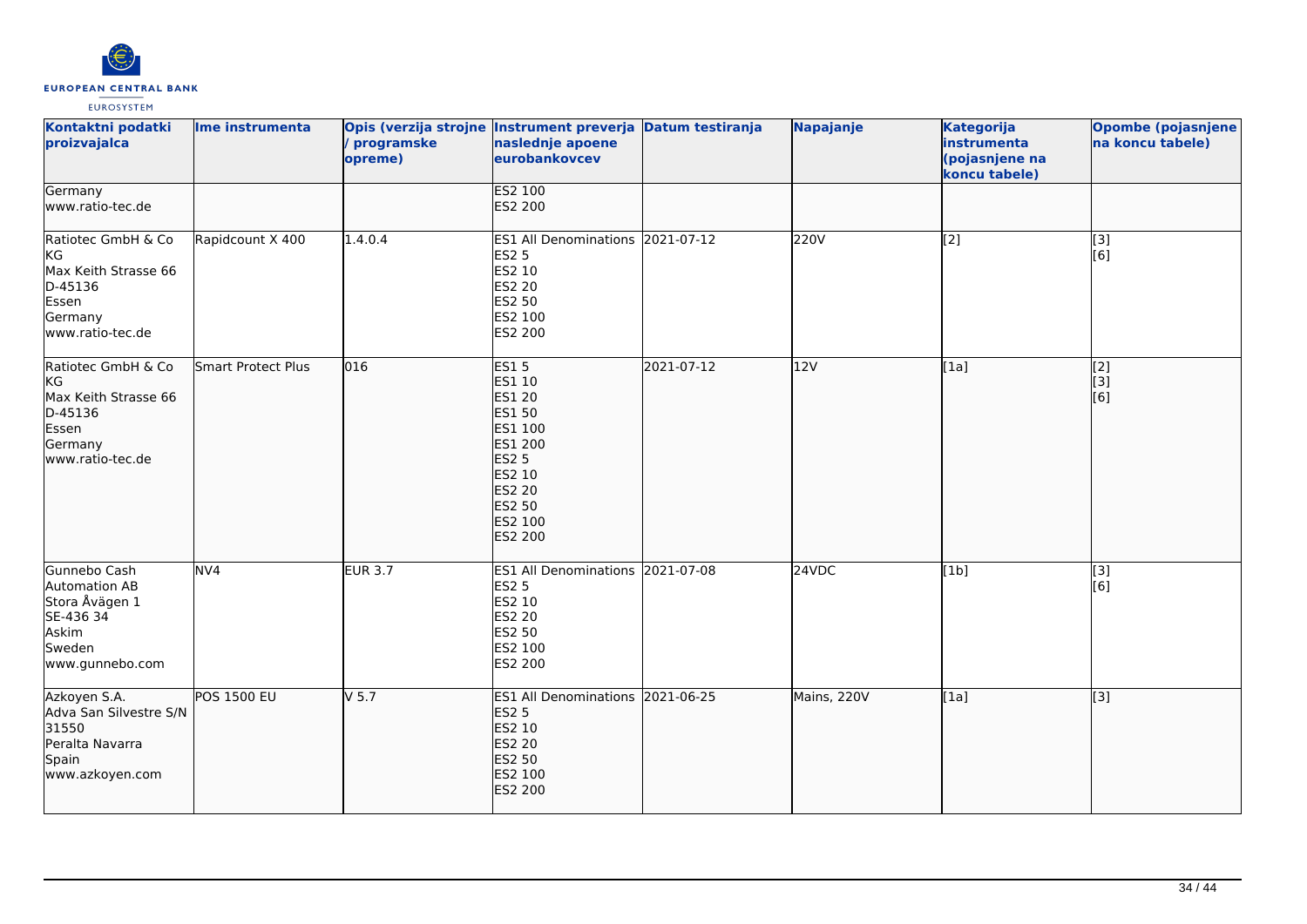

| Kontaktni podatki<br>proizvajalca                                                                                            | Ime instrumenta    | programske<br>opreme) | Opis (verzija strojne Instrument preverja Datum testiranja<br>naslednje apoene<br>eurobankovcev                    | Napajanje       | <b>Kategorija</b><br>instrumenta<br>(pojasnjene na<br>koncu tabele) | <b>Opombe (pojasnjene</b><br>na koncu tabele) |
|------------------------------------------------------------------------------------------------------------------------------|--------------------|-----------------------|--------------------------------------------------------------------------------------------------------------------|-----------------|---------------------------------------------------------------------|-----------------------------------------------|
| Azkoyen S.A.<br>Adva San Silvestre S/N<br>31550<br>Peralta Navarra<br>Spain<br>www.azkoyen.com                               | <b>POS 1000 EU</b> | $V$ 15.5              | ES1 All Denominations 2021-06-24<br><b>ES2 5</b><br>ES2 10<br><b>ES2 20</b><br>ES2 50<br>ES2 100<br>ES2 200        | Mains, 220V     | [1a]                                                                | [3]                                           |
| Iternet-European<br>Distribution<br>Via S. Merli 64/66<br>29122<br>Piacenza<br>Italy<br>lwww.iternet-<br>securitysystems.com | HolenBecky HT 2800 | C41                   | ES1 All Denominations 2021-06-10<br><b>ES2 5</b><br>ES2 10<br><b>ES2 20</b><br>ES2 50<br>ES2 100<br><b>ES2 200</b> | Mains - 220V    | $\left[ \begin{matrix} 2 \end{matrix} \right]$                      | $\overline{[}3]$<br>[6]                       |
| Iternet-European<br>Distribution<br>Via S. Merli 64/66<br>29122<br>Piacenza<br>Italy<br>www.iternet-<br>securitysystems.com  | Holenburg HT-2320  | C41                   | ES1 All Denominations 2021-06-10<br><b>ES2 5</b><br>ES2 10<br><b>ES2 20</b><br><b>ES2 50</b><br>ES2 100<br>ES2 200 | Other: 100-240V | $\overline{[2]}$                                                    | [3]<br>[6]                                    |
| Iternet-European<br>Distribution<br>Via S. Merli 64/66<br>29122<br>Piacenza<br>ltaly<br>www.iternet-<br>securitysystems.com  | Holenburg HT-6600  | C41                   | ES1 All Denominations 2021-06-10<br><b>ES2 5</b><br>ES2 10<br><b>ES2 20</b><br><b>ES2 50</b><br>ES2 100<br>ES2 200 | <b>220V</b>     | $\sqrt{2}$                                                          | $\overline{[}3]$<br>[6]                       |
| <b>ICM Europe GmbH</b><br>Mündelheimer Weg 60<br>40472<br>Düsseldorf<br>Germany<br>info@jcmglobal.eu<br>www.jcmglobal.eu     | <b>EBA-40</b>      | EBA-4x<br>V1.55-38    | ES1 All Denominations 2021-05-28<br><b>ES2 5</b><br>ES2 10<br><b>ES2 20</b><br>ES2 50<br>ES2 100<br>ES2 200        | Other: 12V/24V  | [1b]                                                                | $\overline{[3]}$<br>[6]<br>[8]                |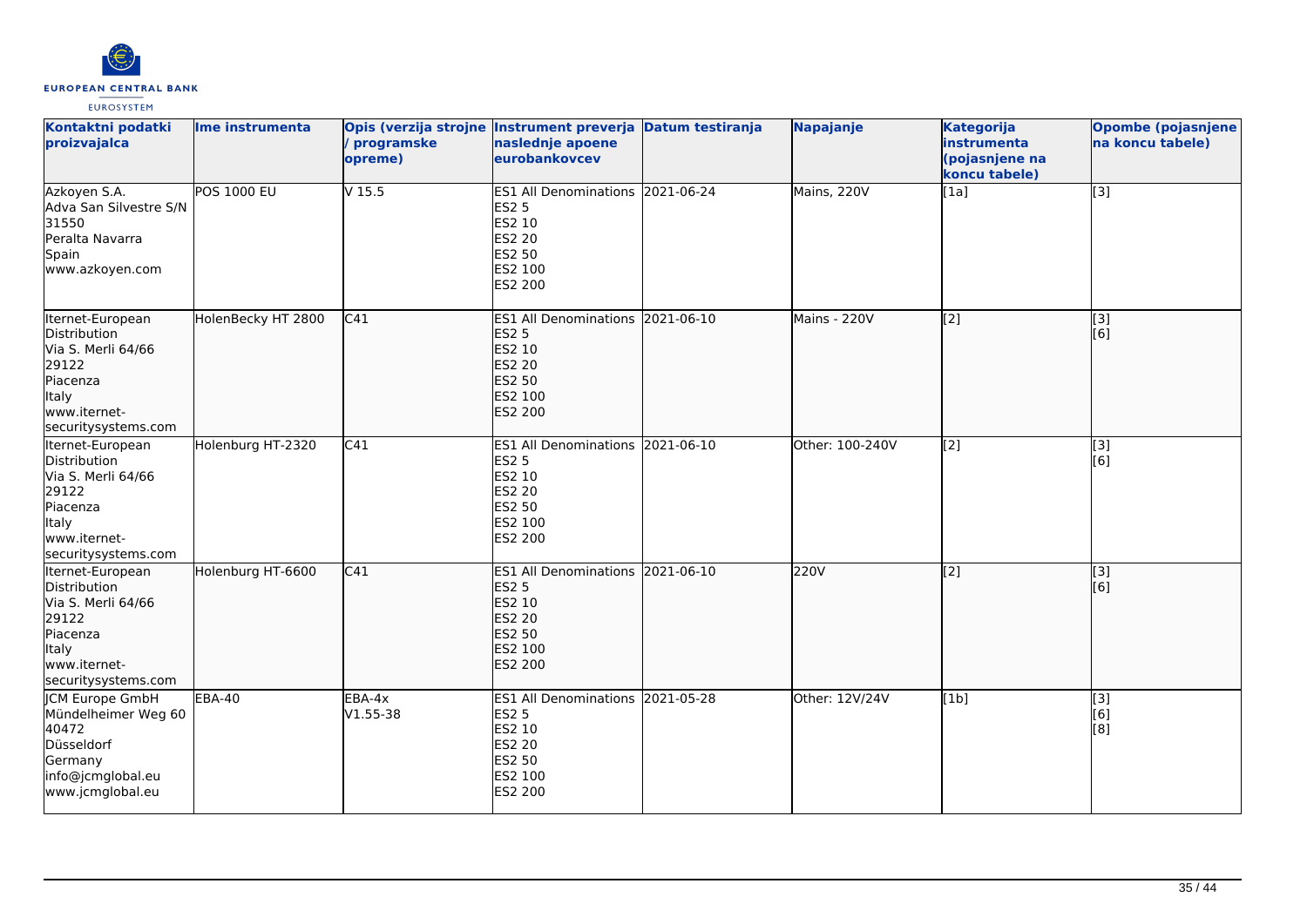

| Kontaktni podatki<br>proizvajalca                                                                                                    | Ime instrumenta | Opis (verzija strojne Instrument preverja Datum testiranja<br>programske<br>opreme) | naslednje apoene<br>eurobankovcev                                                                                  | Napajanje           | <b>Kategorija</b><br>instrumenta<br>(pojasnjene na<br>koncu tabele) | Opombe (pojasnjene<br>na koncu tabele) |
|--------------------------------------------------------------------------------------------------------------------------------------|-----------------|-------------------------------------------------------------------------------------|--------------------------------------------------------------------------------------------------------------------|---------------------|---------------------------------------------------------------------|----------------------------------------|
| <b>Buic VIP srl</b><br>Via Marconi 11<br>20080<br>Vermezzo (MI)<br>Italy<br>info@buicvip.it<br>www.buicvip.it                        | CD330           | 329                                                                                 | ES1 All Denominations 2021-05-20<br><b>ES2 5</b><br>ES2 10<br><b>ES2 20</b><br>ES2 50<br>ES2 100<br>ES2 200        | Mains - 110V - 220V | [1a]                                                                | $\overline{[3]}$<br>[6]                |
| Buic VIP srl<br>Via Marconi 11<br>20080<br>Vermezzo (MI)<br>Italy<br>info@buicvip.it<br>www.buicvip.it                               | CD350           | 329                                                                                 | ES1 All Denominations 2021-05-20<br><b>ES2 5</b><br>ES2 10<br><b>ES2 20</b><br>ES2 50<br>ES2 100<br>ES2 200        | Mains - 110V - 220V | [1a]                                                                | [3]<br>[6]                             |
| <b>HBW Cash Solutions</b><br>GmbH<br>Jurastrasse 1<br>73119<br>Zell<br>Germany<br>Info@hbw-cs.de<br>www.hbw-cs.de                    | <b>BT 500</b>   | 329                                                                                 | ES1 All Denominations 2021-05-20<br><b>ES2 5</b><br>ES2 10<br><b>ES2 20</b><br>ES2 50<br>ES2 100<br><b>ES2 200</b> | 220V                | [1a]                                                                | $\overline{[}3]$<br>[6]                |
| <b>HBW Cash Solutions</b><br>GmbH<br>Jurastrasse 1<br>73119<br>Zell<br>Germany<br>Info@hbw-cs.de<br>www.hbw-cs.de                    | <b>BT 600</b>   | 329                                                                                 | ES1 All Denominations 2021-05-20<br><b>ES2 5</b><br>ES2 10<br>ES2 20<br>ES2 50<br>ES2 100<br>ES2 200               | 220V                | [1a]                                                                | [3]<br>[6]                             |
| Shenzhen Easycount<br>Technology Co., Ltd.<br>Building A2, YiFang<br>Huigu Technology Park<br>LingNan Road, Tanxia<br>Town<br>523729 | EC330           | 329                                                                                 | ES1 All Denominations 2021-05-20<br><b>ES2 5</b><br>ES2 10<br><b>ES2 20</b><br>ES2 50<br>ES2 100<br>ES2 200        | Mains, 110V, 220V   | [1a]                                                                | [3]<br>[6]                             |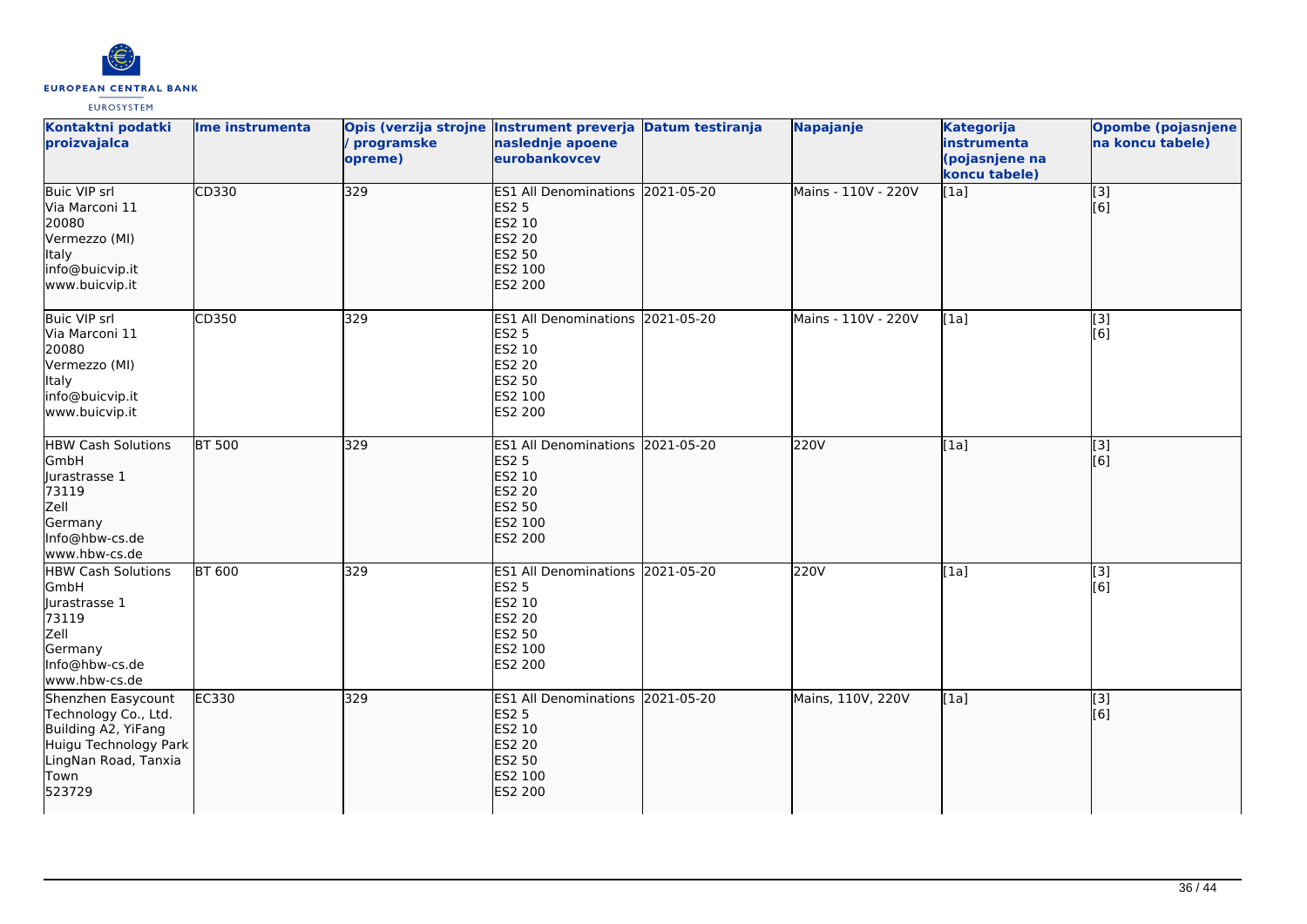

| Kontaktni podatki<br>proizvajalca                                                                                                                                                                                      | Ime instrumenta | Opis (verzija strojne Instrument preverja Datum testiranja<br>programske<br>opreme) | naslednje apoene<br>eurobankovcev                                                                           | Napajanje                      | <b>Kategorija</b><br>instrumenta<br>(pojasnjene na<br>koncu tabele) | Opombe (pojasnjene<br>na koncu tabele) |
|------------------------------------------------------------------------------------------------------------------------------------------------------------------------------------------------------------------------|-----------------|-------------------------------------------------------------------------------------|-------------------------------------------------------------------------------------------------------------|--------------------------------|---------------------------------------------------------------------|----------------------------------------|
| Dongguan<br>China<br>sales@easycount.com.<br>cn<br>www.easycount.com.c<br>ln.                                                                                                                                          |                 |                                                                                     |                                                                                                             |                                |                                                                     |                                        |
| Shenzhen Easycount<br>Technology Co., Ltd.<br>Building A2, YiFang<br>Huigu Technology Park<br>LingNan Road, Tanxia<br>Town<br>523729<br>Dongguan<br>China<br>sales@easycount.com.<br>lcn<br>www.easycount.com.c<br>In. | <b>EC350</b>    | 329                                                                                 | ES1 All Denominations 2021-05-20<br><b>ES2 5</b><br>ES2 10<br>ES2 20<br><b>ES2 50</b><br>ES2 100<br>ES2 200 | Mains, 110V, 220V              | [1a]                                                                | [3]<br>[6]                             |
| Shenzhen Easycount<br>Technology Co., Ltd.<br>Building A2, YiFang<br>Huigu Technology Park<br>LingNan Road, Tanxia<br>Town<br>523729<br>Dongguan<br>China<br>sales@easycount.com.<br>lcn<br>www.easycount.com.c<br>In. | <b>EC500</b>    | 329                                                                                 | ES1 All Denominations 2021-05-20<br><b>ES2 5</b><br>ES2 10<br><b>ES2 20</b><br>ES2 50<br>ES2 100<br>ES2 200 | 220V - Rechargeable<br>battery | [1a]                                                                | $\overline{[3]}$<br>[6]                |
| Shenzhen Easycount<br>Technology Co., Ltd.<br>Building A2, YiFang<br>Huigu Technology Park<br>LingNan Road, Tanxia<br>Town<br>523729<br>Dongguan                                                                       | <b>EC580</b>    | 329                                                                                 | ES1 All Denominations 2021-05-20<br><b>ES2 5</b><br>ES2 10<br>ES2 20<br>ES2 50<br>ES2 100<br>ES2 200        | 220V - Rechargeable<br>battery | [1a]                                                                | $\overline{[3]}$<br>[6]                |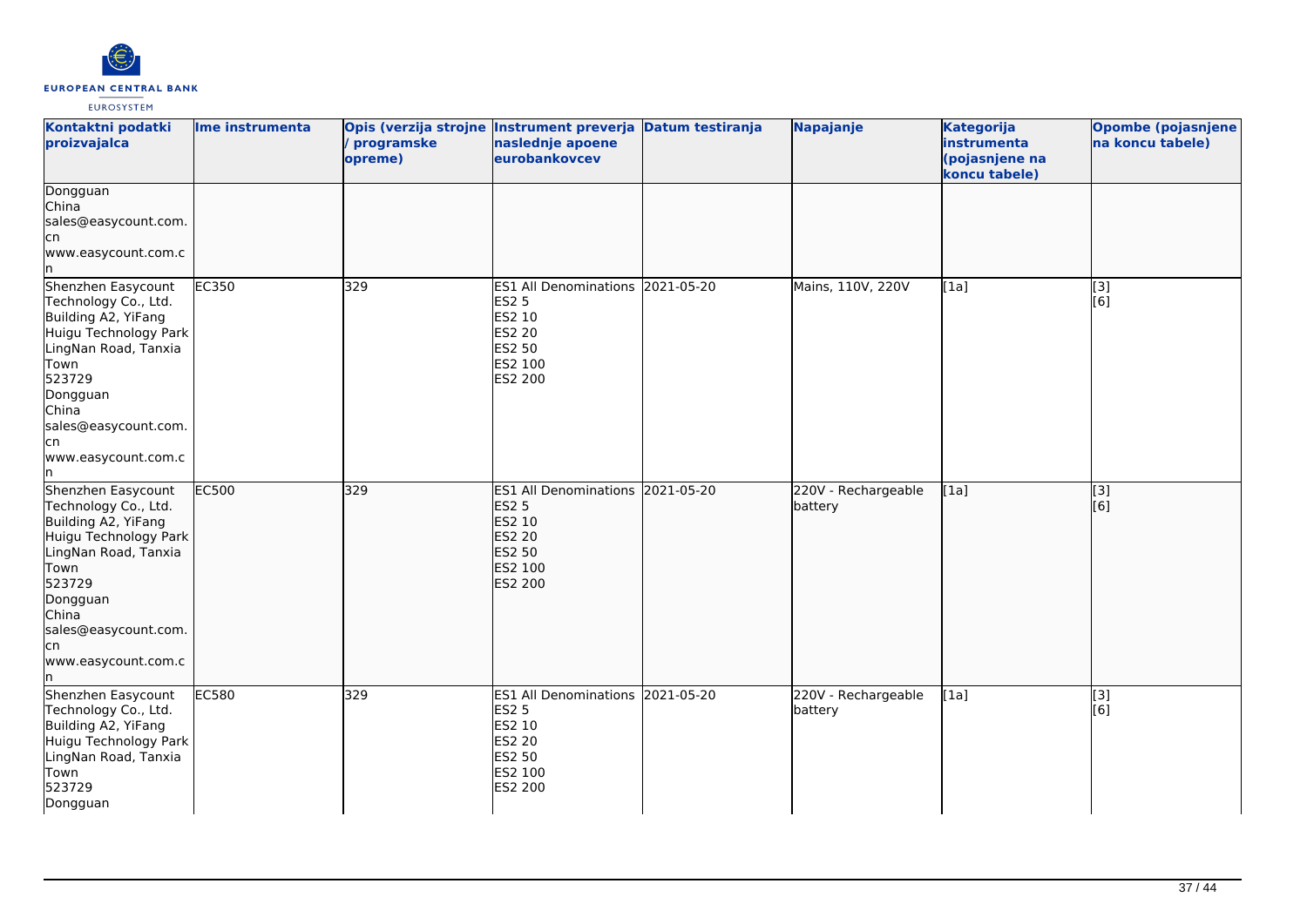

| Kontaktni podatki<br>proizvajalca                                                                                                                                                                               | Ime instrumenta | Opis (verzija strojne Instrument preverja Datum testiranja<br>programske<br>opreme) | naslednje apoene<br>eurobankovcev                                                                           | Napajanje                      | <b>Kategorija</b><br>instrumenta<br>(pojasnjene na<br>koncu tabele) | Opombe (pojasnjene<br>na koncu tabele) |
|-----------------------------------------------------------------------------------------------------------------------------------------------------------------------------------------------------------------|-----------------|-------------------------------------------------------------------------------------|-------------------------------------------------------------------------------------------------------------|--------------------------------|---------------------------------------------------------------------|----------------------------------------|
| China<br>sales@easycount.com.<br>cn<br>www.easycount.com.c                                                                                                                                                      |                 |                                                                                     |                                                                                                             |                                |                                                                     |                                        |
| Shenzhen Easycount<br>Technology Co., Ltd.<br>Building A2, YiFang<br>Huigu Technology Park<br>LingNan Road, Tanxia<br>Town<br>523729<br>Dongguan<br>China<br>sales@easycount.com.<br>lcn<br>www.easycount.com.c | EC 1800         | 1.9                                                                                 | ES1 All Denominations 2021-05-20<br><b>ES2 5</b><br>ES2 10<br><b>ES2 20</b><br>ES2 50<br>ES2 100<br>ES2 200 | Mains, 110V, 220V              | $\left[ \begin{matrix} 2 \end{matrix} \right]$                      | [3]<br>[6]                             |
| Sourxing Ltd<br>G1, 13/F, World Tech<br>Centre<br>95 How Ming Street<br>Kwun Tong<br>Kowloon<br>Hong Kong<br>China<br>info@sourxing.com<br>www.sourxing.com                                                     | SX530           | 329                                                                                 | ES1 All Denominations 2021-05-20<br>ES2 5<br>ES2 10<br>ES2 20<br>ES2 50<br>ES2 100<br>ES2 200               | 220V - rechargeable<br>battery | [1a]                                                                | [3]<br>[6]                             |
| <b>HBW Cash Solutions</b><br>GmbH<br>Jurastrasse 1<br>73119<br>Zell<br>Germany<br>Info@hbw-cs.de<br>www.hbw-cs.de                                                                                               | <b>BT 700</b>   | 329                                                                                 | ES1 All Denominations 2021-05-20<br><b>ES2 5</b><br>ES2 10<br><b>ES2 20</b><br>ES2 50<br>ES2 100<br>ES2 200 | 220V                           | [1a]                                                                | $\overline{[3]}$<br>[6]                |
| Sourxing Ltd<br>G1, 13/F, World Tech<br>Centre                                                                                                                                                                  | SX333           | 329                                                                                 | ES1 All Denominations 2021-05-20<br><b>ES2 5</b><br>ES2 10                                                  | Mains - 110V - 220v            | [1a]                                                                | $\overline{[3]}$<br>[6]                |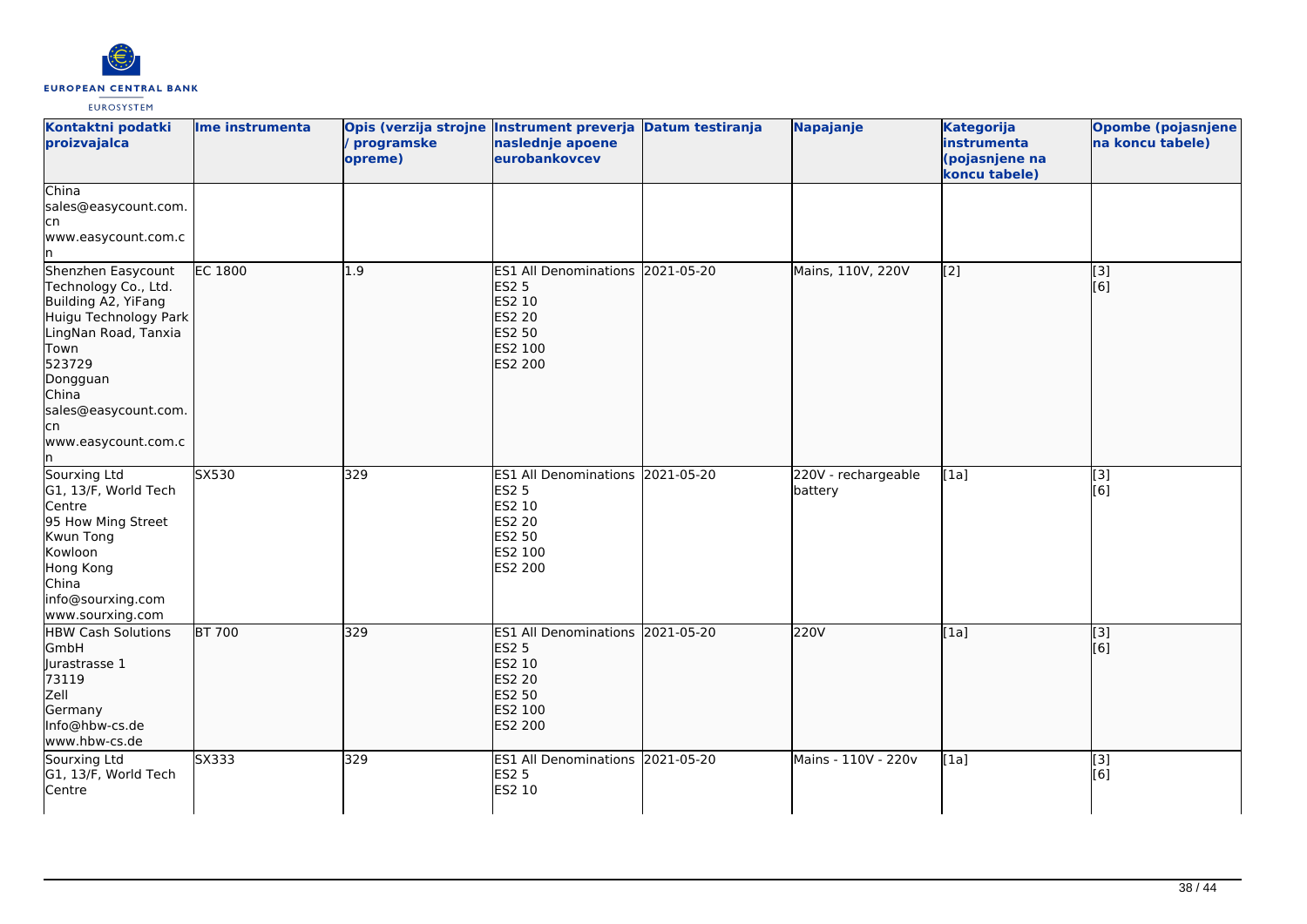

| Kontaktni podatki<br>proizvajalca                                                                                                                                                                               | Ime instrumenta | programske<br>opreme) | Opis (verzija strojne Instrument preverja Datum testiranja<br>naslednje apoene<br>eurobankovcev                    | Napajanje                      | <b>Kategorija</b><br>instrumenta<br>(pojasnjene na<br>koncu tabele) | <b>Opombe (pojasnjene</b><br>na koncu tabele) |
|-----------------------------------------------------------------------------------------------------------------------------------------------------------------------------------------------------------------|-----------------|-----------------------|--------------------------------------------------------------------------------------------------------------------|--------------------------------|---------------------------------------------------------------------|-----------------------------------------------|
| 95 How Ming Street<br>Kwun Tong<br>Kowloon<br>Hong Kong<br>China<br>info@sourxing.com<br>www.sourxing.com                                                                                                       |                 |                       | <b>ES2 20</b><br>ES2 50<br>ES2 100<br>ES2 200                                                                      |                                |                                                                     |                                               |
| Sourxing Ltd<br>G1, 13/F, World Tech<br>Centre<br>95 How Ming Street<br>Kwun Tong<br>Kowloon<br>Hong Kong<br>China<br>info@sourxing.com<br>www.sourxing.com                                                     | SX580           | 329                   | ES1 All Denominations 2021-05-20<br><b>ES2 5</b><br>ES2 10<br><b>ES2 20</b><br>ES2 50<br>ES2 100<br><b>ES2 200</b> | 220V - rechargeable<br>battery | [1a]                                                                | $\overline{[}3]$<br>[6]                       |
| Shenzhen Easycount<br>Technology Co., Ltd.<br>Building A2, YiFang<br>Huigu Technology Park<br>LingNan Road, Tanxia<br>Town<br>523729<br>Dongguan<br>China<br>sales@easycount.com.<br>lcn<br>www.easycount.com.c | EC600           | 329                   | ES1 All Denominations 2021-05-20<br><b>ES2 5</b><br>ES2 10<br><b>ES2 20</b><br>ES2 50<br>ES2 100<br>ES2 200        | Mains, 110V, 220V              | [1a]                                                                | [3]<br>[6]                                    |
| POSIFLEX NORESTE SL Mustek D8<br>C/ Entenza, 202<br>08029<br>Barcelona<br>Spain<br>compras@posiflex.es<br>www.posiflex.es                                                                                       |                 | 329                   | ES1 All Denominations 2021-05-20<br><b>ES2 5</b><br>ES2 10<br><b>ES2 20</b><br>ES2 50<br>ES2 100<br>ES2 200        | 220V                           | [1a]                                                                | $\overline{[}3]$<br>[6]                       |
| <b>HBW Cash Solutions</b>                                                                                                                                                                                       | <b>VC 4040</b>  | 1.9                   | ES1 All Denominations 2021-05-20                                                                                   | Mains - 110V - 220V            | $\left[2\right]$                                                    | [3]                                           |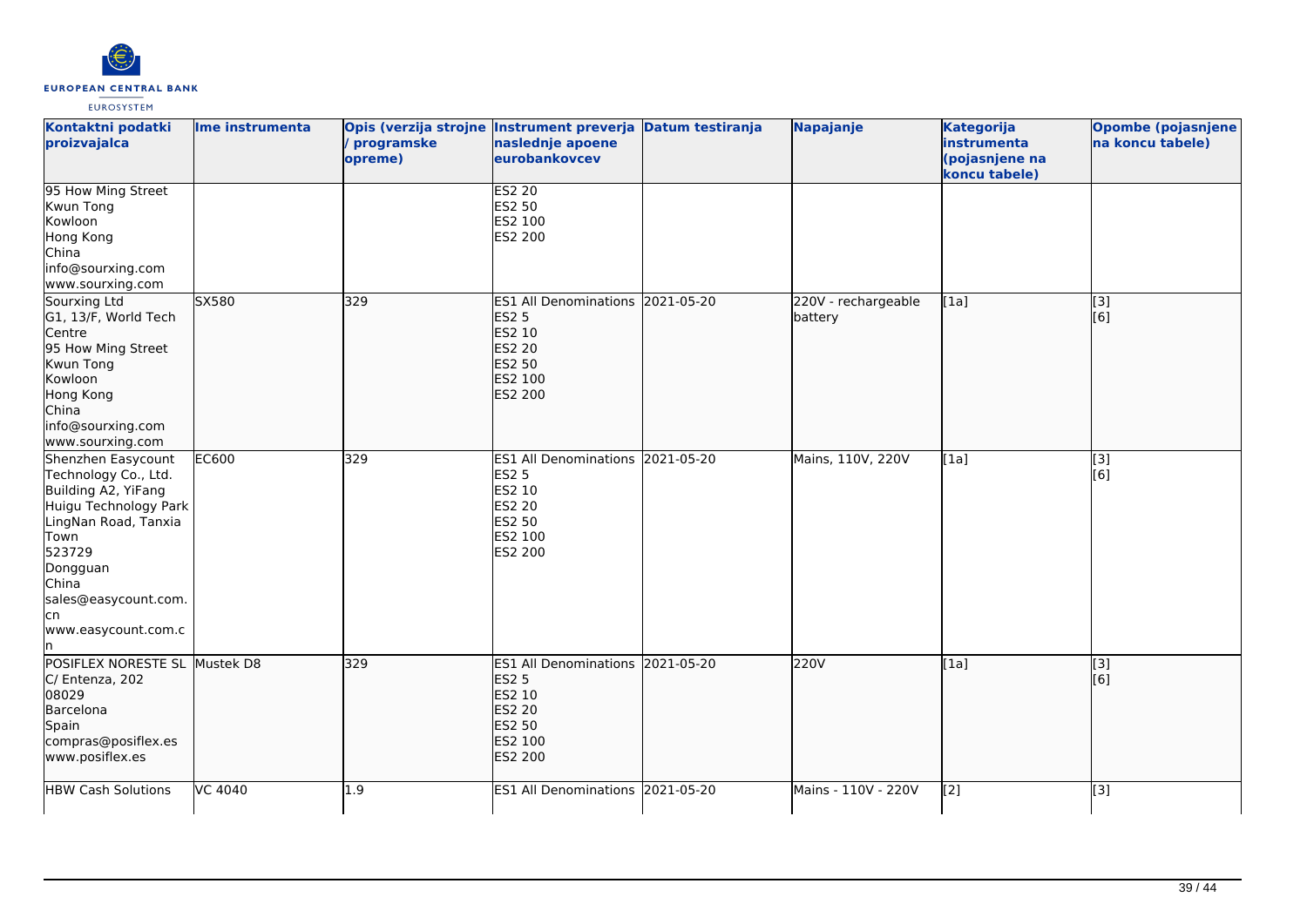

| Kontaktni podatki<br>proizvajalca                                                                                            | Ime instrumenta  | programske<br>opreme) | Opis (verzija strojne Instrument preverja Datum testiranja<br>naslednje apoene<br>eurobankovcev                    | Napajanje                      | <b>Kategorija</b><br>instrumenta<br>(pojasnjene na<br>koncu tabele) | Opombe (pojasnjene<br>na koncu tabele) |
|------------------------------------------------------------------------------------------------------------------------------|------------------|-----------------------|--------------------------------------------------------------------------------------------------------------------|--------------------------------|---------------------------------------------------------------------|----------------------------------------|
| GmbH<br>Jurastrasse 1<br>73119<br>Zell<br>Germany<br>Info@hbw-cs.de<br>www.hbw-cs.de                                         |                  |                       | ES2 <sub>5</sub><br>ES2 10<br><b>ES2 20</b><br>ES2 50<br>ES2 100<br>ES2 200                                        |                                |                                                                     | [6]                                    |
| POSIFLEX NORESTE SL Mustek C1800<br>C/ Entenza, 202<br>08029<br>Barcelona<br>Spain<br>compras@posiflex.es<br>www.posiflex.es |                  | 1.9                   | ES1 All Denominations 2021-05-20<br><b>ES2 5</b><br>ES2 10<br>ES2 20<br>ES2 50<br>ES2 100<br>ES2 200               | Mains-110V-220V                | $\overline{[2]}$                                                    | $\overline{[3]}$<br>[6]                |
| POSIFLEX NORESTE SL Mustek D9<br>C/ Entenza, 202<br>08029<br>Barcelona<br>Spain<br>compras@posiflex.es<br>www.posiflex.es    |                  | 329                   | ES1 All Denominations 2021-05-20<br><b>ES2 5</b><br>ES2 10<br><b>ES2 20</b><br><b>ES2 50</b><br>ES2 100<br>ES2 200 | 220V                           | [1a]                                                                | [3]<br>[6]                             |
| Francopost srl<br>Via Prina 15<br>20154<br>Milano<br>Italy<br>www.francopost.it                                              | <b>SPEEDY UV</b> | 329                   | ES1 All Denominations 2021-05-20<br><b>ES2 5</b><br>ES2 10<br><b>ES2 20</b><br><b>ES2 50</b><br>ES2 100<br>ES2 200 | 220V - Rechargeable<br>battery | [1a]                                                                | $\overline{[}3]$<br>[6]                |
| Francopost srl<br>Via Prina 15<br>20154<br>Milano<br>Italy<br>www.francopost.it                                              | <b>SPEEDY</b>    | 329                   | ES1 All Denominations 2021-05-20<br><b>ES2 5</b><br>ES2 10<br>ES2 20<br>ES2 50<br>ES2 100<br>ES2 200               | 220V - Rechargeable<br>battery | [1a]                                                                | [3]<br>[6]                             |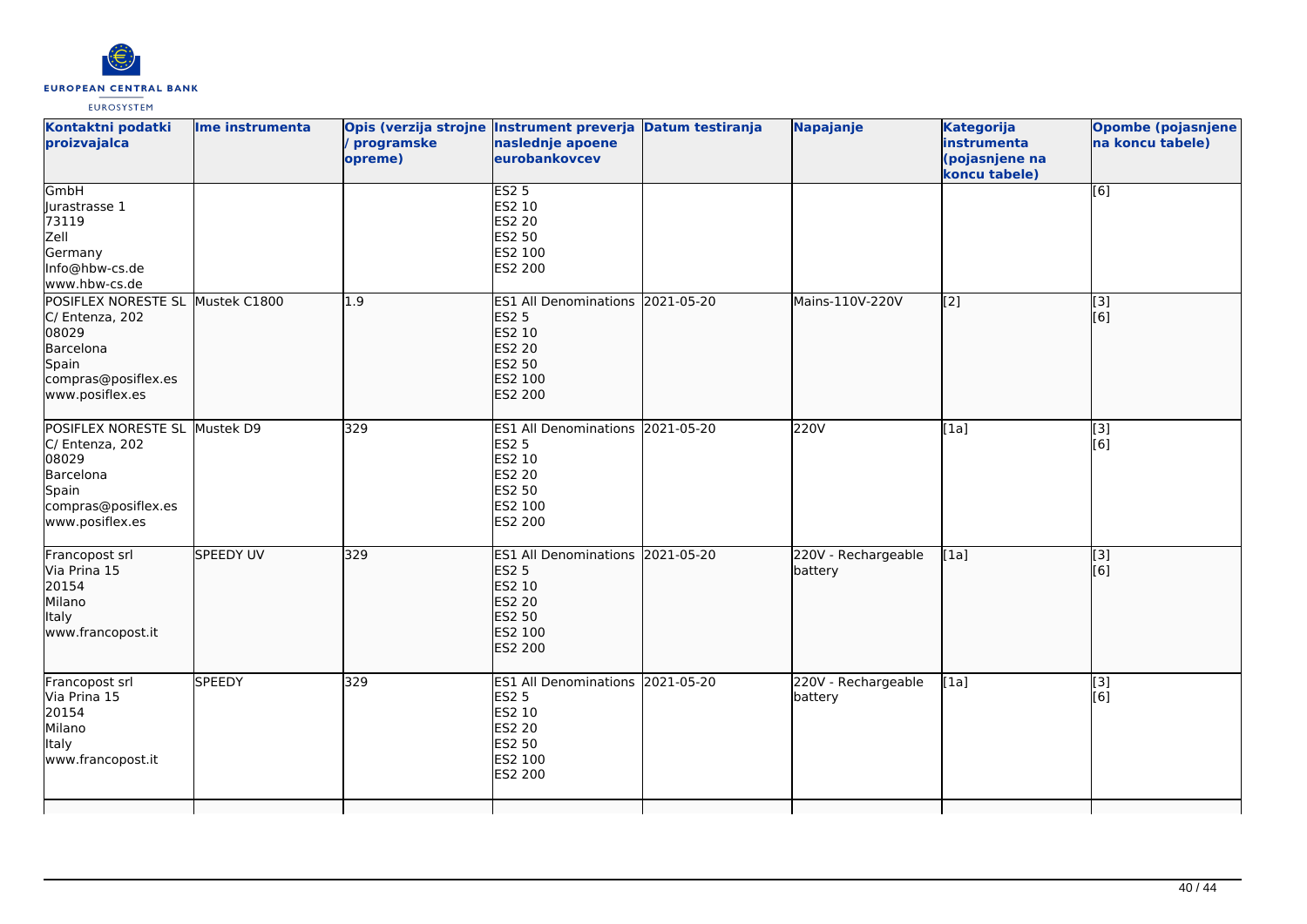

| Kontaktni podatki<br>proizvajalca                                                                                                                                                                                    | Ime instrumenta                          | Opis (verzija strojne Instrument preverja Datum testiranja<br>programske<br>opreme) | naslednje apoene<br>eurobankovcev                                                                                  | Napajanje           | <b>Kategorija</b><br>instrumenta<br>(pojasnjene na<br>koncu tabele) | <b>Opombe (pojasnjene</b><br>na koncu tabele) |
|----------------------------------------------------------------------------------------------------------------------------------------------------------------------------------------------------------------------|------------------------------------------|-------------------------------------------------------------------------------------|--------------------------------------------------------------------------------------------------------------------|---------------------|---------------------------------------------------------------------|-----------------------------------------------|
| MBS s.r.l.<br>Via Cosenza, 5<br>81030<br>Succivo (CE)<br>Italy<br>info@mbs-srl.com<br>lwww.mbs-srl.com                                                                                                               | <b>EASYCONTROL NEW</b><br><b>AGE PRO</b> | $\overline{329}$                                                                    | ES1 All Denominations 2021-05-20<br><b>ES2 5</b><br>ES2 10<br><b>ES2 20</b><br><b>ES2 50</b><br>ES2 100<br>ES2 200 | 220v                | [1a]                                                                | $\overline{[}3]$<br>[6]                       |
| MBS s.r.l.<br>Via Cosenza, 5<br>81030<br>Succivo (CE)<br><b>Italy</b><br>info@mbs-srl.com<br>www.mbs-srl.com                                                                                                         | <b>MBS 1800N</b>                         | 1.9                                                                                 | ES1 All Denominations 2021-05-20<br><b>ES2 5</b><br>ES2 10<br>ES2 20<br>ES2 50<br>ES2 100<br>ES2 200               | mains-110v-220v     | [2]                                                                 | [3]<br>[6]                                    |
| <b>DISTRIBUCIONES</b><br>MYLAR S.A.U.<br>Avda. De la Industria 1,<br>Pol. Ind. Guadalquivir<br>41120<br>Gelves<br>Spain<br>mariaj@mylar.es<br>www.mylar.es                                                           | appBILLDETECTOR                          | 329                                                                                 | ES1 All Denominations 2021-05-20<br><b>ES2 5</b><br>ES2 10<br>ES2 20<br>ES2 50<br>ES2 100<br><b>ES2 200</b>        | Mains - 110V - 220V | [1a]                                                                | $\overline{[}3]$<br>[6]                       |
| Guangzhou SuperEyes SE330<br>Electronics Technology<br>Co. Ltd<br>3/F, No. 5, East Eleven<br>Heng Road, Xingye<br>Avenue, Chenchong Vil<br>511400<br>Guangzhou<br>China<br>info@super-eyes.com<br>www.super-eyes.com |                                          | 329                                                                                 | <b>ES1 All Denominations 2021-05-20</b><br><b>ES2 5</b><br>ES2 10<br><b>ES2 20</b><br>ES2 50<br>ES2 100<br>ES2 200 | Mains - 110V - 220V | [1a]                                                                | [3]<br>[6]                                    |
| Guangzhou SuperEyes SE350<br>Electronics Technology<br>Co. Ltd                                                                                                                                                       |                                          | 329                                                                                 | ES1 All Denominations 2021-05-20<br><b>ES2 5</b><br>ES2 10                                                         | Mains - 110V - 220V | [1a]                                                                | $\overline{[}3]$<br>[[6]                      |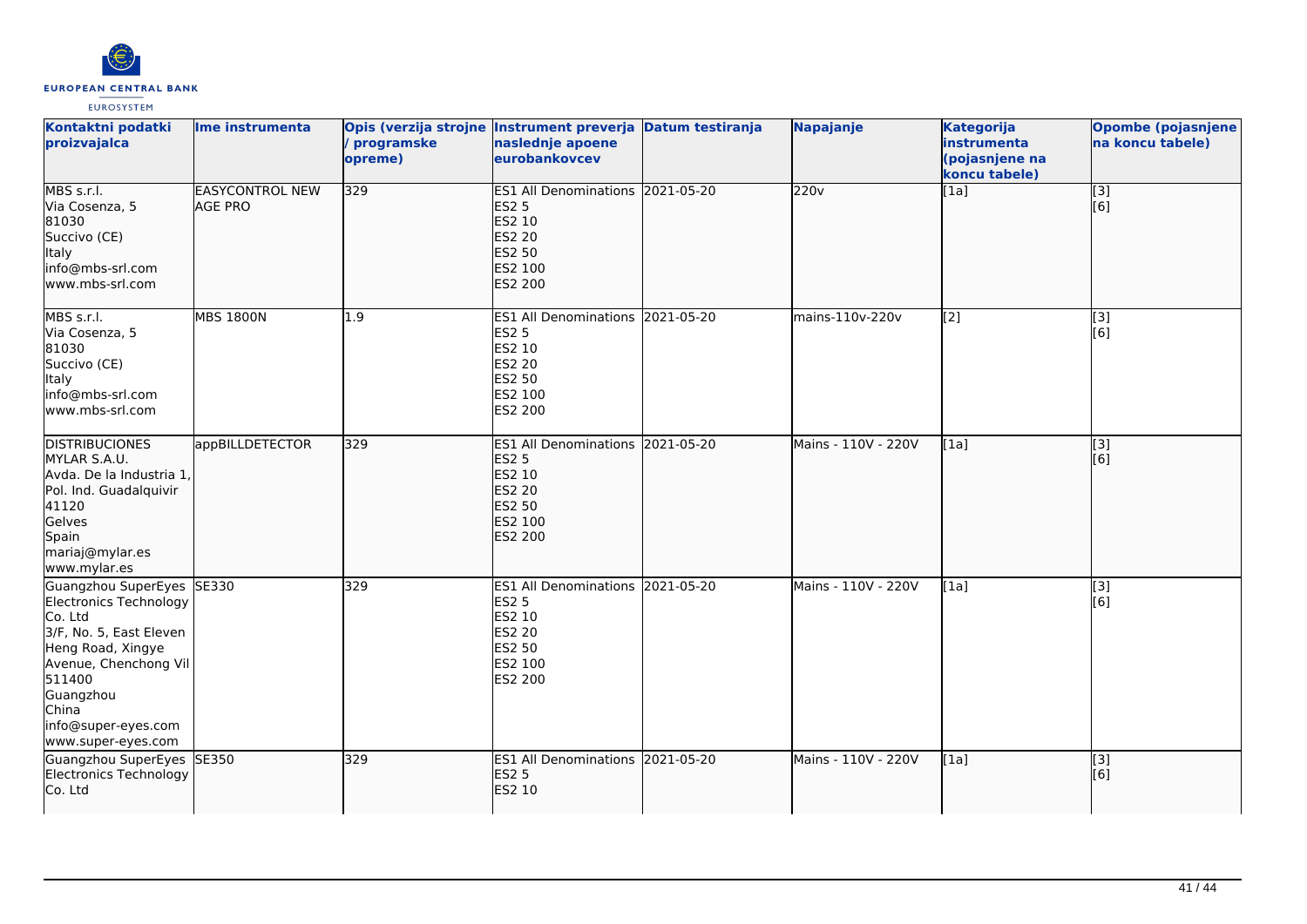

| Kontaktni podatki<br>proizvajalca                                                                                                                                                                                     | Ime instrumenta | Opis (verzija strojne Instrument preverja Datum testiranja<br>/ programske<br>opreme) | naslednje apoene<br>eurobankovcev                                                                                         |            | Napajanje           | <b>Kategorija</b><br>instrumenta<br>(pojasnjene na<br>koncu tabele) | <b>Opombe (pojasnjene</b><br>na koncu tabele) |
|-----------------------------------------------------------------------------------------------------------------------------------------------------------------------------------------------------------------------|-----------------|---------------------------------------------------------------------------------------|---------------------------------------------------------------------------------------------------------------------------|------------|---------------------|---------------------------------------------------------------------|-----------------------------------------------|
| 3/F, No. 5, East Eleven<br>Heng Road, Xingye<br>Avenue, Chenchong Vil<br>511400<br>Guangzhou<br>China<br>info@super-eyes.com<br>www.super-eyes.com                                                                    |                 |                                                                                       | <b>ES2 20</b><br>ES2 50<br>ES2 100<br>ES2 200                                                                             |            |                     |                                                                     |                                               |
| Guangzhou SuperEyes<br><b>Electronics Technology</b><br>Co. Ltd<br>3/F, No. 5, East Eleven<br>Heng Road, Xingye<br>Avenue, Chenchong Vil<br>511400<br>Guangzhou<br>China<br>info@super-eyes.com<br>www.super-eyes.com | <b>SE500</b>    | 329                                                                                   | <b>ES1 All Denominations</b><br><b>ES2 5</b><br>ES2 10<br><b>ES2 20</b><br>ES2 50<br>ES2 100<br>ES2 200                   | 2021-05-20 | Mains - 110V - 220V | [1a]                                                                | [3]<br>[6]                                    |
| Guangzhou SuperEyes SE580<br>Electronics Technology<br>Co. Ltd<br>3/F, No. 5, East Eleven<br>Heng Road, Xingye<br>Avenue, Chenchong Vil<br>511400<br>Guangzhou<br>China<br>info@super-eyes.com<br>www.super-eyes.com  |                 | 329                                                                                   | ES1 All Denominations 2021-05-20<br><b>ES2 5</b><br>ES2 10<br><b>ES2 20</b><br><b>ES2 50</b><br>ES2 100<br><b>ES2 200</b> |            | Mains - 110V - 220V | [1a]                                                                | $\overline{[}3]$<br>[6]                       |
| Guangzhou SuperEyes<br>Electronics Technology<br>Co. Ltd<br>3/F, No. 5, East Eleven<br>Heng Road, Xingye<br>Avenue, Chenchong Vil<br>511400<br>Guangzhou<br>China<br>info@super-eyes.com                              | SE600           | 329                                                                                   | ES1 All Denominations 2021-05-20<br><b>ES2 5</b><br>ES2 10<br><b>ES2 20</b><br>ES2 50<br>ES2 100<br>ES2 200               |            | Mains - 110V - 220V | [1a]                                                                | [3]<br>[6]                                    |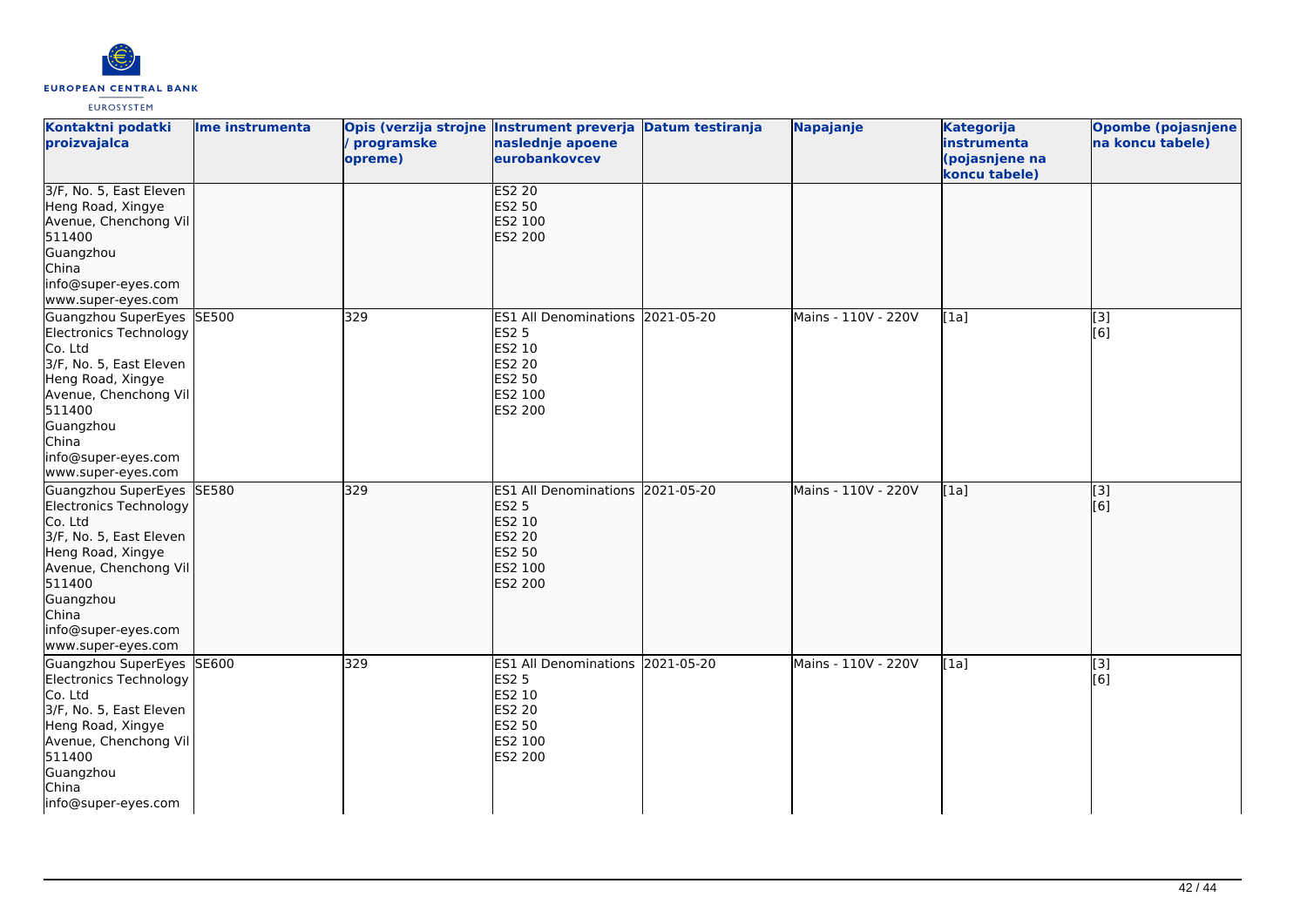# **EUROPEAN CENTRAL BANK**

#### **EUROSYSTEM**

| Kontaktni podatki<br>proizvajalca                                                                                                                                                                                      | lme instrumenta | Opis (verzija strojne<br>programske<br>opreme) | Instrument preverja Datum testiranja<br>naslednje apoene<br>eurobankovcev                                             |            | Napajanje           | <b>Kategorija</b><br>linstrumenta<br>(pojasnjene na<br>koncu tabele) | Opombe (pojasnjene<br>na koncu tabele) |
|------------------------------------------------------------------------------------------------------------------------------------------------------------------------------------------------------------------------|-----------------|------------------------------------------------|-----------------------------------------------------------------------------------------------------------------------|------------|---------------------|----------------------------------------------------------------------|----------------------------------------|
| www.super-eyes.com                                                                                                                                                                                                     |                 |                                                |                                                                                                                       |            |                     |                                                                      |                                        |
| Guangzhou SuperEyes SE3020<br>Electronics Technology<br>Co. Ltd<br>3/F, No. 5, East Eleven<br>Heng Road, Xingye<br>Avenue, Chenchong Vil<br>511400<br>Guangzhou<br>China<br>info@super-eyes.com<br>www.super-eyes.com  |                 | L.9                                            | <b>ES1 All Denominations</b><br><b>ES2 5</b><br><b>ES2 10</b><br><b>ES2 20</b><br><b>ES2 50</b><br>ES2 100<br>ES2 200 | 2021-05-20 | Mains - 110V - 220V | $\sqrt{2}$                                                           | [3]<br>[6]                             |
| Hyundai MIB<br>International Co. Ltd.<br>3301, A Bld, 17, Gosan-<br>ro 148beon-gil<br>15850<br>Gunpo-si, Gyeonggi-do,<br>15850, Gunpo City<br>KOREA (Republic)<br>sjpark5423@hyundaim<br>lib.com<br>www.hyundaimib.com | MIB-1S          | Main: 5.5; Image: 3.0                          | <b>ES1 All Denominations</b><br><b>ES2 5</b><br>ES2 10<br>ES2 20<br><b>ES2 50</b><br>ES2 100<br>ES2 200               | 2021-05-17 | <b>Mains</b>        | $\left[$ [2]                                                         | [3]<br>[6]                             |

# **Kategorija instrumenta**

- [1a] 1a. Samostojni instrumenti za preverjanje pristnosti posamičnih bankovcev avtomatski.
- [1b] 1b. Moduli za vstavljanje posamičnih bankovcev.
- [2] 2. Instrumenti za obdelavo v svežnjih.

# **Opombe**

- [1] Ni podatkov o tem, ali instrument izpulnjuje zdravstvene in varnostne predpise posamezne države ali Evropske unije.
- [2] Instrument ne sprejema vseh apoenov. Za informacije o apoenih, ki jih instrument sprejema, se obrnite na dobavitelja.
- [3] Instrument podpira vse smeri vstavljanja bankovcev.
- [4] Instrument podpira samo eno smer vstavljanja bankovcev.
	- [4.1] Pravilna smer vstavljanja bankovcev je jasno označena na instrumentu.
	- [4.2] Pravilna smer vstavljanja bankovcev ni (jasno) označena na instrumentu.
- [5] Podietie ni pojasnilo, katere zaščitne elemente instrument preveria.